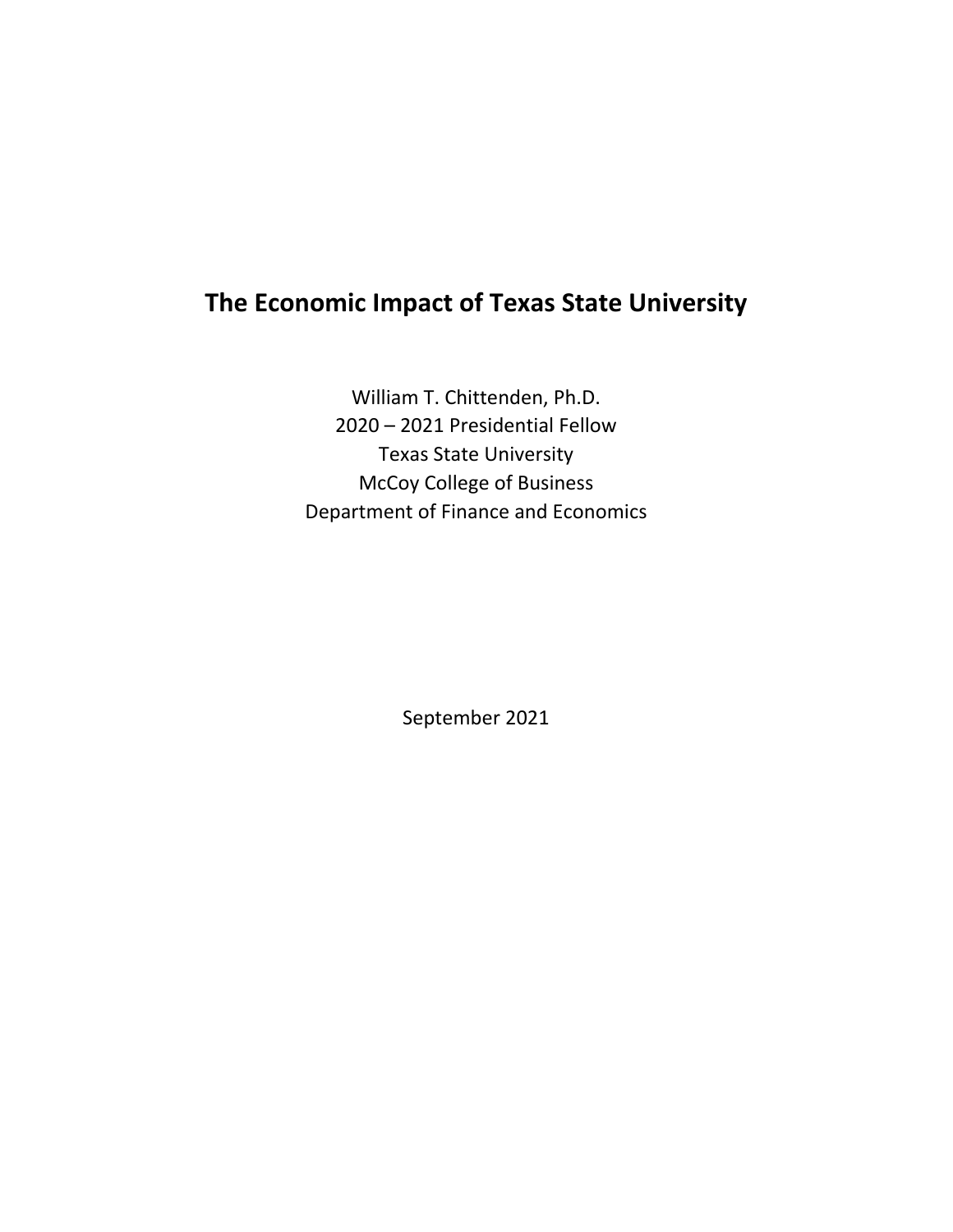#### **Acknowledgements**

This study would not have been possible without the help of many of my Texas State colleagues. I would like to especially thank Mr. Eric Algoe, Mr. Darryl Borgonah, Dr. Gene Bourgeois, Ms. Lisa Braun, Dr. Nathaniel Dede‐Bamfo, Ms. Cristine Black, Mr. Don Coryell, Ms. Anna Edmonds, Mr. Kyle Estes, Dr. John Fleming, Dr. Cynthia Hernandez, Ms. Sharon Lehmann, Ms. Shelly Malagarie, Ms. Mary Ann Mendoza, Ms. Nancy Nusbaum, Ms. Amy Oakes, Mr. Robert Styers, President Denise Trauth, and Dr. Marc Turner. I would also like to thank Mr. Jason Mock with the San Marcos Area Chamber of Commerce and Ms. Rebecca Ybarra‐Ramirez with the San Marcos Convention & Visitor Bureau for their assistance. Thank you also to Ms. Spencer Zamora with the Office of the Texas Governor for providing Texas travel research data.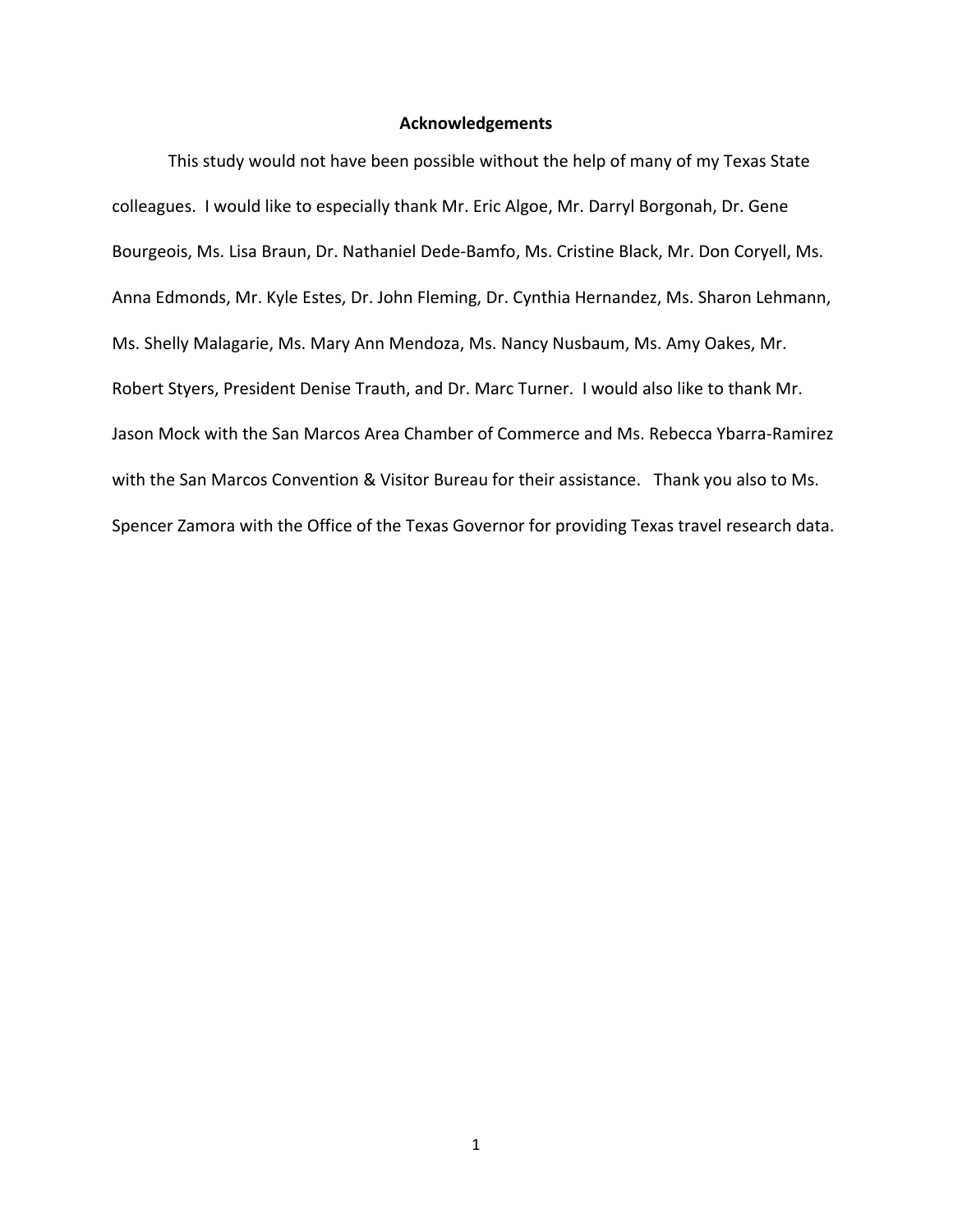#### **Texas State's Economic Impact**

#### **Executive Summary**

Spending by Texas State University, its employees, students, and visitors to the university has a significant impact on the local, regional, and state economies. During FY20 $^1$ , this spending resulted in over \$2.0 billion in total economic activity in the State of Texas and the creation of nearly 16,000 jobs.

This study's findings were derived from the IMPLAN Input‐Output model. The fundamental concept of an input-output model is that spending by one entity, like Texas State, is income for another entity, like an employee. That employee spends their pay on goods and services, which results in income for local merchants. The merchants use these funds to hire workers, who in turn spend their wages on goods and services. These ripple effects continue throughout the economy.

This study examines spending in the following areas related to Texas State: 1) University payroll expenditures, 2) University operating expenditures, 3) University construction spending, 4) University student spending, and 5) University visitor spending. The total economic impact is calculated for Hays County, Williamson County, the region<sup>2</sup>, and the State of Texas.

Spending by Texas State, its faculty, staff, students, and visitors has a significant economic impact. Over 90% of the University's economic impact occurs in the region, with over

<sup>&</sup>lt;sup>1</sup> The fiscal year that ended on August 31, 2020.

 $<sup>2</sup>$  The region is defined as Hays County, Williamson County, and the contiguous surrounding counties of Bastrop,</sup> Bell, Blanco, Burnet, Caldwell, Comal, Guadalupe, Lee, Milam, and Travis.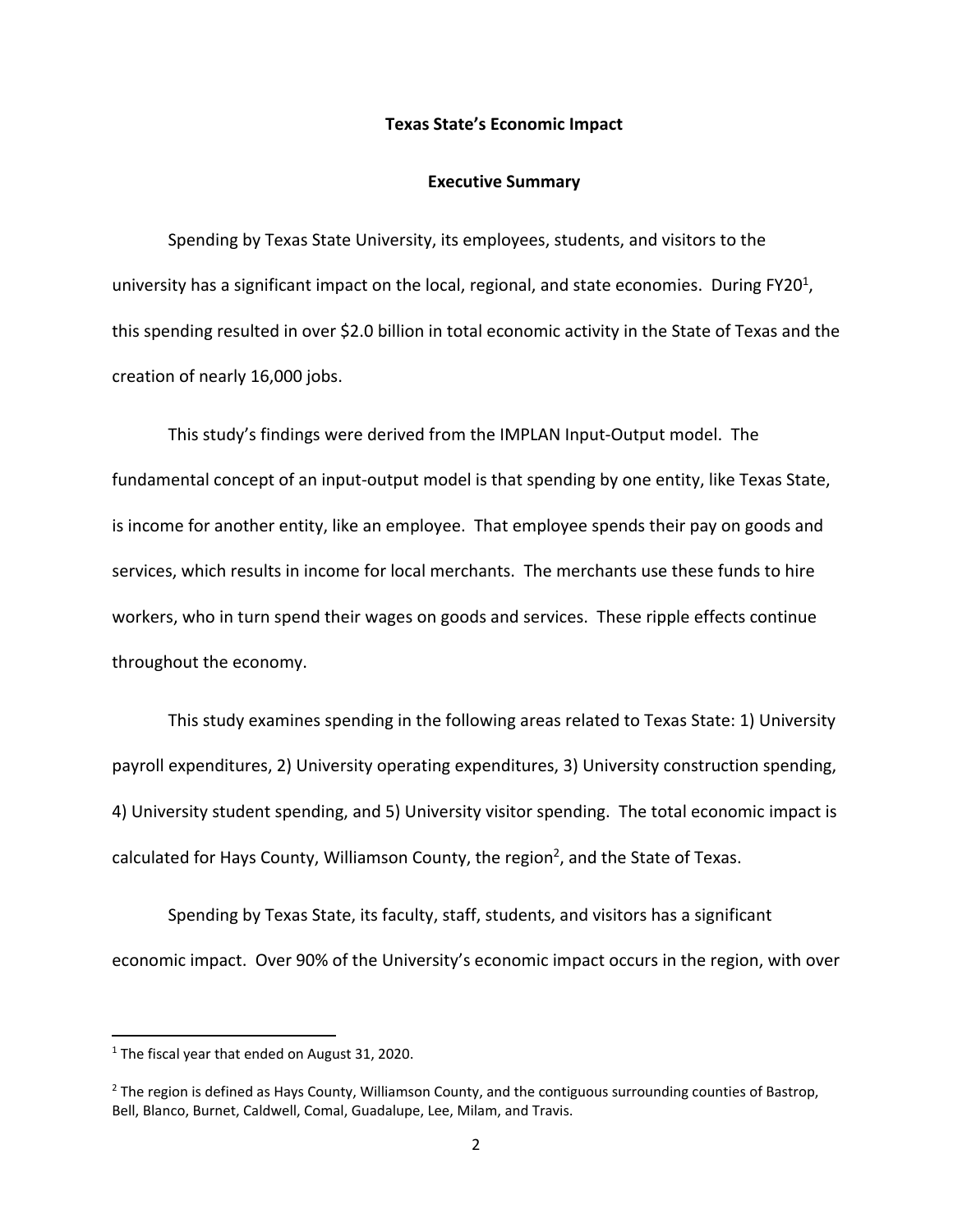half concentrated in Hays County. The largest economic impact at the local, regional and state levels is a direct result of the wages & salaries paid to university employees, followed by student spending.

|                              | <b>Hays County</b>       |                                 |                                    |
|------------------------------|--------------------------|---------------------------------|------------------------------------|
|                              | <b>Jobs Created</b>      |                                 | <b>Total Economic Impact</b>       |
| Wages & Salaries             | 3,193                    | \$                              | 319,845,575                        |
| <b>University Operations</b> | 806                      | \$                              | 251,383,878                        |
| Construction                 | 733                      | \$                              | 97,189,021                         |
| <b>Student Spending</b>      | 2,546                    | \$                              | 335, 275, 475                      |
| <b>Visitor Spending</b>      | 2,274                    | \$                              | 121,488,542                        |
| Total                        | 9,552                    | $\overline{\boldsymbol{\xi}}$   | 1,125,182,491                      |
|                              |                          |                                 |                                    |
|                              | <b>Williamson County</b> |                                 |                                    |
|                              |                          |                                 | Jobs Created Total Economic Impact |
| Wages & Salaries             | 340                      | \$                              | 38,358,622                         |
| <b>University Operations</b> | 16                       | \$                              | 4,892,449                          |
| Construction                 | 140                      | \$                              | 20,322,585                         |
| <b>Student Spending</b>      | 163                      | \$                              | 24,524,183                         |
| <b>Visitor Spending</b>      |                          | \$                              |                                    |
| Total                        | 659                      | $\overline{\boldsymbol{\zeta}}$ | 88,097,839                         |
|                              |                          |                                 |                                    |
|                              | Region                   |                                 |                                    |
|                              | <b>Jobs Created</b>      |                                 | <b>Total Economic Impact</b>       |
| Wages & Salaries             | 6,413                    | \$                              | 723,254,920                        |
| <b>University Operations</b> | 892                      | \$                              | 270,645,843                        |
| Construction                 | 955                      | \$                              | 133,632,969                        |
| <b>Student Spending</b>      | 3,912                    | \$                              | 572,533,996                        |
| <b>Visitor Spending</b>      | 2,356                    | \$                              | 137,306,468                        |
| Total                        | 14,529                   | \$                              | 1,837,374,195                      |
|                              |                          |                                 |                                    |
|                              | Texas                    |                                 |                                    |
|                              | <b>Jobs Created</b>      |                                 | <b>Total Economic Impact</b>       |
| Wages & Salaries             | 7,025                    | \$                              | 792,832,112                        |
| <b>University Operations</b> | 985                      | \$                              | 289,373,996                        |
| Construction                 | 1,028                    | \$                              | 150, 199, 695                      |
| <b>Student Spending</b>      | 4,214                    | \$                              | 620,405,854                        |
| <b>Visitor Spending</b>      | 2,438                    | $rac{5}{5}$                     | 154,550,497                        |
| Total                        | 15,690                   |                                 | 2,007,362,153                      |

**Table 1: Summary of Texas State's Economic Impact**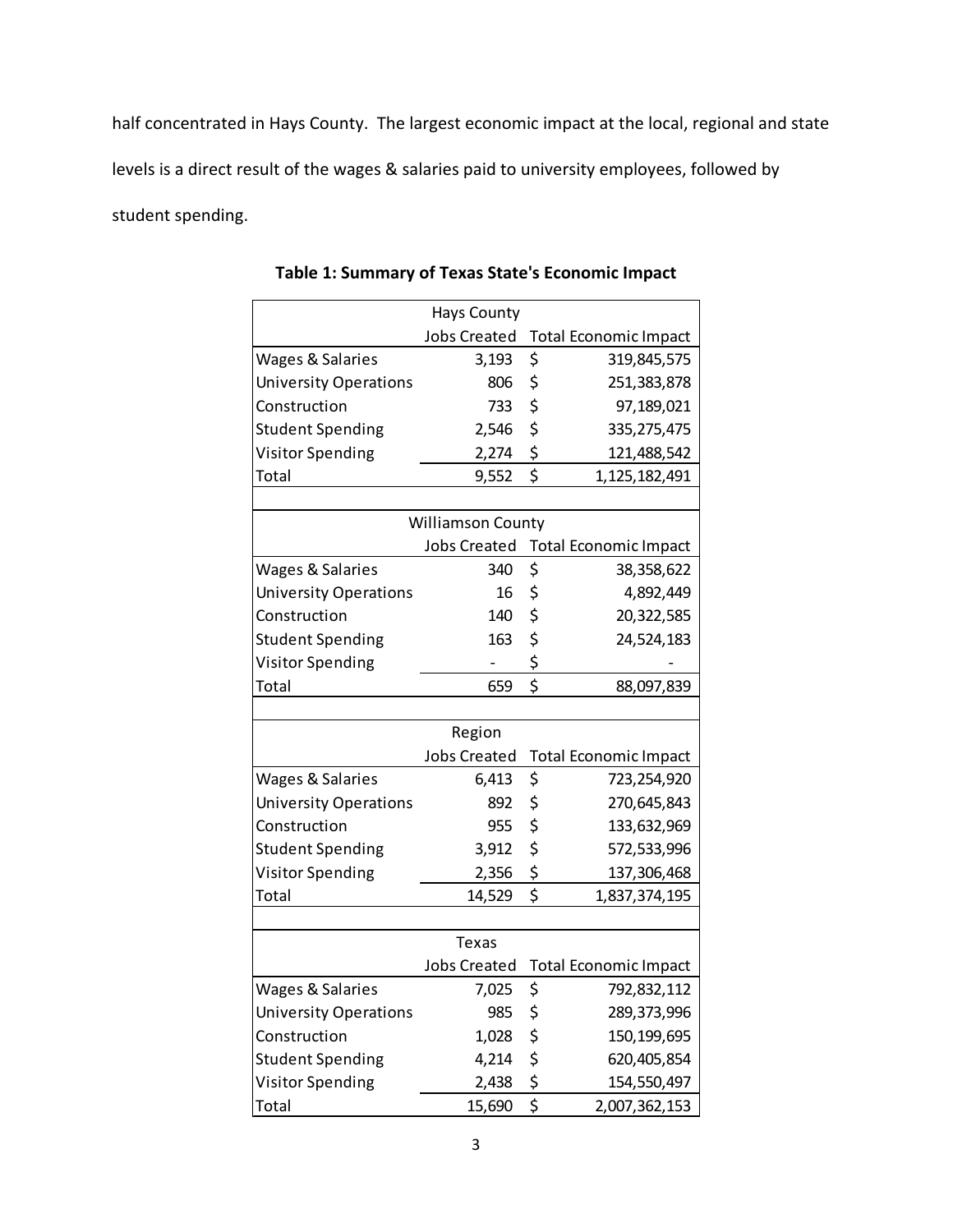#### **I. Introduction**

The purpose of this study is to examine the economic impact of Texas State University. Since its establishment in 1899, the university has contributed to the local, regional, and state economies. Today, Texas State enrolls approximately 38,000 students at the original campus in San Marcos and at the Round Rock campus. In FY20, Texas State spent over \$600 million on operating expenses, wages & salaries, and construction. However, the total economic impact of this spending is much larger. In addition to the university's expenditures, spending by Texas State students and visitors contributes to the area's economic activity. The ripple effect of this spending throughout the economy created nearly 16,000 FTE<sup>3</sup> jobs and more than \$2.0 billion of economic impact in the 2019‐2020 academic year.

The economic impact analysis is broken down into the following areas:

- 1. Spending by Texas State employees,
- 2. Spending by Texas State on operating expenditures,
- 3. Spending by Texas State on construction projects,
- 4. Spending by Texas State students,
- 5. Spending by visitors to Texas State University.

The analysis estimates the economic impact in Hays County (home of the San Marcos campus), Williamson County (home of the Round Rock campus), the region (Hays County, Williamson County, and the contiguous surrounding counties of Bastrop, Bell, Blanco, Burnet, Caldwell, Comal, Guadalupe, Lee, Milam, and Travis), and the State of Texas. This report does

 $3$  Full-time equivalent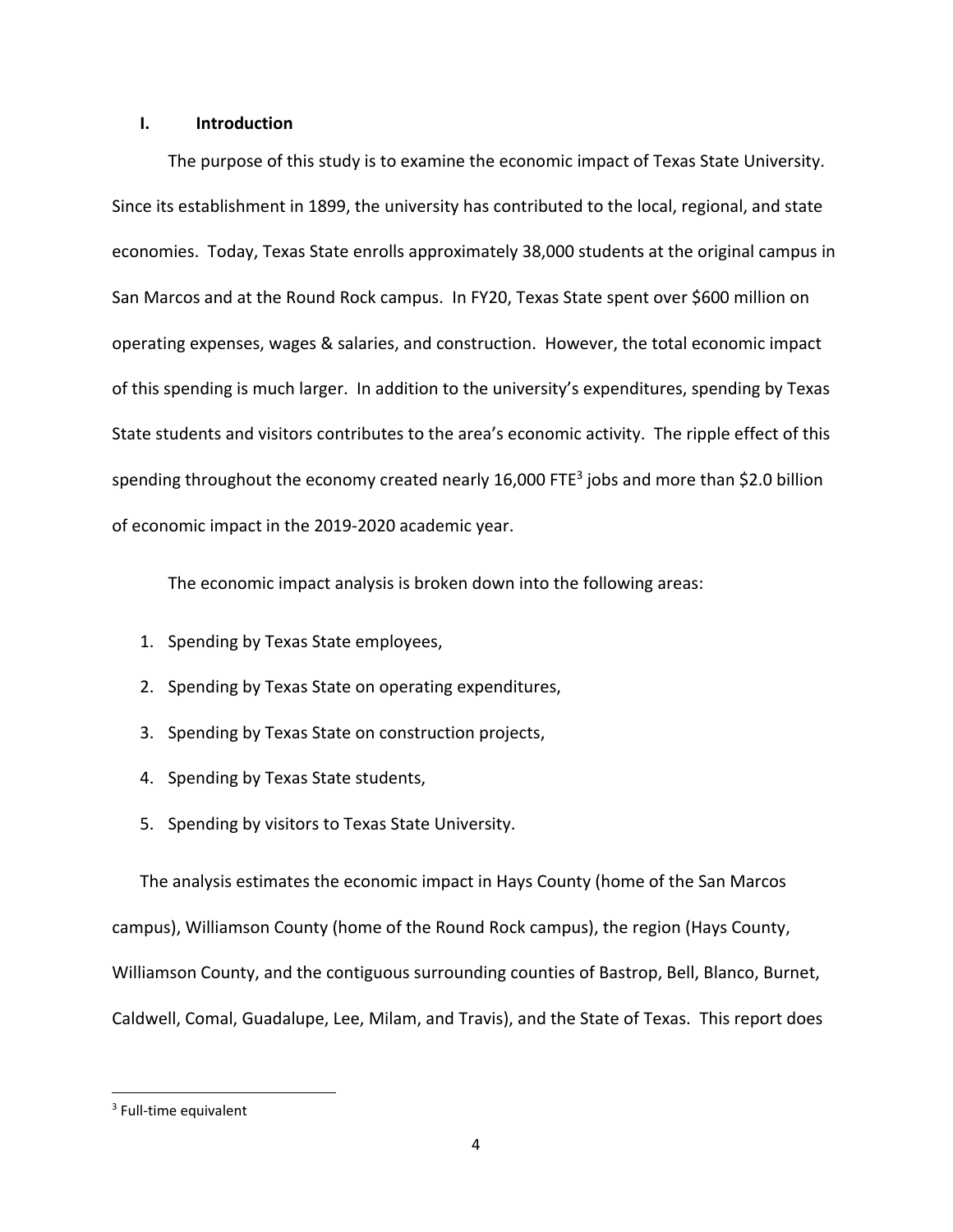not consider the value of higher future earnings students will receive as a result of their education. Nor does this report consider the value of Texas State's social and cultural contributions. Any economic impact outside Texas is not considered in this analysis.



**Figure 1: Hays, Williamson, and Contiguous Surrounding Counties**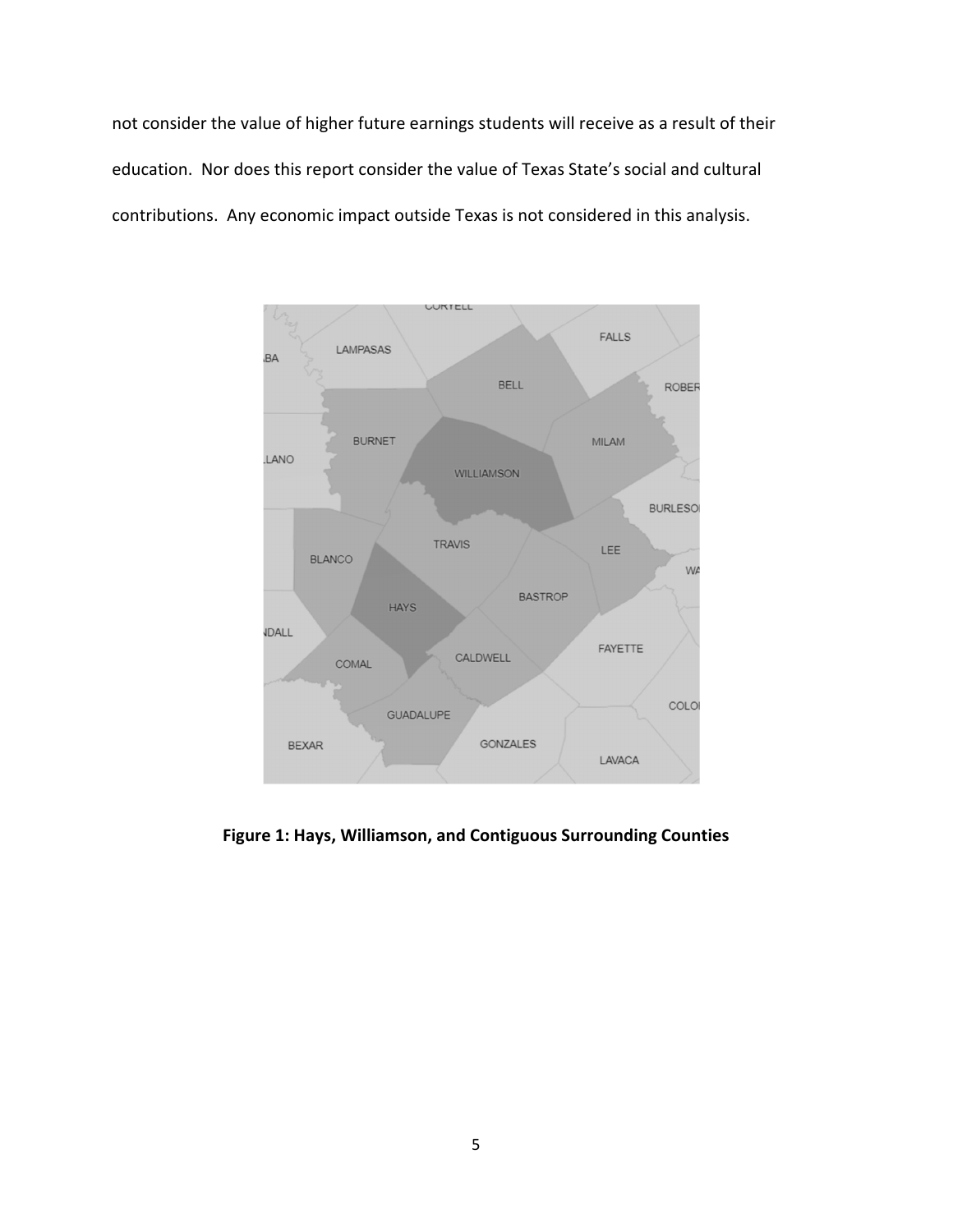#### **II. Input‐Output Analysis**

The findings of this study are the result of input-output analysis. IMPLAN, a software and economic & demographic database package, was used for the analysis. The underlying concept in input‐output analysis is that "… all industries, households, and government in the economy are connected through buy-sell relationships .."<sup>4</sup> and that spending by a university, for example, creates additional economic activity throughout the local, regional, and state economies. Input-output models capture the impact of these ripple effects on spending across multiple industries.

For each impacted industry, the input‐output model calculates the direct, indirect, and induced effects. The economic impact is defined as the total output of these effects. In this report, direct effects include the initial spending by the university, its employees, its students, and its visitors. The purchase of concrete for the construction of a new campus building is an example of a direct effect. Indirect effects are the result of business-to-business purchases caused by the direct effects. The purchase of the ingredients to produce concrete, like sand and gravel, would be considered an indirect effect. The induced effects reflect the consumer‐ to-business spending generated by the wages paid to workers in the direct and indirect activities.<sup>5</sup> For example, spending from wages paid to a concrete mixer driver would be an induced effect.

<sup>4</sup> https://support.implan.com/hc/en‐us/articles/360038285254‐How‐IMPLAN‐Works

<sup>5</sup> In this analysis, the impact of wages and salaries paid to Texas State employees is reported separately from the impact of other university spending.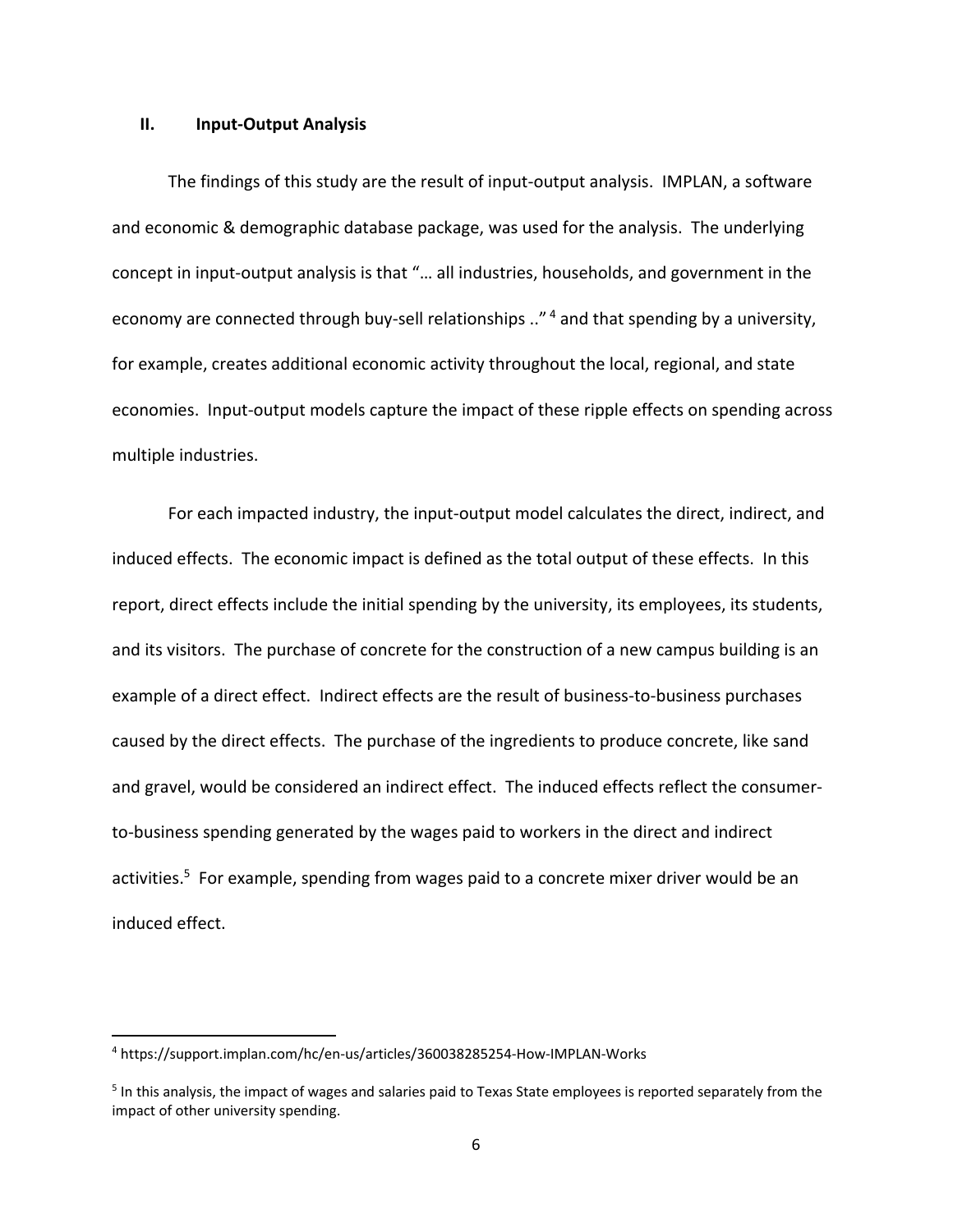As described above, total output is the sum of the direct, indirect and induced effects. Output is defined as "the value of Industry production, which is equal to sales plus net inventory change."6 This is easiest to see for manufacturing sectors. For service sectors, output is equal to just sales, as these sectors do not carry inventory. Although wholesale and retail sectors carry inventory, output is defined as the gross margin, not sales. Thus, a dollar spent on professional services generates \$1 in direct output. However, that same dollar spent at a retail convenience store would only generate \$0.22 in direct output as the average margin for retail convenience stores in Texas is about 22%.



#### **Figure 2: Components of Output7**

As shown in Figure 2, included in output is value added, which includes labor income, taxes, and other types of income (e.g., dividends and royalties.) Value added can be thought of as "equivalent to the Industry's contribution to GDP."8 This report estimates the number of jobs,

<sup>6</sup> https://support.implan.com/hc/en‐us/articles/115009668388‐Output

<sup>7</sup> https://support.implan.com/hc/en‐us/articles/360035998833‐Understanding‐Output

<sup>8</sup> https://support.implan.com/hc/en‐us/articles/360017144753‐Understanding‐Value‐Added‐VA‐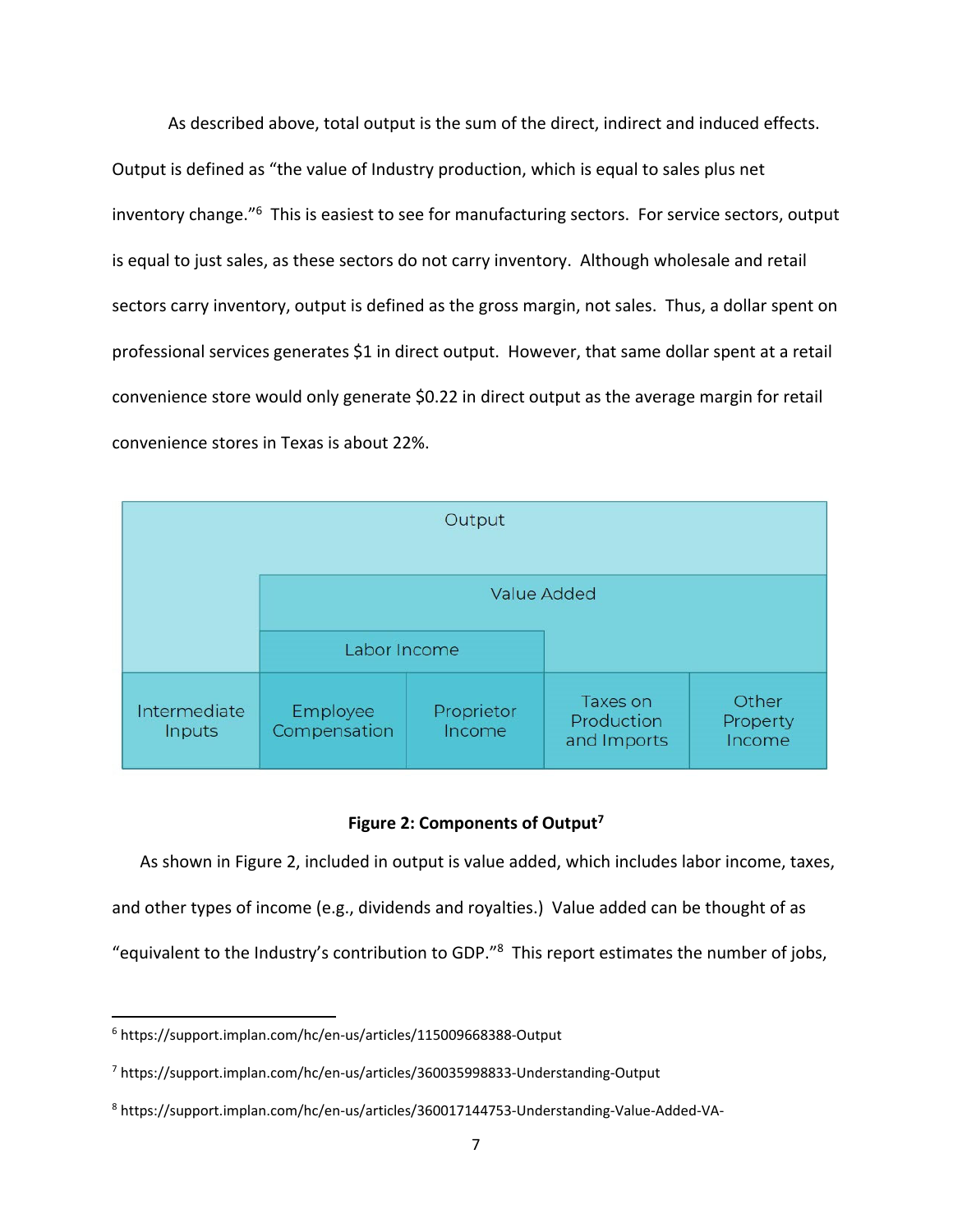labor income, taxes, value added, and output directly created, indirectly created, and induced by Texas State University, its employees, students, and visitors.

#### **III. Economic Impact of Spending by Texas State's Employees**

At the beginning of FY20, Texas State employed approximately 5,550 faculty, staff, doctoral & graduate assistants, and student workers. Salaries, wages, and payroll related costs (including benefits and taxes) totaled over \$384.7 million<sup>9</sup> and accounted for more than half of the university's Total Operating Expenses. Spending by Texas State employees is extremely important to the local, regional, and state economies. Their spending at local stores and restaurants, for example, leads to the creation of jobs at those local stores and restaurants. Those store and restaurant workers then spend their pay at other stores and restaurants, which leads to the creation of additional jobs and economic activity.

To model the economic impact of employee spending, it was necessary to know where employees live since that is where they will spend most of their income. The Input‐Output model assumes that most of an individual's spending will be in the county in which they reside. The zip code for each Texas State employee's home address was matched to its corresponding county. Of the 5,550 employees, all but 108, or 2%, live in Texas. Approximately 5,000 of Texas State employees, or 90%, live in the 12‐county region, with 50% residing in Hays County and 4% residing in Williamson County. The remaining 8% of employees live in one of 65 other Texas counties.

<sup>9</sup> https://gato‐docs.its.txstate.edu/jcr:1187c3de‐4c4f‐4f4c‐b747‐ ee0c83ea7959/(754)%20Texas%20State%20University%202020%20Annual%20Financial%20Report%20FINAL.pdf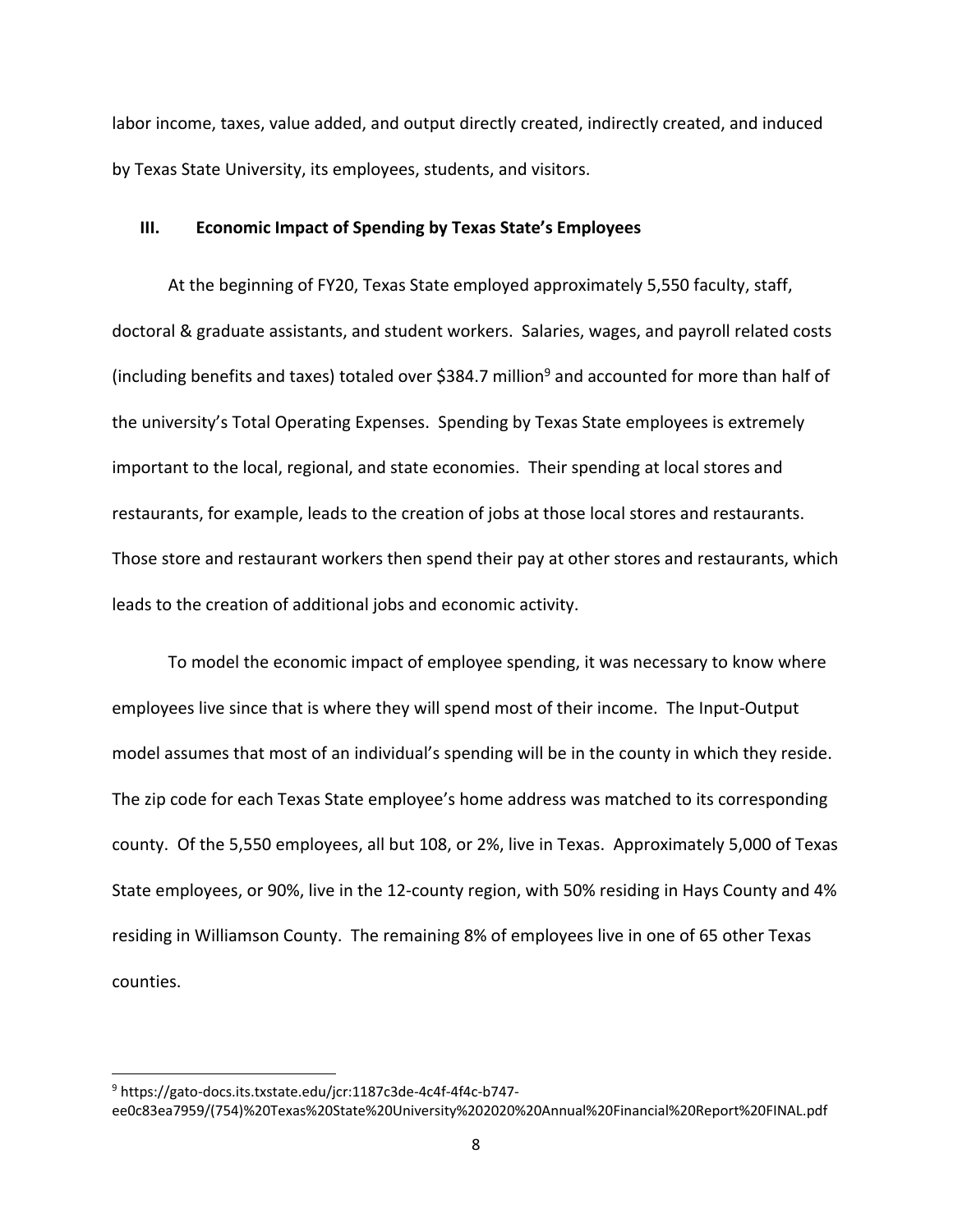Although the Texas State employee headcount is 5,550, they are not all full‐time employees. To adjust for this, the number of Full-Time Equivalent (FTE) employees is used in this report's analysis. At the beginning of FY20, there were 4,532 FTE, or about 81.7% of the employee headcount. To determine the FTE in each county, the employee headcount in each county was multiplied by 81.7%. For example, the employee headcount in Hays County was 2,755. Multiplying by 81.7% yields an FTE estimate of 2,250 for Hays County. This process was repeated for Williamson County, the 12-county region, the State of Texas<sup>10</sup>, and those living out of state. The amount of the university's \$384.7 million in payroll distributed in any particular county was assumed to be in proportion to the number of FTE. For Hays County, this was calculated as \$384.7 million multiplied by 49.6%, resulting in a payroll allocation of \$191 million. These results are shown in Table 2.

|                              | <b>Employee</b>  |            |          | Payroll              |
|------------------------------|------------------|------------|----------|----------------------|
|                              | <b>Headcount</b> | <b>FTE</b> | % of FTE | <b>Allocation</b>    |
| <b>Hays County</b>           | 2.755            | 2.250      |          | 49.6% \$190,983,584  |
| <b>Williamson County</b>     | 238              | 194        |          | 4.3% \$ 16,498,763   |
| Hays, Williamson, and Region | 4.985            | 4.071      |          | 89.8% \$345,572,837  |
| <b>State of Texas</b>        | 5,442            | 4,444      |          | 98.1% \$377,253,236  |
| Out-of-State                 | 108              | 88         |          | 1.9% \$ 7,486,834    |
| Total                        | 5,550            | 4,532      |          | 100.0% \$384,740,069 |

**Table 2: Geographic Distribution of Salaries, Wages, and Payroll‐Related Costs**

<sup>&</sup>lt;sup>10</sup> Due to limitations in the number of geographic areas that IMPLAN can process in a single model, employees living in one of the 65 Texas counties outside the local 12‐county region (as shown in Figure 1) were grouped into five areas: North, South, East, West, and Panhandle. Counties included in the North were Bowie, Collin, Dallas, Denton, Ellis, Erath, Fannin, Gregg, Parker, Smith, Tarrant, and Wichita. Counties included the South were Atascosa, Bandera, Bexar, Cameron, Gillespie, Hidalgo, Karnes, Kendall, Kerr, Llano, Mason, Medina, Midland, Nueces, Webb, and Wilson. Counties included the East were Angelina, Aransas, Austin, Bosque, Brazoria, Brazos, Burleson, Calhoun, Colorado, Coryell, Fayette, Fort Bend, Galveston, Gonzales, Harris, Lampasas, Lavaca, Leon, Liberty, McLennan, Montgomery, Polk, Refugio, Rusk, Victoria, Waller, and Wharton. Counties included in the West were Brewster, Ector, El Paso, Frio, Jeff Davis, Jim Wells, Tom Green, and Val Verde. Counties included in the Panhandle were Bailey and Lubbock. Results for the 12‐county region were combined with the results for the North, South, East, West, and Panhandle to determine the results for the State of Texas.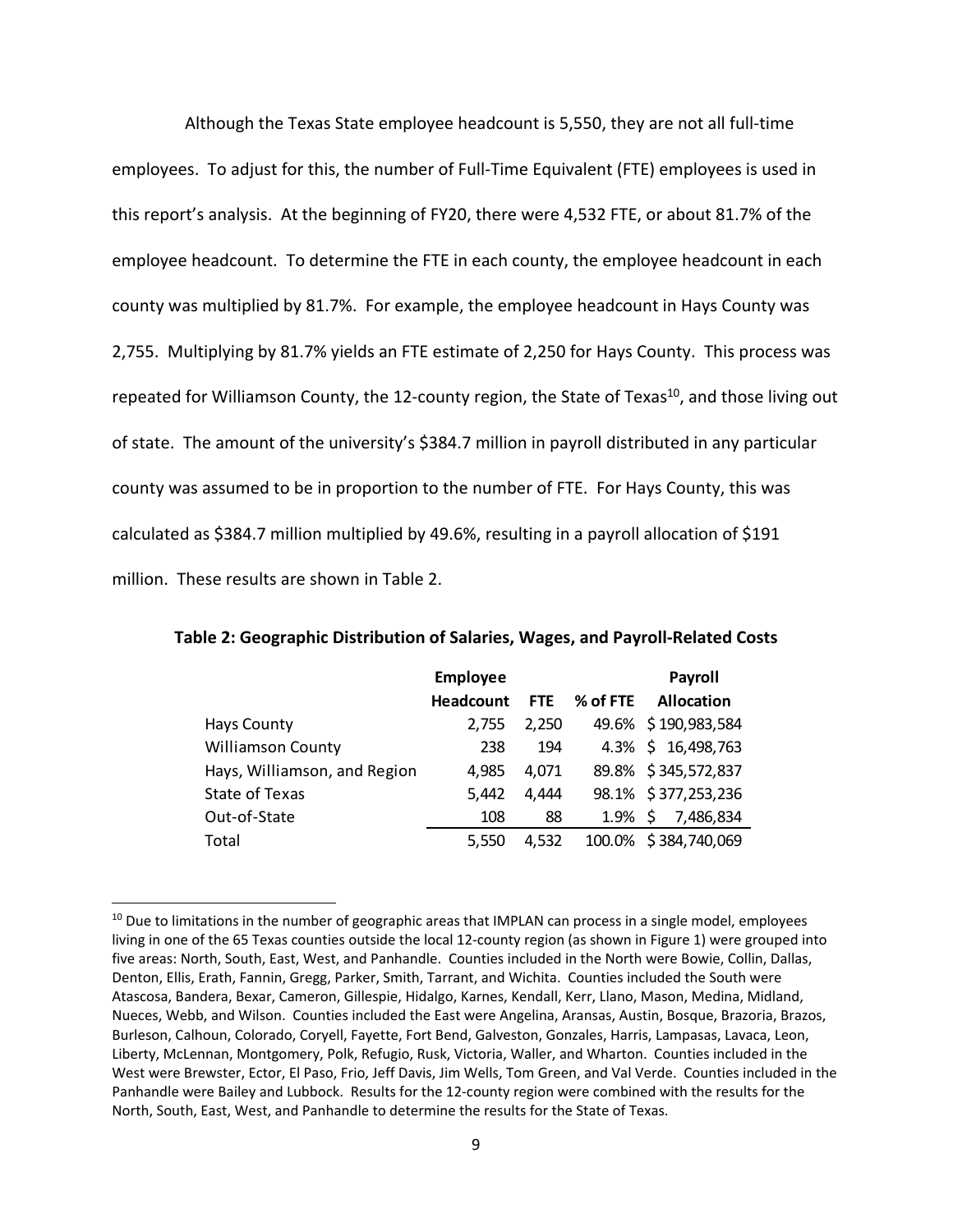The \$7.5 million that is paid to out‐of‐state employees is considered a leakage as spending by out‐of‐state employees does not directly impact the Texas economy. Thus, of the \$384.7 million in employee payroll, only the \$377.3 million paid to employees that reside in Texas is relevant for this analysis. In Table 3, the State of Texas panel demonstrates this by showing that Texas State's spending on payroll directly created 4,444 FTE jobs with Labor Income of \$377.3 million. The spending by these 4,444 FTE employees had the indirect effect of creating 816 additional jobs and the induced effect of creating 1,765 additional jobs in Texas. Indirect effects are the result of spending by university employees, for a total of 7,025 jobs created. For example, eating at a local restaurant by university employees might cause that restaurant to hire additional workers as well as purchase milk and cheese from a local dairy. Induced effects are the result of spending by employees in the supply chain. In this example, spending by the diary employee would be an induced effect.

Labor Income is the total value paid to those holding the jobs created. This includes salaries, wages, benefits, and taxes. Taxes represent city & county, state, and federal taxes that are generated as a result of the increased economic activity. Value added is the difference between output and any intermediate inputs and represents the value created. Output is the total economic impact generated.

The economic impact generated by the university's in-state payroll of \$377.3 million is estimated to be \$792.8 million for the State of Texas. This includes \$496.4 million in labor income,  $$117.8$  million in additional tax revenue<sup>11</sup> that is generated, and  $$669.5$  million in

 $11$  A breakdown of the taxes generated at the City & County, State, and Federal levels are in the appendix.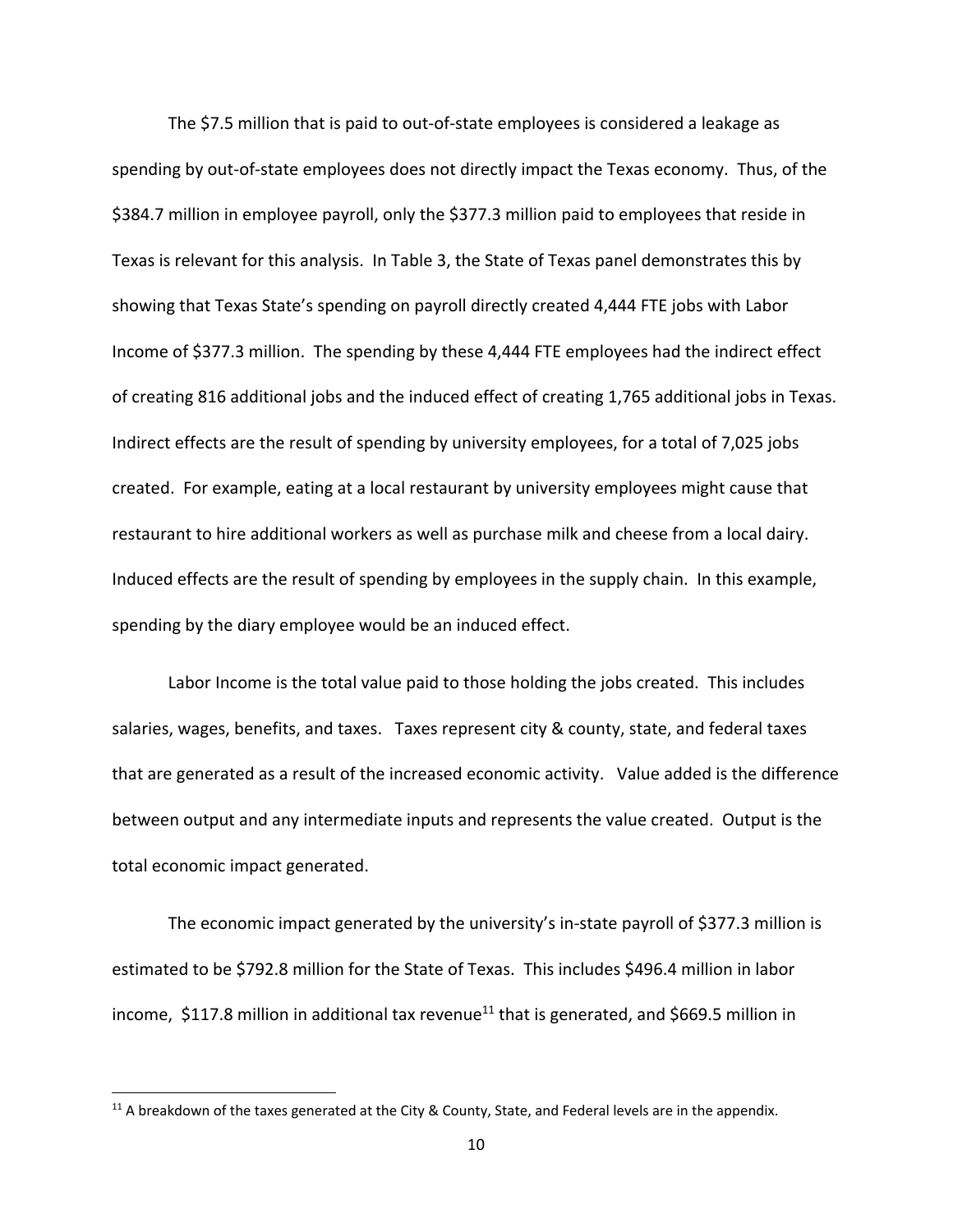value added. Approximately 40% of the economic impact occurs in Hays County and over 91% of the economic effect occurs in the region. On average, every dollar of Texas State payroll generates \$2.06 in total economic activity across the state.

|               |                          |     |               |    | <b>Hays County</b>    |     |               |    |               |  |
|---------------|--------------------------|-----|---------------|----|-----------------------|-----|---------------|----|---------------|--|
| Impact        | <b>Jobs Created</b>      |     | Labor Income  |    | <b>Taxes</b>          |     | Value Added   |    | Output        |  |
| Direct        | 2,250.0                  | \$. | 190,983,584   | \$ | 38,567,439            | \$. | 230,657,427   |    | \$190,983,584 |  |
| Indirect      | 341.1                    | \$  | 10,529,310    | \$ | 3,724,912             | \$  | 18,601,414    | \$ | 50,208,015    |  |
| Induced       | 602.1                    | \$  | 21,659,942    | \$ | 9,107,605             | \$  | 42,357,999    | \$ | 78,653,975    |  |
| Total         | 3,193.2                  | \$  | 223, 172, 836 | \$ | 51,399,956            | \$  | 291,616,840   |    | \$319,845,575 |  |
|               |                          |     |               |    |                       |     |               |    |               |  |
|               | <b>Williamson County</b> |     |               |    |                       |     |               |    |               |  |
| Impact        | <b>Jobs Created</b>      |     | Labor Income  |    | <b>Taxes</b>          |     | Value Added   |    | Output        |  |
| Direct        | 194.0                    | \$  | 16,498,763    | \$ | 3,327,830             | \$  | 19,502,666    | \$ | 16,498,763    |  |
| Indirect      | 32.2                     | \$  | 1,320,970     | \$ | 424,550               | \$  | 2,249,557     | \$ | 5,464,515     |  |
| Induced       | 113.6                    | \$  | 4,872,735     | \$ | 1,873,536             | \$  | 9,252,821     | \$ | 16,395,344    |  |
| Total         | 339.7                    | \$  | 22,692,468    | \$ | 5,625,915             | \$  | 31,005,045    | \$ | 38,358,622    |  |
|               |                          |     |               |    |                       |     |               |    |               |  |
|               |                          |     |               |    | Region                |     |               |    |               |  |
| Impact        | <b>Jobs Created</b>      |     | Labor Income  |    | <b>Taxes</b>          |     | Value Added   |    | Output        |  |
| Direct        | 4,071.0                  | \$. | 345,572,837   | \$ | 69,379,259            | \$  | 417,588,064   |    | \$345,572,837 |  |
| Indirect      | 766.3                    | \$  | 33,383,892    | \$ | 10,583,091            | \$  | 58,680,147    |    | \$137,810,453 |  |
| Induced       | 1,575.8                  | \$  | 74,266,628    | \$ | 26,633,849            | \$. | 134, 151, 152 |    | \$239,871,630 |  |
| Total         | 6,413.1                  | \$  | 453, 223, 357 | \$ | 106,596,199           | \$  | 610,419,364   |    | \$723,254,920 |  |
|               |                          |     |               |    |                       |     |               |    |               |  |
|               |                          |     |               |    | <b>State of Texas</b> |     |               |    |               |  |
| Impact        | <b>Jobs Created</b>      |     | Labor Income  |    | <b>Taxes</b>          |     | Value Added   |    | Output        |  |
| <b>Direct</b> | 4,444.0                  |     | \$377,253,236 | \$ | 76,456,161            | \$. | 456,737,889   |    | \$377,253,236 |  |
| Indirect      | 815.9                    | \$  | 35,694,669    | \$ | 11,347,920            | \$  | 62,743,165    |    | \$146,952,544 |  |
| Induced       | 1,765.3                  | \$  | 83,424,496    | \$ | 29,975,988            | \$  | 150,035,389   |    | \$268,626,332 |  |
| Total         | 7,025.2                  | \$  | 496,372,401   | \$ | 117,780,070           | \$  | 669,516,443   |    | \$792,832,112 |  |

*Table 3: Economic Impact of Spending by Texas State Employees*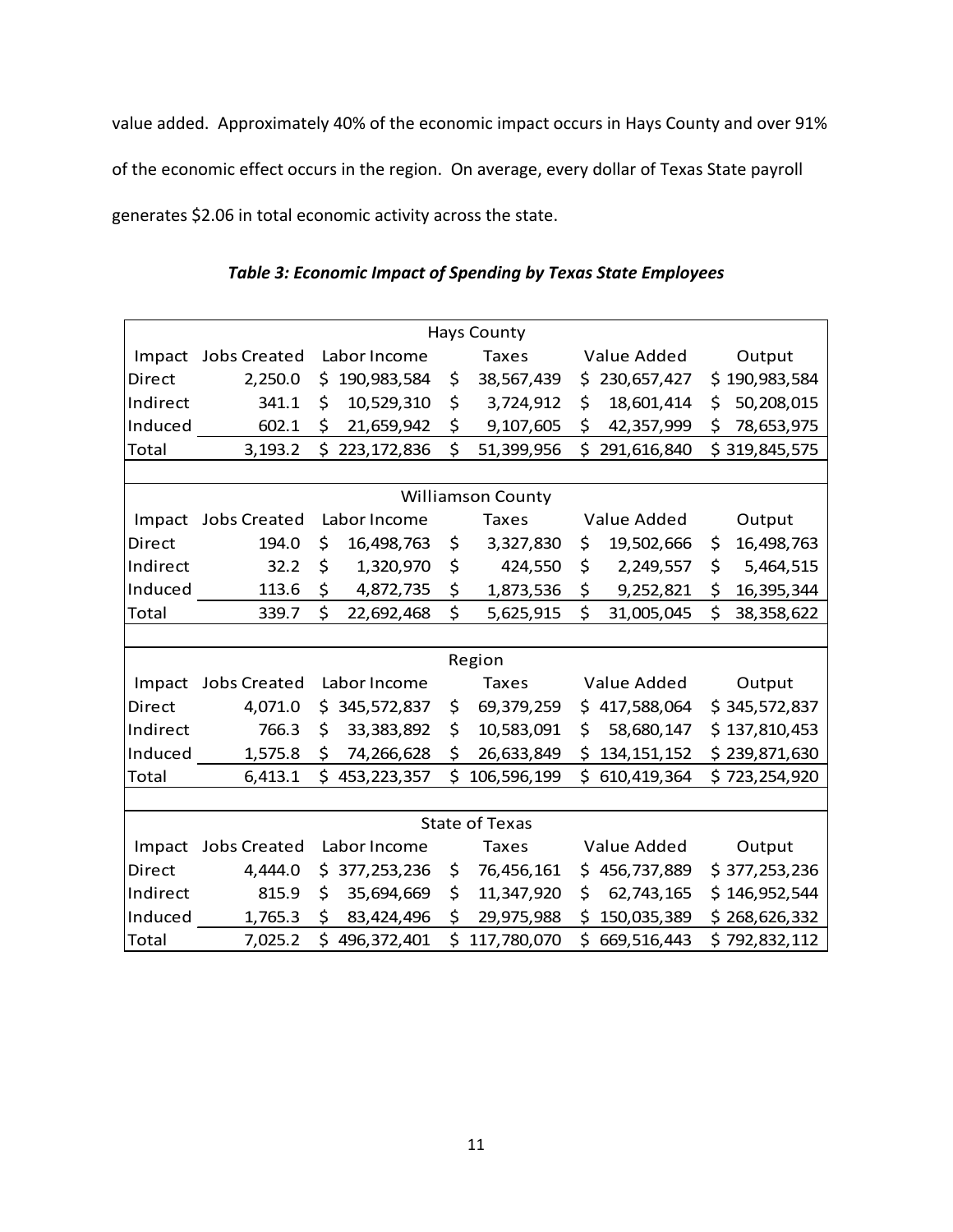### **IV. Economic Impact of Texas State's Operating Expenditures**

Texas State's total operating expenditures (excluding salaries, wages, and payroll related

costs) totaled \$297.9 million in FY20<sup>12</sup>.

| <b>Operating Expenses for Year Ended August 31, 2020</b> |    |             |  |  |  |  |  |  |
|----------------------------------------------------------|----|-------------|--|--|--|--|--|--|
| Cost of Goods Sold                                       | Ş  | 336,223     |  |  |  |  |  |  |
| <b>Professional Fees and Services</b>                    | \$ | 40,383,833  |  |  |  |  |  |  |
| Federal Grant Pass-Through Expense                       | \$ | 856,156     |  |  |  |  |  |  |
| State Grant Pass-Through Expense                         | \$ | 2,756       |  |  |  |  |  |  |
| Travel                                                   | \$ | 6,640,831   |  |  |  |  |  |  |
| <b>Materials and Supplies</b>                            | \$ | 52,269,446  |  |  |  |  |  |  |
| <b>Communication and Utilities</b>                       | \$ | 21,350,013  |  |  |  |  |  |  |
| <b>Repairs and Maintenance</b>                           | \$ | 8,504,156   |  |  |  |  |  |  |
| <b>Rentals and Leases</b>                                | \$ | 1,422,639   |  |  |  |  |  |  |
| Printing and Reproduction                                | \$ | 2,402,508   |  |  |  |  |  |  |
| Depreciation and Amortization                            | \$ | 67,665,347  |  |  |  |  |  |  |
| Interest                                                 | \$ | 19,834      |  |  |  |  |  |  |
| Scholarships                                             | \$ | 91,046,798  |  |  |  |  |  |  |
| Claims and Judgements                                    | \$ | 4,266,989   |  |  |  |  |  |  |
| <b>Other Operating Expenses</b>                          | \$ | 693,208     |  |  |  |  |  |  |
| <b>Total Operating Expenses</b>                          | Ś  | 297,860,738 |  |  |  |  |  |  |

### **Table 4: Texas State's FY20 Operating Expenses**

However, not all of these accounting expenses represent actual spending by the university. For example, the expense for Depreciation and Amortization was \$67.7 million. However, since Depreciation and Amortization is not a cash expense, Texas State did not actually "spend" these funds.<sup>13</sup> Therefore, this \$67.7 million should not be considered an operating expense for the purpose of calculating the economic impact of Texas State's spending.

ee0c83ea7959/(754)%20Texas%20State%20University%202020%20Annual%20Financial%20Report%20FINAL.pdf

<sup>12</sup> https://gato‐docs.its.txstate.edu/jcr:1187c3de‐4c4f‐4f4c‐b747‐

<sup>&</sup>lt;sup>13</sup> Although Depreciation and Amortization are sometimes used as a proxy for construction spending, this report uses Texas State's actual construction spending.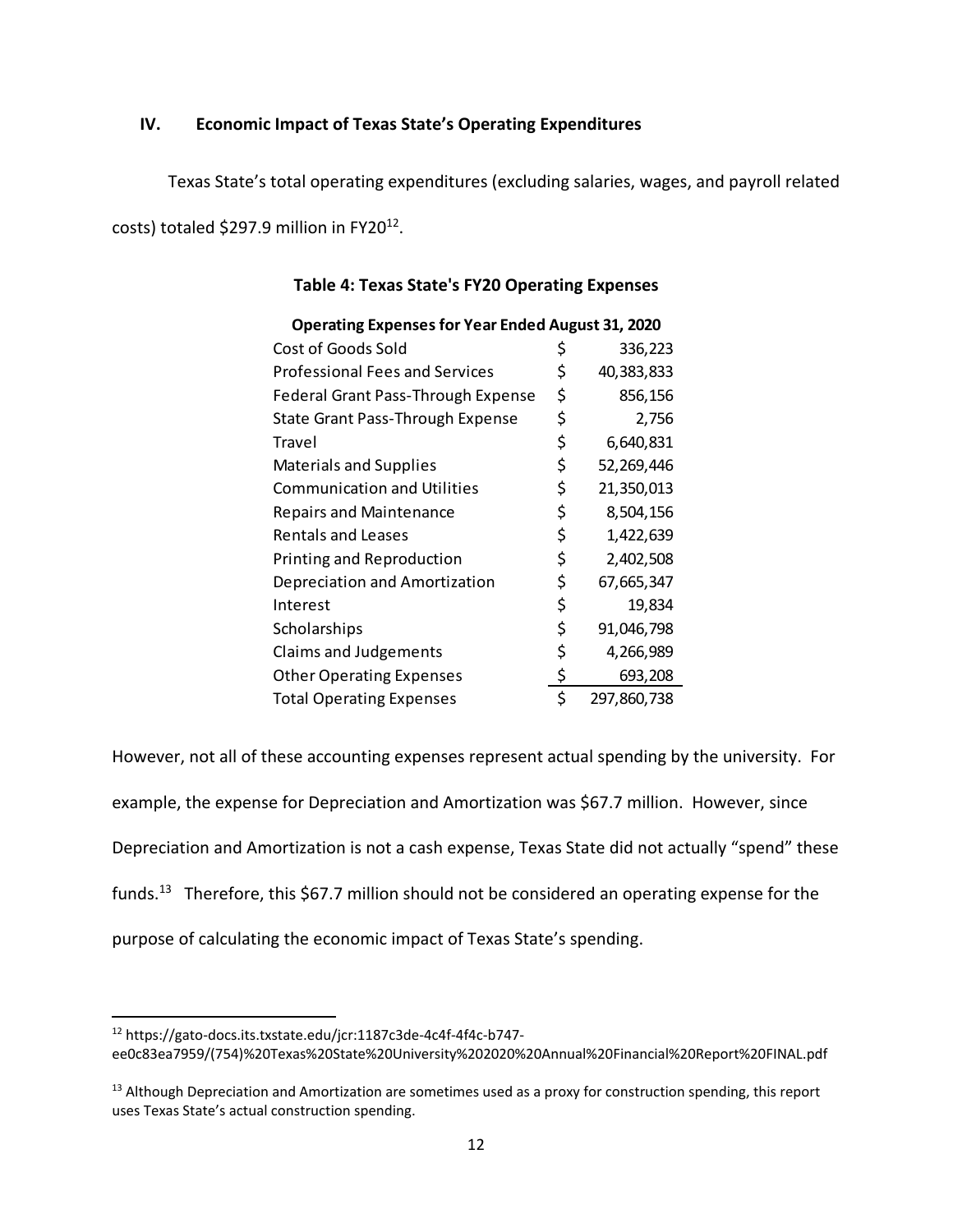To avoid double‐counting, the \$91 million expense for Scholarships should not be included in the university's operating expenses for this report's analysis. As these funds are typically awarded to students in the form of reduced tuition, this expense does not represent actual university spending. The \$858,912 in Federal and State Grant Pass-Through Expenses should also be disregarded. After making these adjustments, the total relevant operating expenditures for FY20 are \$138.3 million, as shown in Table 5.

#### **Table 5: Texas State's FY20 Relevant Operating Expenses**

| <b>Relevant Operating Expenses for Year Ended August 31, 2020</b> |    |               |  |  |  |  |
|-------------------------------------------------------------------|----|---------------|--|--|--|--|
| Cost of Goods Sold                                                |    | 336,223       |  |  |  |  |
| <b>Professional Fees and Services</b>                             |    | 40,383,833    |  |  |  |  |
| Travel                                                            | \$ | 6,640,831     |  |  |  |  |
| <b>Materials and Supplies</b>                                     |    | \$52,269,446  |  |  |  |  |
| <b>Communication and Utilities</b>                                | S. | 21,350,013    |  |  |  |  |
| <b>Repairs and Maintenance</b>                                    | \$ | 8,504,156     |  |  |  |  |
| Rentals and Leases                                                | \$ | 1,422,639     |  |  |  |  |
| Printing and Reproduction                                         | \$ | 2,402,508     |  |  |  |  |
| Interest                                                          | \$ | 19,834        |  |  |  |  |
| Claims and Judgements                                             | \$ | 4,266,989     |  |  |  |  |
| <b>Other Operating Expenses</b>                                   |    | 693,208       |  |  |  |  |
| <b>Total Operating Expenses</b>                                   |    | \$138,289,681 |  |  |  |  |

#### *Industry Spending Pattern Approach*

The economic impact of a university's spending on operations is modeled in two ways in this report. The first is modeled using an Industry Spending Pattern approach. With an Industry Spending Pattern, IMPLAN allocates the operating expenditures using averages for the industry being examined. For Texas State, the relevant industry is *481‐Junior Colleges, Colleges, Universities, and Professional Schools*. For this industry, operating expenditures are assigned to one of numerous expense categories with each category weighted by the average for the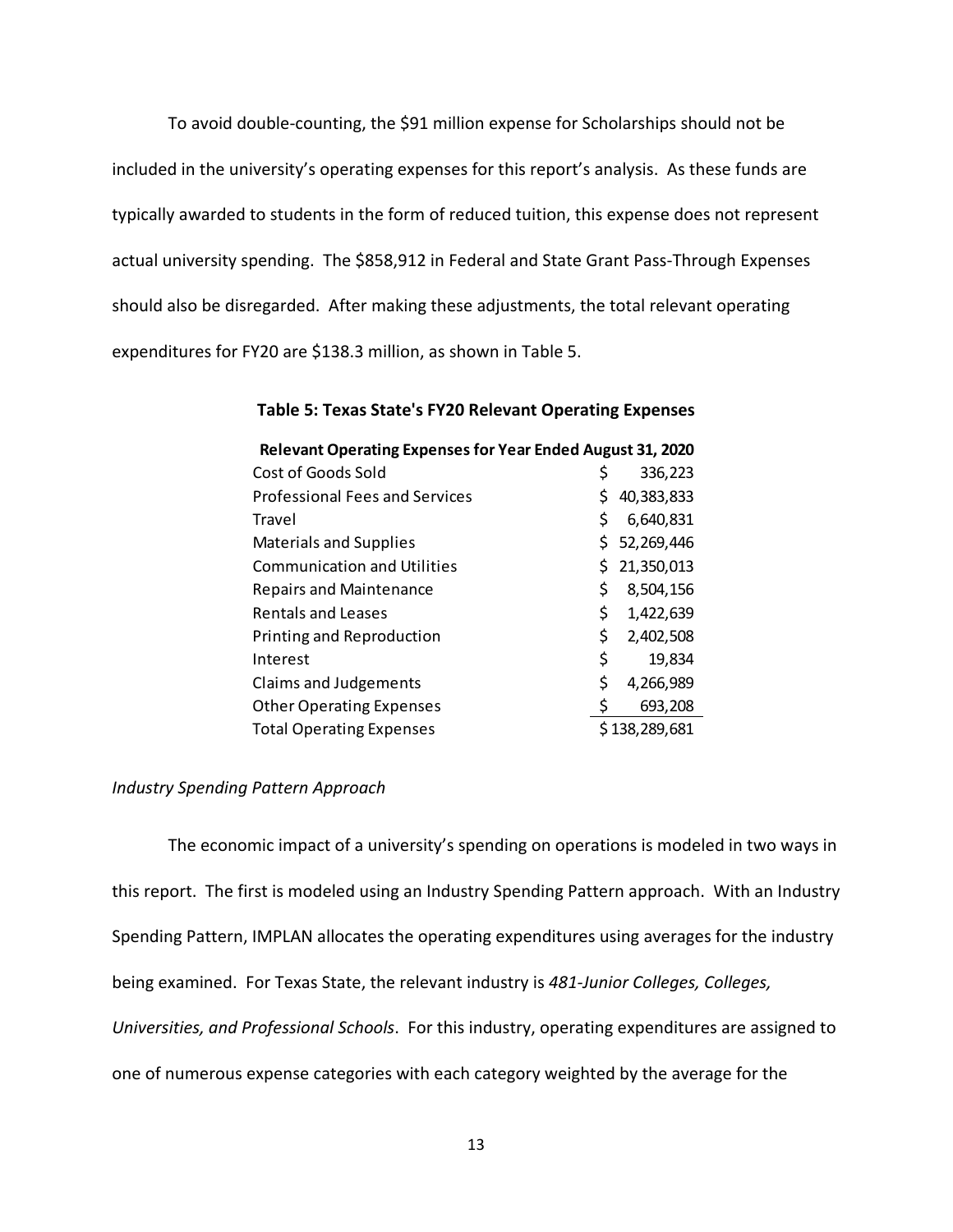industry in a particular geographic area. For example, Water & Sewage expenses have a weight

of 5.78% while Electricity expenses have a weight of only 0.87%. These are the average

percentages of total operating expenditures that colleges and universities spend on these

categories of expenses.

|               |                           |                     |     | <b>Hays County</b>       |     |              |     |               |
|---------------|---------------------------|---------------------|-----|--------------------------|-----|--------------|-----|---------------|
| Impact        | Jobs Created Labor Income |                     |     | <b>Taxes</b>             |     | Value Added  |     | Output        |
| Direct        |                           |                     |     |                          |     |              |     | \$136,142,627 |
| Indirect      |                           | 814.7 \$ 25,054,262 | \$  | 8,883,103                |     | \$44,315,017 |     | \$119,836,509 |
| Induced       | 82.1                      | \$<br>2,943,508     | \$  | 1,236,488                | \$. | 5,759,901    | \$. | 10,700,724    |
| Total         | 896.8                     | \$27,997,770        |     | \$10,119,591             |     | \$50,074,918 |     | \$266,679,860 |
|               |                           |                     |     |                          |     |              |     |               |
|               |                           |                     |     | <b>Williamson County</b> |     |              |     |               |
| Impact        | Jobs Created Labor Income |                     |     | <b>Taxes</b>             |     | Value Added  |     | Output        |
| <b>Direct</b> |                           |                     |     |                          |     |              | \$  | 2,147,054     |
| Indirect      | $11.8 \; \text{S}$        | 488,653             | \$  | 170,440                  | \$  | 904,725      | \$  | 2,220,826     |
| Induced       | 5.0                       | \$<br>222,407       | \$  | 84,188                   | \$  | 417,445      | \$  | 743,296       |
| Total         | $16.8 \; \zeta$           | 711,060             | \$  | 254,628                  | \$  | 1,322,169    | \$  | 5,111,176     |
|               |                           |                     |     |                          |     |              |     |               |
|               |                           |                     |     | Region                   |     |              |     |               |
| Impact        | Jobs Created Labor Income |                     |     | <b>Taxes</b>             |     | Value Added  |     | Output        |
| <b>Direct</b> |                           |                     |     |                          |     |              |     | \$138,289,681 |
| Indirect      |                           | 861.1 \$ 28,531,445 | \$  | 9,805,494                |     | \$49,646,938 |     | \$130,481,792 |
| Induced       | 127.6                     | \$5,466,549         | \$  | 2,058,256                |     | \$10,122,771 |     | \$18,274,915  |
| Total         |                           | 988.8 \$ 33,997,994 |     | \$11,863,750             |     | \$59,769,709 |     | \$287,046,387 |
|               |                           |                     |     |                          |     |              |     |               |
|               |                           |                     |     | <b>State of Texas</b>    |     |              |     |               |
| Impact        | Jobs Created Labor Income |                     |     | <b>Taxes</b>             |     | Value Added  |     | Output        |
| <b>Direct</b> |                           |                     |     |                          |     |              |     | \$138,289,681 |
| Indirect      | 928.4                     | \$32,922,391        | \$  | 11,259,731               |     | \$57,345,555 |     | \$146,106,054 |
| Induced       | 163.2                     | \$<br>7,298,237     | \$  | 2,704,813                |     | \$13,283,826 |     | \$24,077,040  |
| Total         | 1091.6                    | \$40,220,628        | \$. | 13,964,544               |     | \$70,629,381 |     | \$308,472,775 |

**Table 6: Economic Impact Using Industry Spending Pattern Model**

With the Industry Spending Pattern approach, approximately \$136.1 million of Texas State's operating expenses were modeled as originating in Hays County in support of the San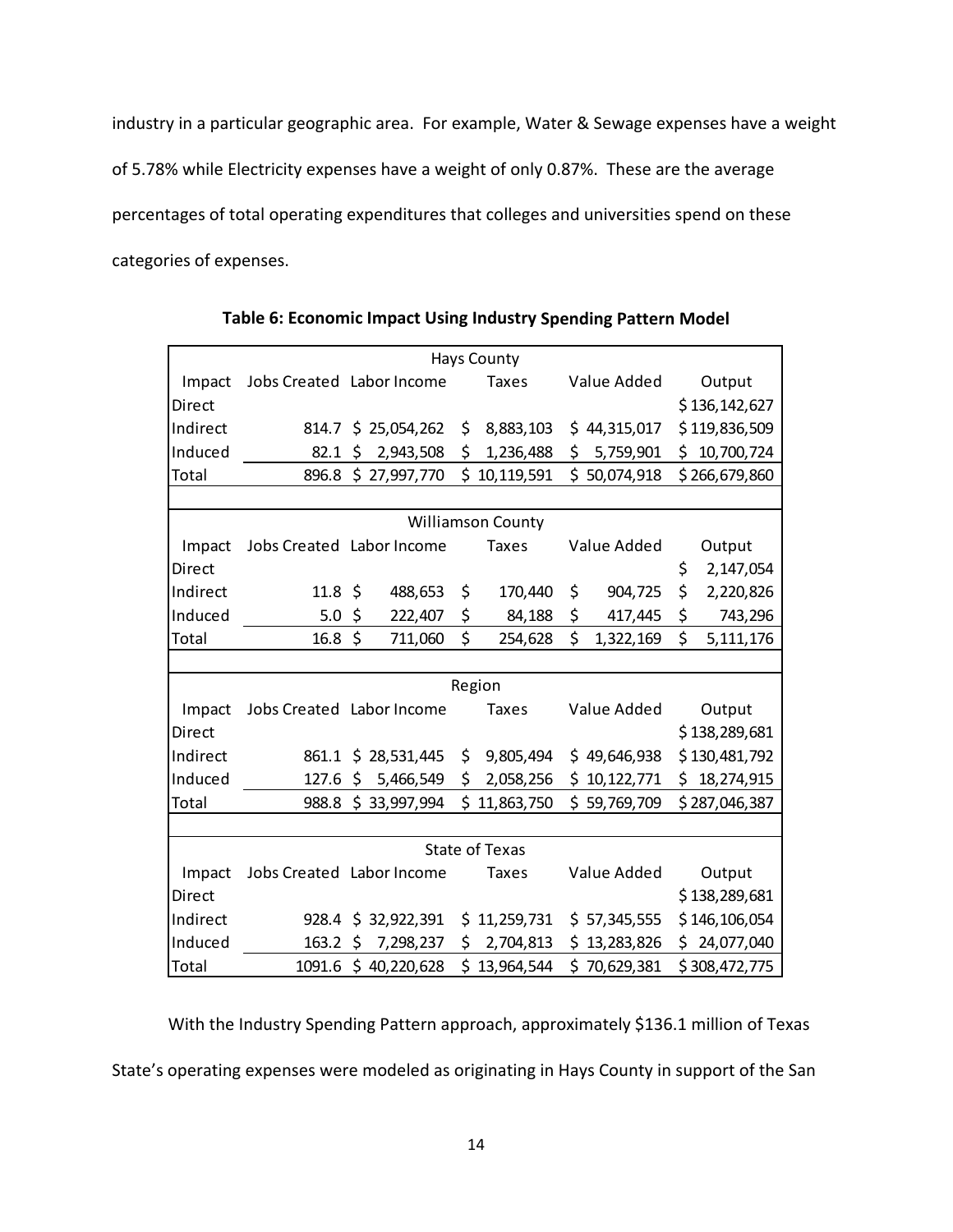Marcos campus, while \$2.1 million was allocated to Williamson County, reflecting expenses at the Round Rock campus. As shown in Table  $6^{14}$ , the combined operating expenses of \$138.3 million created nearly 1,100 additional jobs in Texas along with \$308.5 million in added economic output. This increased economic activity generated nearly \$14 million in additional tax revenue and \$70.6 million in value added. Over 82% of the jobs and nearly 86% of the economic impact created are in Hays County.

#### *Bill of Goods Approach*

The second model used to measure the economic impact of Texas State's spending on operations uses a Bill of Goods approach. In the Bill of Goods approach, rather than using the industry average spent on various categories, the university's actual expenditures are used. For example, in FY20, Texas State's actual Electricity costs were \$9.4 million, or about 6.77% of the university's total operating expenditures. Water & Sewage costs were about \$2.4 million and accounted for 1.70% of operating expenditures. These percentages differ significantly from the percentages used in the Industry Spending Plan model (Water & Sewage, 5.78% and Electricity, 0.87%).

Theoretically, using the actual values should provide a more accurate estimate of the university's economic impact compared to using the Industry Spending Pattern averages. In some cases, matching the university's expense accounts with one of IMPLAN's 546 pre-defined categories was simple. For example, in FY20, the university spent on \$0.6 million on advertising

 $14$  Jobs Created represents the number of jobs created by Texas State operating expenditures. This is in addition to the number that are directly employed by Texas State University.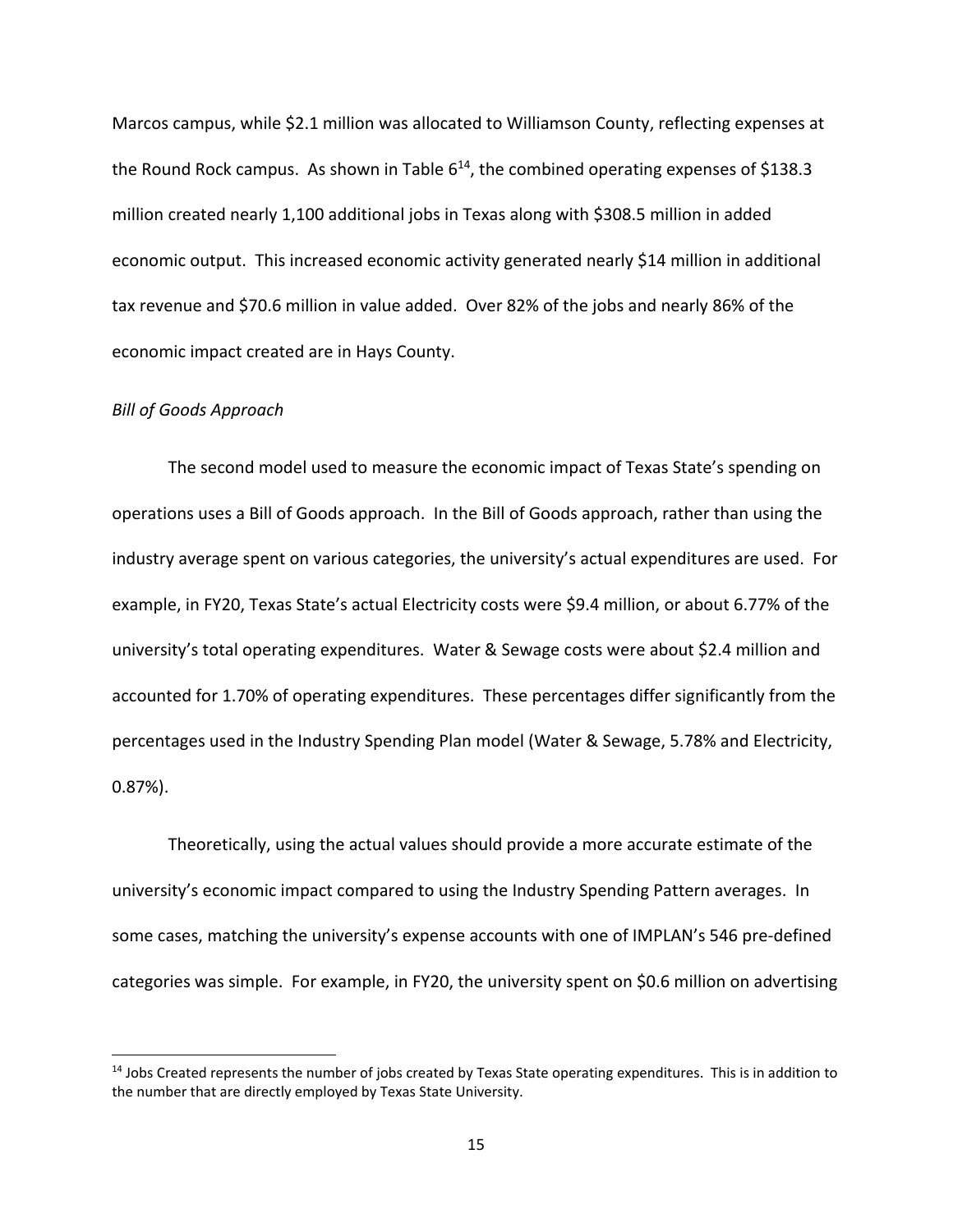services. This matches with the IMPLAN category Advertising, Public Relations, and Related Services. Unfortunately, in other cases, the match was not as straightforward. Because of this, some judgements had to be made. For example, Texas State spent \$5.5 million on Furniture & Equipment. The closest IMPLAN category is Office Furniture, Except Wood. Although not a perfect match, Furniture & Equipment expenses were assigned to this category.

|          |                    |                           |        | <b>Hays County</b>       |                 |                  |
|----------|--------------------|---------------------------|--------|--------------------------|-----------------|------------------|
| Impact   |                    | Jobs Created Labor Income |        | <b>Taxes</b>             | Value Added     | Output           |
| Direct   |                    |                           |        |                          |                 | \$136,142,627    |
| Indirect |                    | 637.2 \$ 24,274,245       | \$     | 7,372,827                | \$37,903,763    | \$<br>89,700,158 |
| Induced  | 78.6               | \$<br>2,818,319           | \$     | 1,184,047                | 5,514,996<br>\$ | \$<br>10,245,111 |
| Total    | 715.7              | \$27,092,564              | \$     | 8,556,874                | \$43,418,759    | \$236,087,896    |
|          |                    |                           |        |                          |                 |                  |
|          |                    |                           |        | <b>Williamson County</b> |                 |                  |
| Impact   |                    | Jobs Created Labor Income |        | <b>Taxes</b>             | Value Added     | Output           |
| Direct   |                    |                           |        |                          |                 | \$<br>2,147,054  |
| Indirect | $10.4 \; \text{S}$ | 533,495                   | \$     | 153,967                  | \$<br>847,724   | \$<br>1,820,673  |
| Induced  | 4.8                | \$<br>211,145             | \$     | 79,998                   | \$<br>396,609   | \$<br>705,994    |
| Total    | 15.2               | \$<br>744,639             | \$     | 233,964                  | \$<br>1,244,333 | \$<br>4,673,722  |
|          |                    |                           |        |                          |                 |                  |
|          |                    |                           | Region |                          |                 |                  |
| Impact   |                    | Jobs Created Labor Income |        | <b>Taxes</b>             | Value Added     | Output           |
| Direct   |                    |                           |        |                          |                 | \$138,289,681    |
| Indirect |                    | 674.2 \$ 27,255,771       | \$     | 8, 151, 186              | \$42,405,358    | \$<br>98,629,446 |
| Induced  |                    | 121.2 \$ 5,176,713        | \$     | 1,952,391                | \$9,593,584     | \$17,326,170     |
| Total    |                    | 795.4 \$ 32,432,484       |        | \$10,103,577             | \$51,998,942    | \$254,245,298    |
|          |                    |                           |        |                          |                 |                  |
|          |                    |                           |        | <b>State of Texas</b>    |                 |                  |
| Impact   |                    | Jobs Created Labor Income |        | <b>Taxes</b>             | Value Added     | Output           |
| Direct   |                    |                           |        |                          |                 | \$138,289,681    |
| Indirect | 728.0              | \$30,636,353              | \$     | 9,233,083                | \$48,133,140    | \$109,801,836    |
| Induced  | 150.3              | $\zeta$<br>6,717,598      | \$     | 2,490,610                | \$12,249,395    | \$22,183,698     |
| Total    |                    | 878.3 \$ 37,353,951       |        | \$11,723,693             | \$60,382,535    | \$270,275,216    |

**Table 7: Economic Impact Using Bill of Goods Model**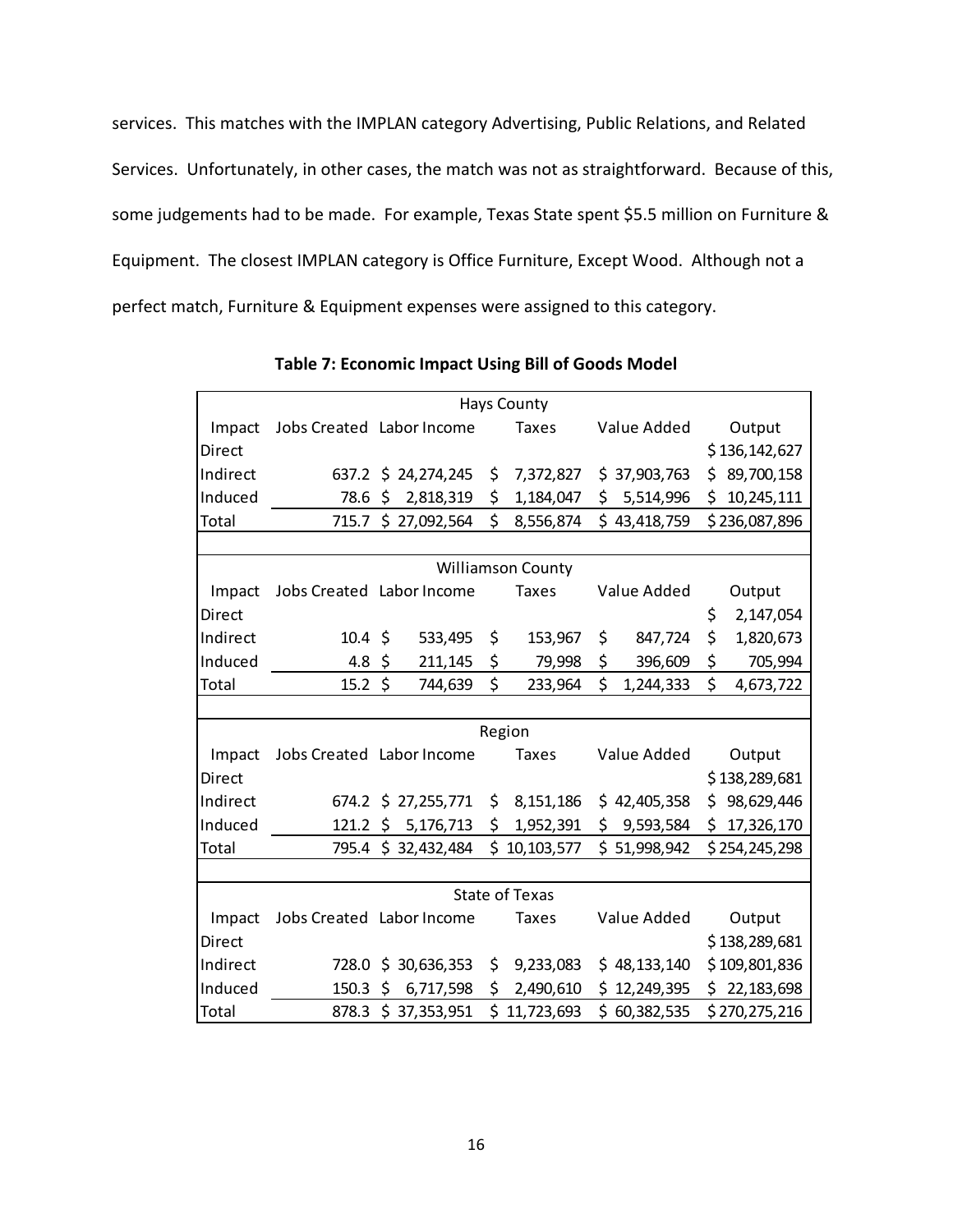With the Bill of Goods approach, it is estimated that Texas State's FY20 spending on operating expenses created approximately 878 jobs and \$270.3 million in economic output in Texas, as detailed in Table 7. This includes \$37.4 million in labor income, \$12.8 million in tax revenue, and \$65.5 million in value added. These results are consistent with those found using the Industry Spending Pattern approach, although the estimates are slightly lower. Again, the vast majority of the jobs and economic impact and activity are concentrated in Hays County.

#### *Average Approach*

The Industry Spending Pattern and Bill of Goods approaches are both acceptable methods to estimate the economic impact of Texas State's spending on operations. As both approaches also have advantages and drawbacks, an average of the two estimation methods is used to determine the university's economic impact. Using this average approach, as detailed in Table 8, it is estimated that Texas State's FY20 operating expenditures of \$138.3 million led to the creation of 985 jobs and \$289.4 million in economic output in Texas. This includes \$38.8 million in labor income, \$12.8 million in new tax revenue, and \$65.5 million in value added. On average, each dollar Texas State spends on operating expenditures generates \$2.09 in economic activity. For the remainder of this study, these average results will be used when referencing the economic impact of Texas State's spending on operating expenditures.

17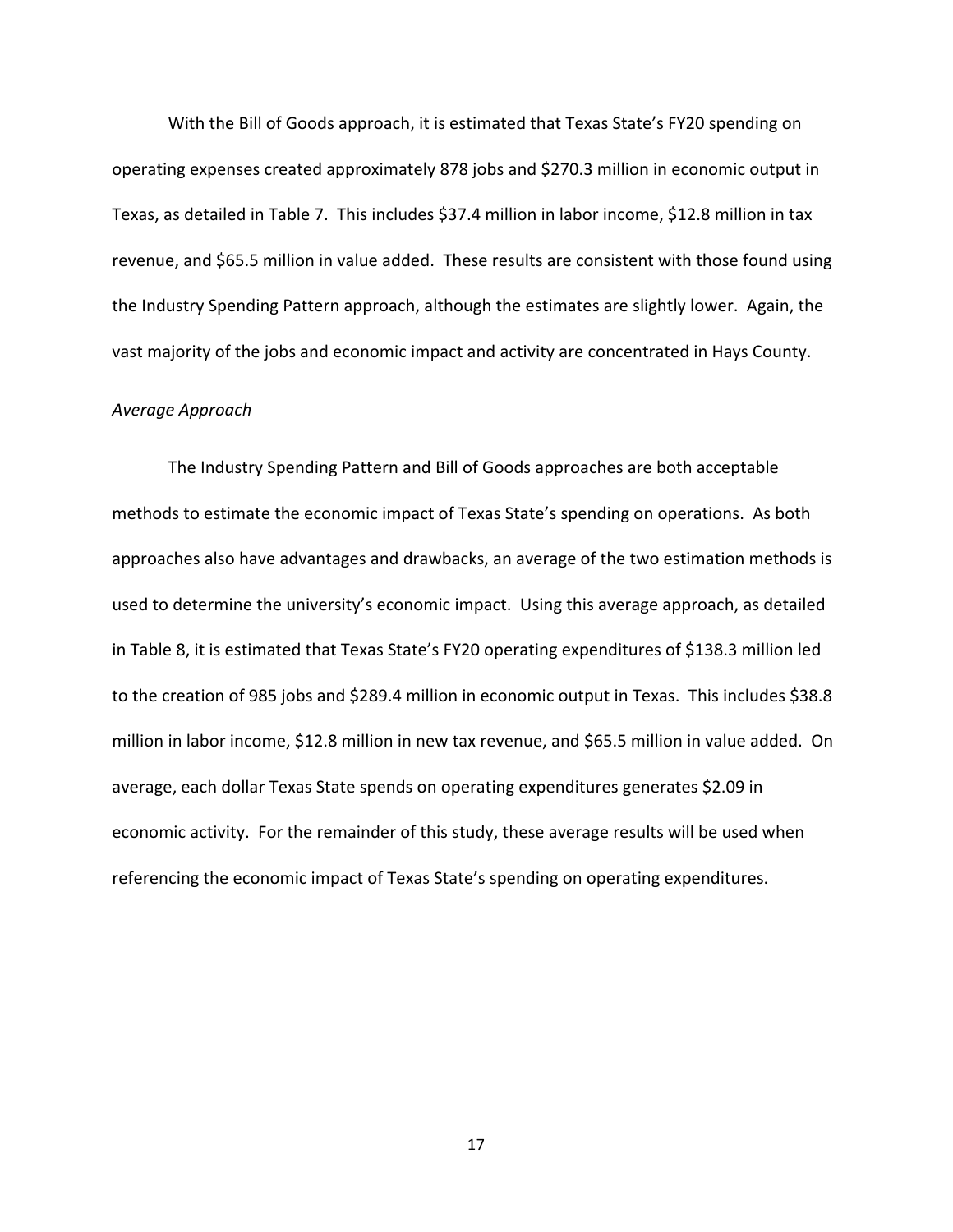|          |                          |                           |        | <b>Hays County</b>    |     |              |    |               |  |  |
|----------|--------------------------|---------------------------|--------|-----------------------|-----|--------------|----|---------------|--|--|
| Impact   |                          | Jobs Created Labor Income |        | <b>Taxes</b>          |     | Value Added  |    | Output        |  |  |
| Direct   |                          |                           |        |                       |     |              |    | \$136,142,627 |  |  |
| Indirect |                          | 725.9 \$ 24,664,253       | \$     | 8,127,965             |     | \$41,109,390 |    | \$104,768,334 |  |  |
| Induced  | 80.3                     | \$<br>2,880,914           | \$     | 1,210,268             | \$. | 5,637,448    |    | \$10,472,918  |  |  |
| Total    | 806.2                    | \$27,545,167              | \$     | 9,338,233             |     | \$46,746,838 |    | \$251,383,878 |  |  |
|          |                          |                           |        |                       |     |              |    |               |  |  |
|          | <b>Williamson County</b> |                           |        |                       |     |              |    |               |  |  |
| Impact   |                          | Jobs Created Labor Income |        | <b>Taxes</b>          |     | Value Added  |    | Output        |  |  |
| Direct   |                          |                           |        |                       |     |              | \$ | 2,147,054     |  |  |
| Indirect | $11.1 \; \text{S}$       | 511,074                   | \$     | 162,203               | \$  | 876,224      | \$ | 2,020,750     |  |  |
| Induced  | 4.9                      | \$<br>216,776             | \$     | 82,093                | \$  | 407,027      | \$ | 724,645       |  |  |
| Total    | 16.0                     | \$<br>727,850             | \$     | 244,296               | \$  | 1,283,251    | \$ | 4,892,449     |  |  |
|          |                          |                           |        |                       |     |              |    |               |  |  |
|          |                          |                           | Region |                       |     |              |    |               |  |  |
| Impact   |                          | Jobs Created Labor Income |        | <b>Taxes</b>          |     | Value Added  |    | Output        |  |  |
| Direct   |                          |                           |        |                       |     |              |    | \$138,289,681 |  |  |
| Indirect | 767.7                    | \$27,893,608              | \$     | 8,978,340             |     | \$46,026,148 |    | \$114,555,619 |  |  |
| Induced  |                          | 124.4 \$ 5,321,631        | \$     | 2,005,324             |     | \$9,858,178  |    | \$17,800,543  |  |  |
| Total    | 892.1                    | \$33,215,239              | \$     | 10,983,663            |     | \$55,884,325 |    | \$270,645,843 |  |  |
|          |                          |                           |        |                       |     |              |    |               |  |  |
|          |                          |                           |        | <b>State of Texas</b> |     |              |    |               |  |  |
| Impact   |                          | Jobs Created Labor Income |        | <b>Taxes</b>          |     | Value Added  |    | Output        |  |  |
| Direct   |                          |                           |        |                       |     |              |    | \$138,289,681 |  |  |
| Indirect | 828.2                    | \$31,779,372              | \$     | 10,246,407            |     | \$52,739,347 |    | \$127,953,945 |  |  |
| Induced  | 156.8                    | \$<br>7,007,917           | \$     | 2,597,711             |     | \$12,766,611 |    | \$23,130,369  |  |  |
| Total    | 985.0                    | \$38,787,289              |        | \$12,844,118          |     | \$65,505,958 |    | \$289,373,996 |  |  |

**Table 8: Average Economic Impact of Texas State FY20 Operating Expenditures**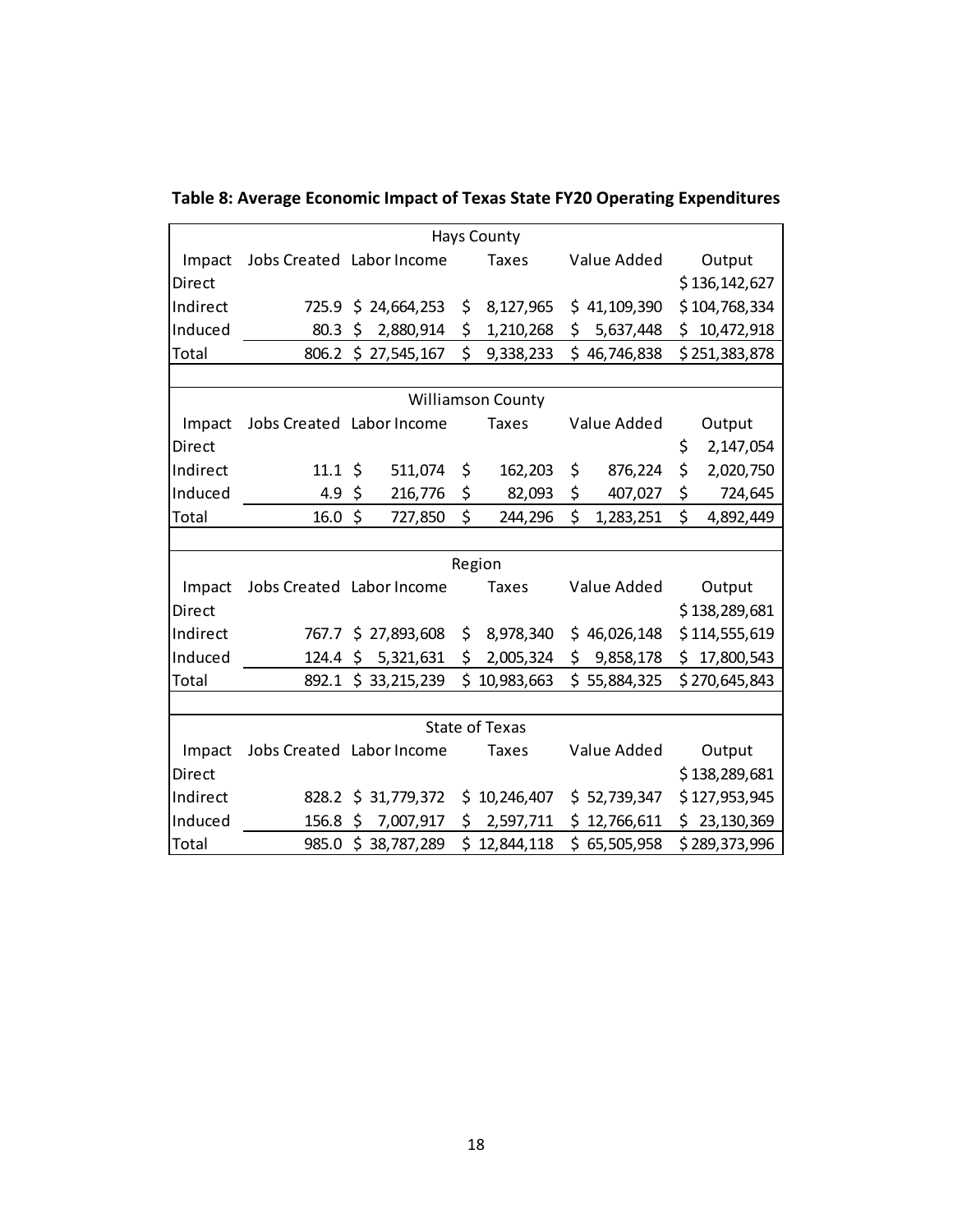#### **V. Economic Impact of Texas State's Construction Expenditures**

Between 2010 and 2020, Texas State completed 70 construction projects at a total cost of over \$947 million, for an average of about \$86 million per year. There is currently \$574 million budgeted for 35 campus construction projects that are in‐progress or planned to begin between 2021 and 2027. Thus, the annual budgeted construction expenditures should average about \$82 million per year for the next several years, with \$68 million per year allocated to the San Marcos campus and \$14 million per year for construction at the Round Rock Campus.

For construction projects, IMPLAN can specifically model the economic impact of the construction of new educational structures. The model was run assuming \$68 million in construction spending per year occurs in Hays County and \$14 million per year takes place in Williamson County. As shown in Table 9, it is estimated that \$150.2 million in economic impact is created in Texas as a result of the university's construction projects. This includes about 1,028 jobs with a combined payroll of \$63.9 million. Of the new jobs created, 633 are working directly on the construction projects. The 141 indirectly created jobs are within industries that support construction, like lumber yards. Finally, nearly 254 induced jobs are created in the broader economy as a result of the spending by workers in the directly and indirectly created jobs. Texas State construction spending led to the generation of \$15.1 million in additional tax revenue and \$87.7 million in value added in the state. For each \$1 million in university construction expenditures, approximately 12.5 jobs are created in Texas, with more than 10 of those jobs located in Hays or Williamson counties. Each dollar in Texas State construction expenditures generates about \$1.83 of economic impact at the state level.

19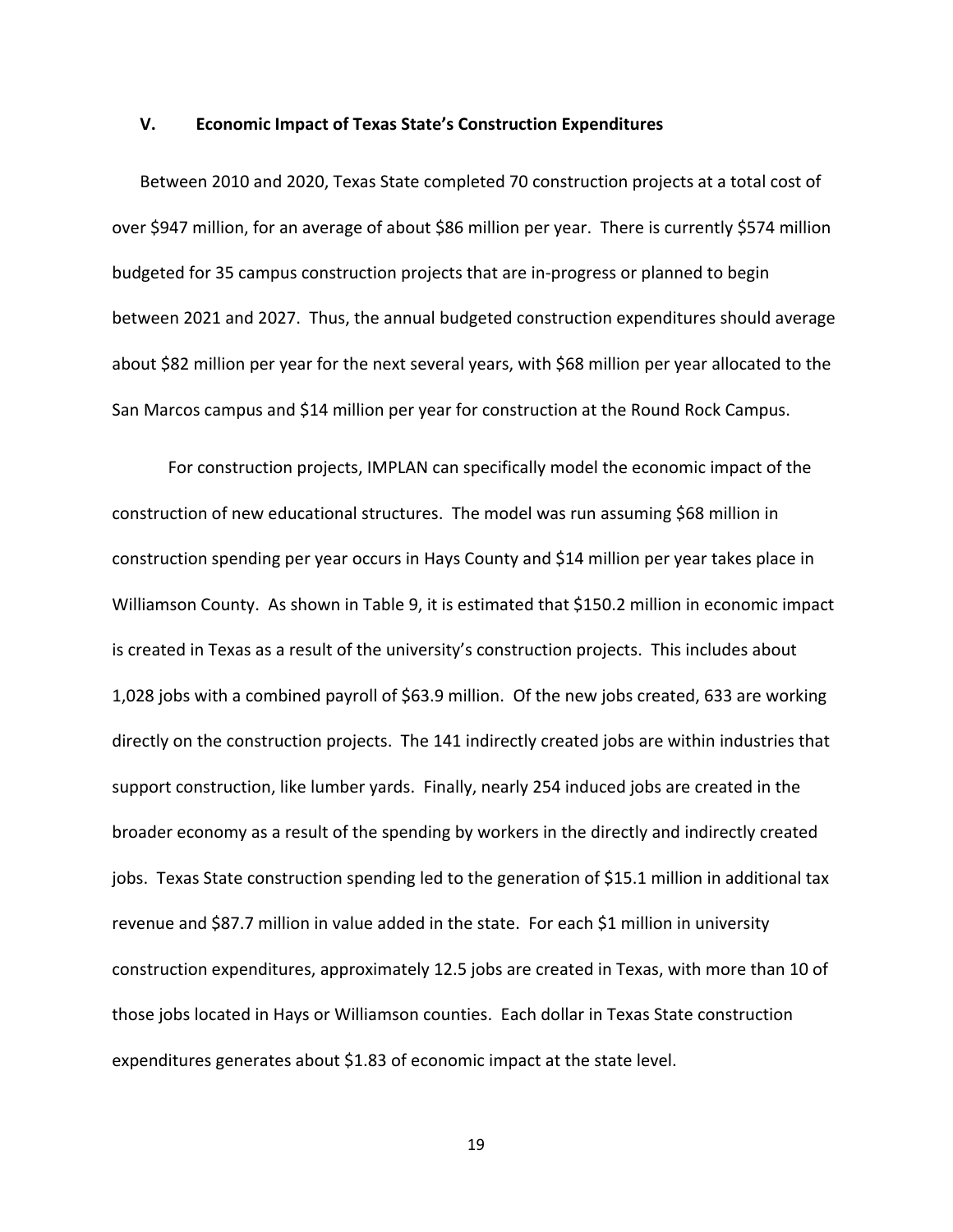**Table 9: Average Economic Impact of Texas State Construction Expenditures**

|          |                           |  |                     |    | <b>Hays County</b>    |    |               |    |               |  |
|----------|---------------------------|--|---------------------|----|-----------------------|----|---------------|----|---------------|--|
| Impact   | Jobs Created Labor Income |  |                     |    | <b>Taxes</b>          |    | Value Added   |    | Output        |  |
| Direct   |                           |  | 533.9 \$35,991,438  | \$ | 6,720,811             |    | \$43,243,101  | \$ | 68,000,000    |  |
| Indirect | 67.5                      |  | \$3,458,861         | \$ | 1,109,859             |    | \$5,605,931   | \$ | 12,083,126    |  |
| Induced  |                           |  | 131.2 \$ 4,704,938  | \$ | 1,975,429             |    | \$9,206,479   | \$ | 17,105,896    |  |
| Total    |                           |  | 732.6 \$44,155,237  | \$ | 9,806,099             |    | \$58,055,511  | \$ | 97,189,021    |  |
|          |                           |  |                     |    |                       |    |               |    |               |  |
|          | <b>Williamson County</b>  |  |                     |    |                       |    |               |    |               |  |
| Impact   | Jobs Created Labor Income |  |                     |    | <b>Taxes</b>          |    | Value Added   |    | Output        |  |
| Direct   | $99.5$ \$                 |  | 7,879,113           | \$ | 1,456,293             | \$ | 9,388,364     | \$ | 14,000,000    |  |
| Indirect | $10.8 \; \text{S}$        |  | 613,064             | \$ | 188,369               | \$ | 1,066,403     | \$ | 2,040,159     |  |
| Induced  | $30.1 \; \text{S}$        |  | 1,260,996           | \$ | 492,349               |    | \$2,429,120   | \$ | 4,282,426     |  |
| Total    |                           |  | 140.4 \$ 9,753,173  | \$ | 2,137,011             |    | \$12,883,887  |    | \$20,322,585  |  |
|          |                           |  |                     |    |                       |    |               |    |               |  |
|          |                           |  |                     |    | Region                |    |               |    |               |  |
| Impact   | Jobs Created Labor Income |  |                     |    | <b>Taxes</b>          |    | Value Added   |    | Output        |  |
| Direct   |                           |  | 633.4 \$43,870,551  | \$ | 8,177,104             |    | \$ 52,631,465 | \$ | 82,000,000    |  |
| Indirect | 102.0                     |  | \$6,096,801         | \$ | 1,801,235             |    | \$9,807,752   | \$ | 20,270,955    |  |
| Induced  |                           |  | 219.6 \$ 9,314,739  | \$ | 3,527,506             |    | \$17,336,624  | \$ | 31,362,014    |  |
| Total    | 955.0                     |  | \$59,282,092        |    | \$13,505,845          |    | \$79,775,841  |    | \$133,632,969 |  |
|          |                           |  |                     |    |                       |    |               |    |               |  |
|          |                           |  |                     |    | <b>State of Texas</b> |    |               |    |               |  |
| Impact   | Jobs Created Labor Income |  |                     |    | <b>Taxes</b>          |    | Value Added   |    | Output        |  |
| Direct   |                           |  | 633.4 \$43,870,551  | \$ | 8,177,104             |    | \$ 52,631,465 | \$ | 82,000,000    |  |
| Indirect | 140.7                     |  | \$8,895,343         | \$ | 2,779,357             |    | \$14,606,033  | \$ | 30,966,201    |  |
| Induced  |                           |  | 253.5 \$11,156,470  | \$ | 4,161,657             |    | \$20,505,387  | \$ | 37,233,493    |  |
| Total    |                           |  | 1027.6 \$63,922,364 |    | \$15,118,118          |    | \$87,742,885  |    | \$150,199,695 |  |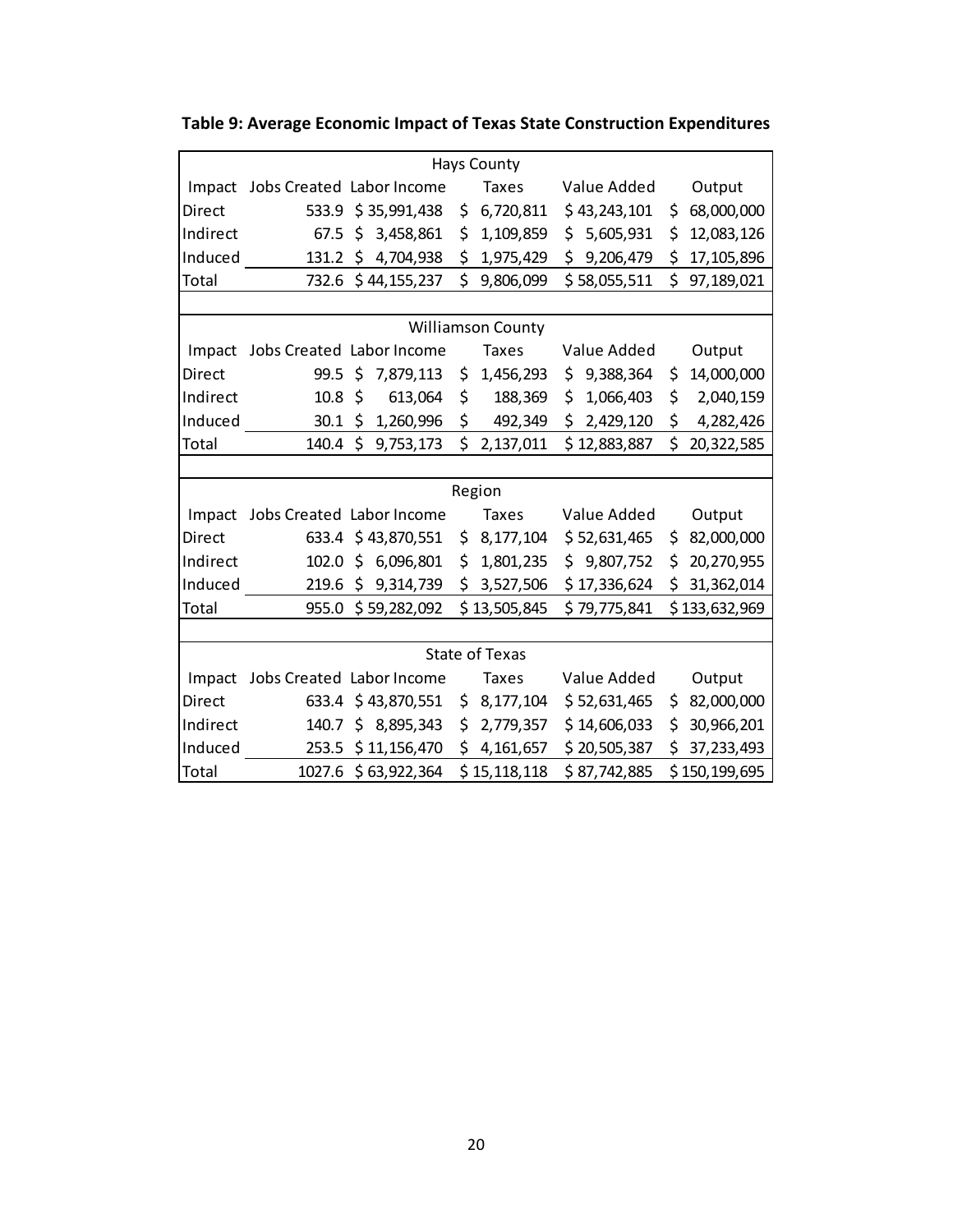#### **VI. Economic Impact of Texas State Student Spending**

Spending by Texas State's 38,000 students has a sizeable effect on the local economy. The magnitude of this impact is dependent on a student's living arrangements, as this has a significant impact on their cost of attendance. To model the economic impact of student spending, their living arrangements are classified into one of three categories: On‐Campus, Living with Parents, or Off‐Campus. Table 10 lists the estimated cost of attendance at the university for Texas-resident students<sup>15</sup>. For those living On-Campus or Off-Campus, their cost of attendance is about \$27,000 per year while those student's Living with Parents have a cost of attendance of about \$22,000. These costs are based on a 9‐month academic year. For students that attend summer school, these costs are one‐third higher.

|                           |          |          | On-Campus Off-Campus Live with Parents |
|---------------------------|----------|----------|----------------------------------------|
| Tuition and Fees          | \$11,860 | \$11,860 | \$11,860                               |
| <b>Books and Supplies</b> | \$800    | \$800    | \$800                                  |
| Room and Board            | \$10,930 | \$10,200 | \$3,800                                |
| Personal and Misc.        | \$2,200  | \$2,200  | \$2,200                                |
| Travel                    | \$1,300  | \$2,000  | \$3,600                                |
| Total                     | \$27,090 | \$27,060 | \$22,260                               |

**Table 10: Texas State Estimated Cost of Attendance**

To estimate the impact of Texas State student spending, it must be determined where the 38,000 students live. It is known that approximately 6,900 students live in a Texas State University student housing facility and thus reside in Hays County. Determining where the remaining 27,000 undergraduate and over 4,000 graduate students live is more challenging as

<sup>&</sup>lt;sup>15</sup> Although Tuition and Fees are higher for out-of-state and international students, these costs are not included in student spending, as discussed below. Thus, student spending is assumed to be the same for Texas‐resident and non‐resident students.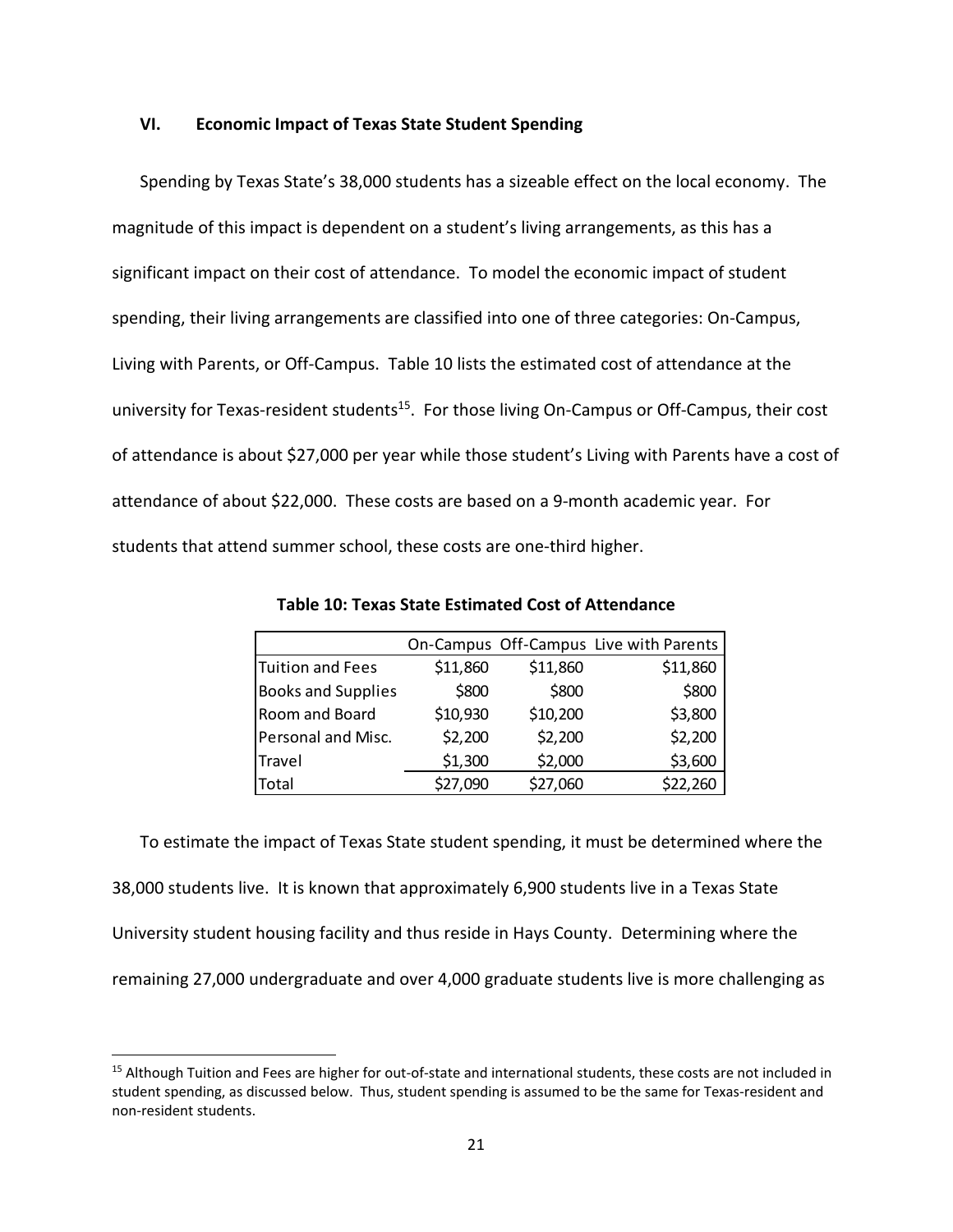the vast majority do not have an up‐to‐date local address on file with the university. It is also necessary to estimate what percentage of these students live with their parents and what percentage live off‐campus.

 As a proxy for where students that are not in university housing are living, the distribution of university employees is used, as detailed in Table 2: Geographic Distribution of Salaries, Wages, and Payroll‐Related Costs. Thus, it is estimated that approximately 50% of Texas State students not living on‐campus live in Hays County, 4% in Williamson County, 90% in the 12-county region (including Hays and Williamson), 8% live elsewhere in Texas and 2% live out‐of‐state. A previous university economic impact study estimated that 10% of Texas State students not living on‐campus lived with their parents or close relatives. This study uses this assumption to estimate that of the 27,000 undergraduate students that do not live on‐campus, approximately 2,700 live with their parents.

Combining what is known about and assumptions of students living arrangements (on‐ campus, off‐campus, or living with parents) with where the students live, Table 11 lists the estimated totals of the cross-section of the two characteristics. When calculating student spending, it is important not to double-count spending that is already reflected at the university level. For example, although Tuition and Fees is a cost of a student's attendance, this amount has already been captured in Texas State University's spending. Likewise, room and board for on‐campus students is also already reflected in the university's spending. Thus, these amounts are not used in the analysis of student spending. Table 12 reflects these adjustments and details the student spending used in this analysis. In addition, based on previous enrollment data, it is assumed that one‐third of students attend summer school. For these students, the

22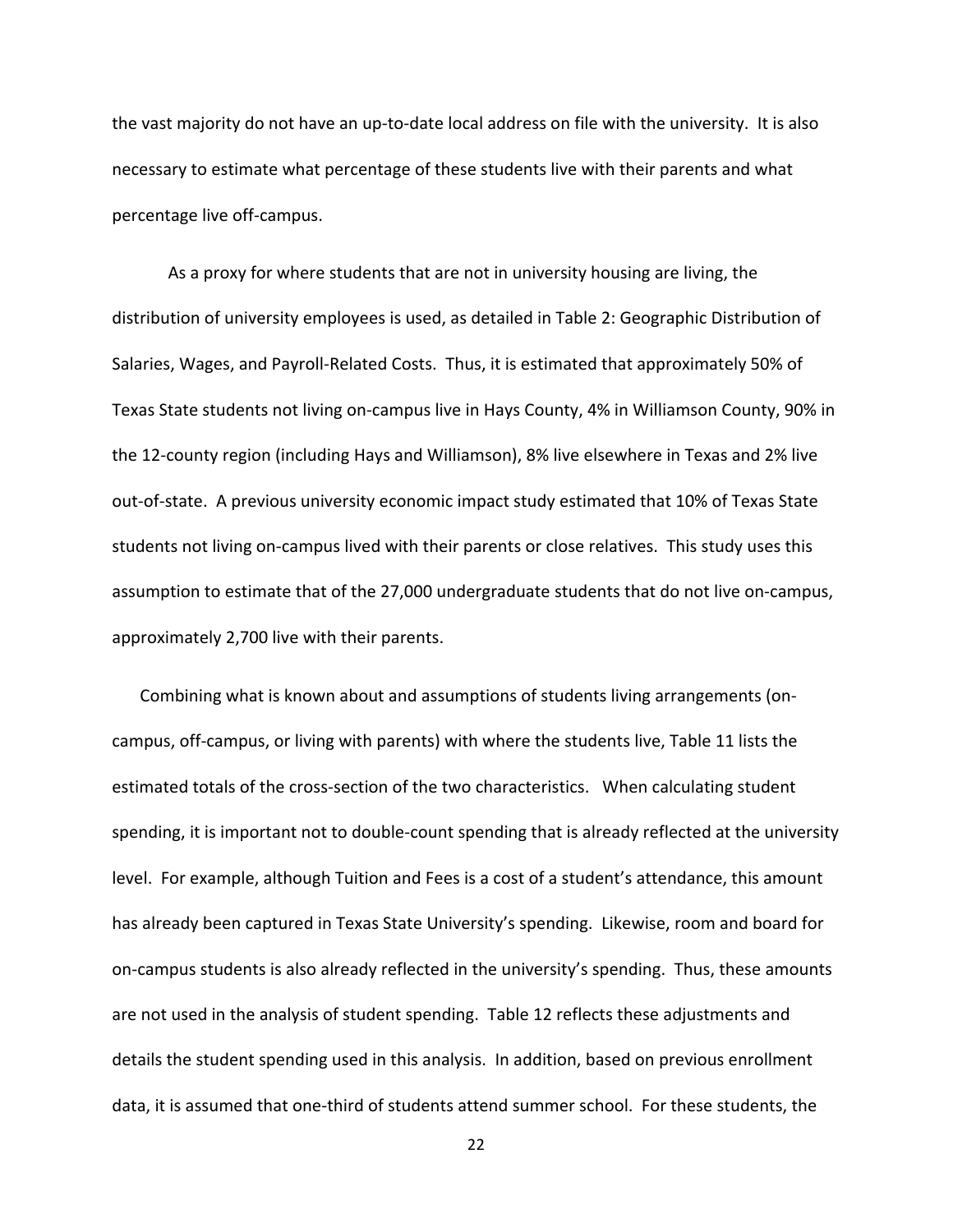costs in Table 12 are 33.3% higher.Based on Tables 11 and 12, total student spending is estimated to be nearly \$547 million.

|                                        | <b>Number of Students</b>    |       |        |  |  |  |
|----------------------------------------|------------------------------|-------|--------|--|--|--|
| <b>Living Arrangements</b>             | Undergraduate Graduate Total |       |        |  |  |  |
| Hays On-Campus                         | 6,900                        |       | 6,900  |  |  |  |
| Hays Off-Campus                        | 12,150                       | 2,150 | 14,300 |  |  |  |
| Hays Live with Parents                 | 1,350                        |       | 1,350  |  |  |  |
| <b>Williamson Off-Campus</b>           | 972                          | 172   | 1,144  |  |  |  |
| <b>Williamson Live with Parents</b>    | 108                          |       | 108    |  |  |  |
| <b>Region Off-Campus</b>               | 8,748                        | 1,548 | 10,296 |  |  |  |
| <b>Region Live with Parents</b>        | 972                          |       | 972    |  |  |  |
| Rest of State Off-Campus               | 1,944                        | 344   | 2,288  |  |  |  |
| <b>Rest of State Live with Parents</b> | 216                          |       | 216    |  |  |  |
| Out of State                           | 540                          | 86    | 626    |  |  |  |
| Total                                  | 33,900                       | 4.300 | 38.200 |  |  |  |

**Table 11: Estimated Geographic Dispersion of Student Living Arrangements**

#### **Table 12: Student Spending after Eliminating "Double Counting"**

|                           |         |          | On-Campus Off-Campus Live with Parents |
|---------------------------|---------|----------|----------------------------------------|
| <b>Tuition and Fees</b>   |         |          |                                        |
| <b>Books and Supplies</b> | \$800   | \$800    | \$800                                  |
| Room and Board            |         | \$10,200 | \$3,800                                |
| Personal and Misc.        | \$2,200 | \$2,200  | \$2,200                                |
| Travel                    | \$1,300 | \$2,000  | \$3,600                                |
| Total                     | \$4,300 | \$15,200 | \$10,400                               |

As can be seen in Table 13, this spending by Texas State students has a significant economic impact, second in magnitude to only the effect of spending by Texas State employees. For the State of Texas, student spending generated \$620.4 million in economic impact with over 4,200 jobs created with a combined labor income of \$133.8 million. In Hays County, the total economic impact from university student spending is \$335.3 million with over 2,500 jobs created. Each dollar of student spending generates \$1.13 of economic impact at the state level.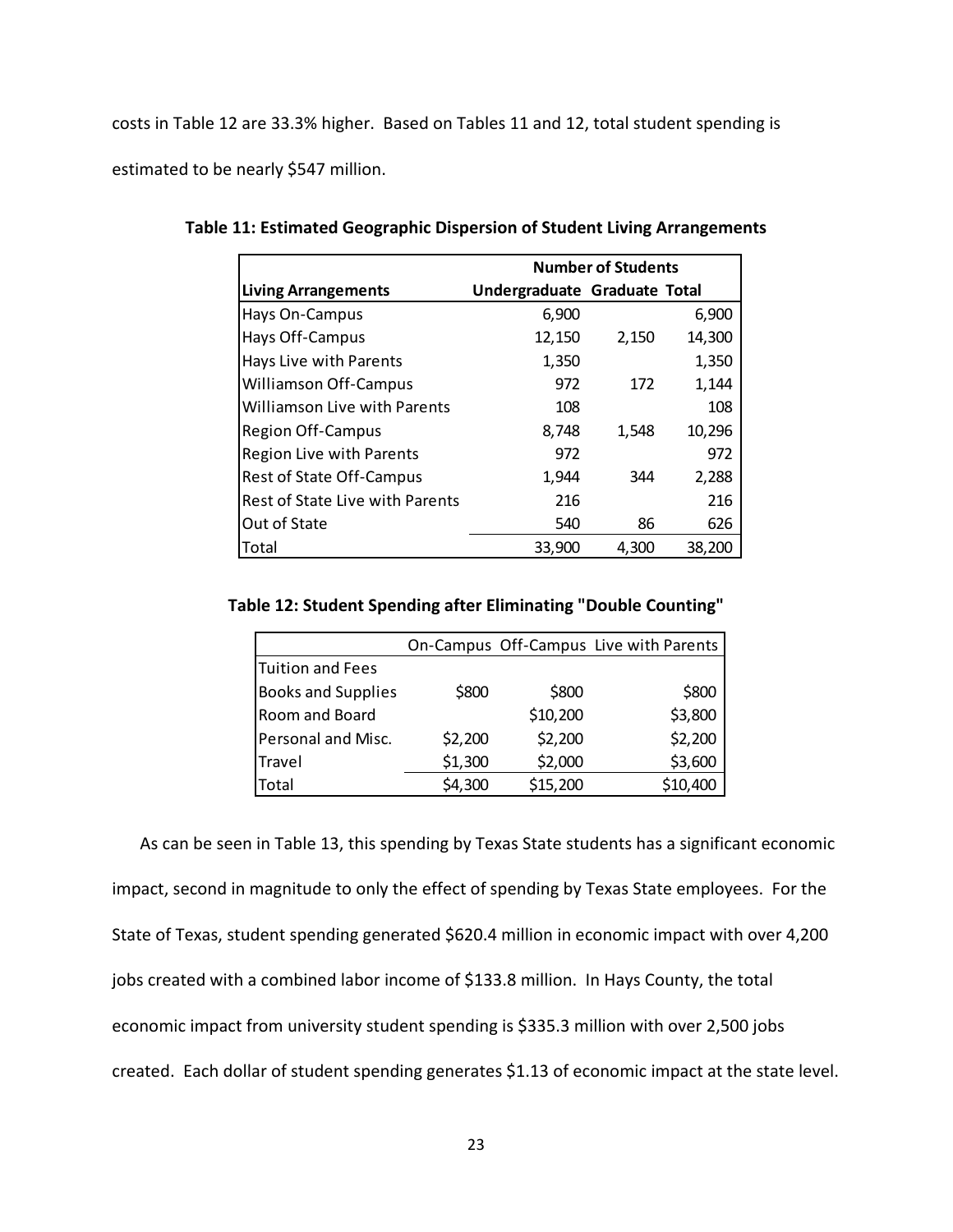|                          | <b>Hays County</b>  |    |               |    |                       |     |               |     |               |  |  |  |
|--------------------------|---------------------|----|---------------|----|-----------------------|-----|---------------|-----|---------------|--|--|--|
| Impact                   | <b>Jobs Created</b> |    | Labor Income  |    | <b>Taxes</b>          |     | Value Added   |     | Output        |  |  |  |
| Direct                   | 1,812.5             | \$ | 36,603,952    | \$ | 44,918,862            |     | \$153,789,356 |     | \$218,062,047 |  |  |  |
| Indirect                 | 441.7               | \$ | 22,740,851    | \$ | 6,289,594             | \$. | 33,089,165    | \$  | 74,491,175    |  |  |  |
| Induced                  | 291.8               | \$ | 12,846,983    | \$ | 4,788,800             | \$  | 23,546,190    | \$  | 42,722,253    |  |  |  |
| Total                    | 2,546.0             | \$ | 72,191,786    | \$ | 55,997,255            |     | \$210,424,711 |     | \$335,275,475 |  |  |  |
|                          |                     |    |               |    |                       |     |               |     |               |  |  |  |
| <b>Williamson County</b> |                     |    |               |    |                       |     |               |     |               |  |  |  |
| Impact                   | <b>Jobs Created</b> |    | Labor Income  |    | <b>Taxes</b>          |     | Value Added   |     | Output        |  |  |  |
| Direct                   | 115.1               | \$ | 2,595,401     | \$ | 3,245,446             | \$  | 11,902,875    | \$  | 16,291,724    |  |  |  |
| Indirect                 | 28.1                | \$ | 1,720,693     | \$ | 453,013               | \$  | 2,469,011     | \$  | 5,178,894     |  |  |  |
| Induced                  | 19.8                | \$ | 942,429       | \$ | 338,292               | \$  | 1,721,036     | \$  | 3,053,565     |  |  |  |
| Total                    | 163.1               | \$ | 5,258,523     | \$ | 4,036,751             | \$  | 16,092,921    | \$  | 24,524,183    |  |  |  |
|                          |                     |    |               |    |                       |     |               |     |               |  |  |  |
|                          |                     |    |               |    | Region                |     |               |     |               |  |  |  |
| Impact                   | <b>Jobs Created</b> |    | Labor Income  |    | <b>Taxes</b>          |     | Value Added   |     | Output        |  |  |  |
| Direct                   | 2,756.7             | \$ | 63,418,262    | \$ | 71,683,764            |     | \$282,061,612 |     | \$380,979,289 |  |  |  |
| Indirect                 | 663.6               | \$ | 36,948,990    | \$ | 9,980,160             |     | \$53,818,079  |     | \$116,727,744 |  |  |  |
| Induced                  | 491.9               | \$ | 23, 278, 114  | \$ | 8,329,817             |     | \$41,941,617  |     | \$74,826,963  |  |  |  |
| Total                    | 3,912.2             |    | \$123,645,366 | \$ | 89,993,741            |     | \$377,821,309 |     | \$572,533,996 |  |  |  |
|                          |                     |    |               |    |                       |     |               |     |               |  |  |  |
|                          |                     |    |               |    | <b>State of Texas</b> |     |               |     |               |  |  |  |
| Impact                   | <b>Jobs Created</b> |    | Labor Income  |    | Taxes                 |     | Value Added   |     | Output        |  |  |  |
| Direct                   | 2,965.9             | \$ | 68,594,990    | \$ | 77,519,402            |     | \$307,003,747 |     | \$413,562,738 |  |  |  |
| Indirect                 | 710.8               | \$ | 39,682,102    | \$ | 10,763,455            | \$. | 57,796,140    |     | \$125,114,214 |  |  |  |
| Induced                  | 537.3               | \$ | 25,487,590    | \$ | 9,131,235             | \$  | 45,769,560    | \$. | 81,728,902    |  |  |  |
| Total                    | 4,214.0             |    | \$133,764,682 | \$ | 97,414,092            |     | \$410,569,447 |     | \$620,405,854 |  |  |  |

**Table 13: Economic Impact of Texas State Student Spending**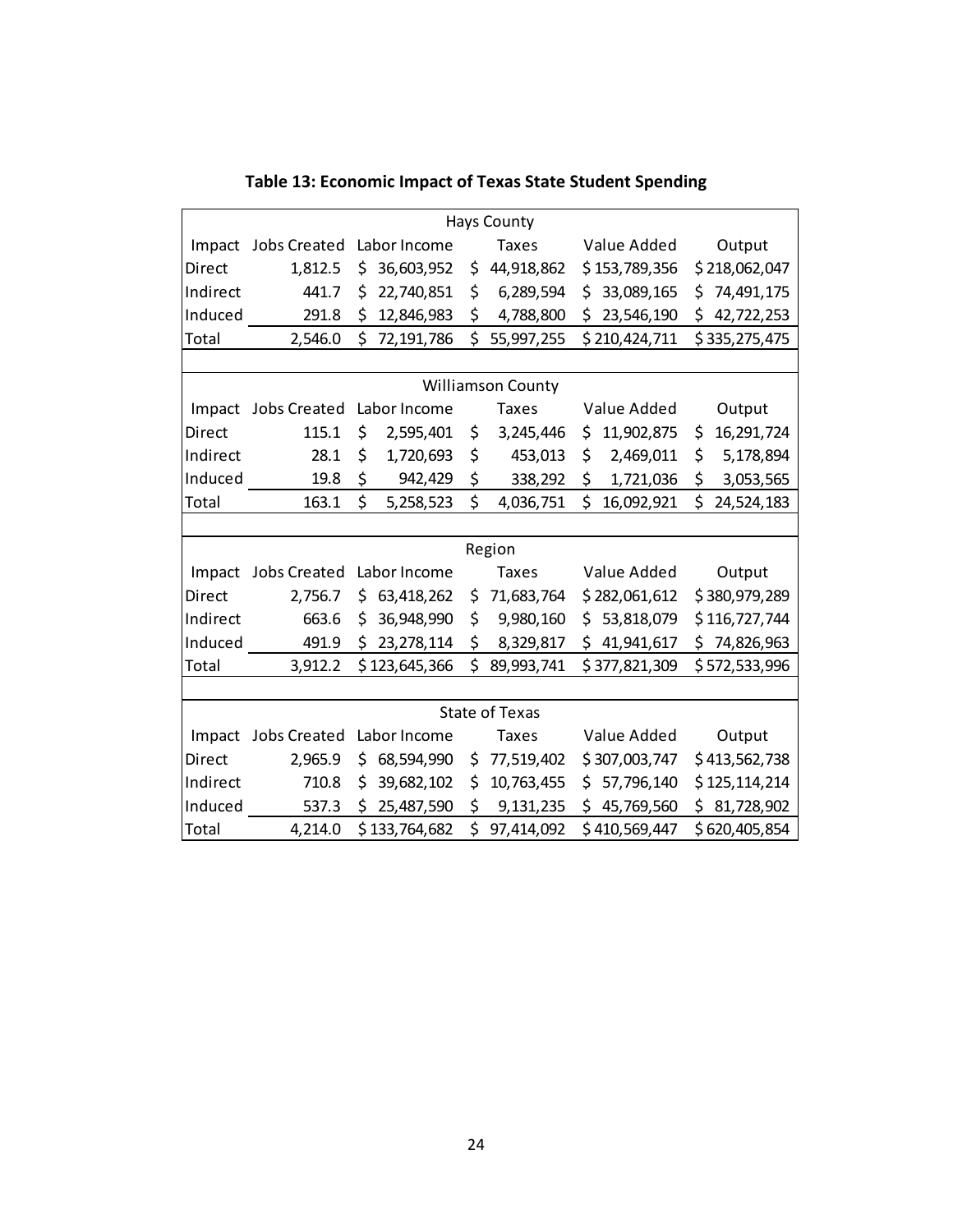#### **VII. Economic Impact of Texas State Visitor Spending**

It is estimated that approximately 550,000 individuals visit the San Marcos campus of Texas State University annually. Visitors come to watch university sporting events, attend Texas State and area high school commencement ceremonies, visit with students, and enjoy theatrical performances, in addition to numerous other activities. While in San Marcos, many will eat at local restaurants and shop at local stores. Some of these visitors will spend the just the day in town while others will stay overnight at local hotels. All of this spending by Texas State University visitors has a significant impact on the local economy<sup>16</sup>.

Typically, economic impact studies will rely on surveys of visitors about their local spending. Unfortunately, the most recent survey of Texas State visitors' spending is from 1997 ‐ 1998. At that time, it was estimated that visitor spending totaled \$25 million. Since there is no recent visitor spending data, current averages compiled by the state are used to estimate today's visitor spending.

#### *Estimating Total Visitor Spending*

The method for calculating visitor spending utilizes estimates of the number of Texas State visitors and the average amount each visitor spends. Attendance records for 2018 ‐ 201917 indicate that approximately 550,000 people came to events at university facilities. It is estimated that approximately 15%, or 82,500 visitors, stayed overnight while 60%, or 330,000

<sup>&</sup>lt;sup>16</sup> It is assumed all visits occur in Hays County, thus no estimates for Williamson County were generated.

 $17$  The 2018-2019 attendance period was used to eliminate the temporary impact of the Covid-19 pandemic on attendance. 2019‐2020 attendance figures dropped significantly beginning in March 2020 as the university moved to on‐line delivery of courses in response to the pandemic.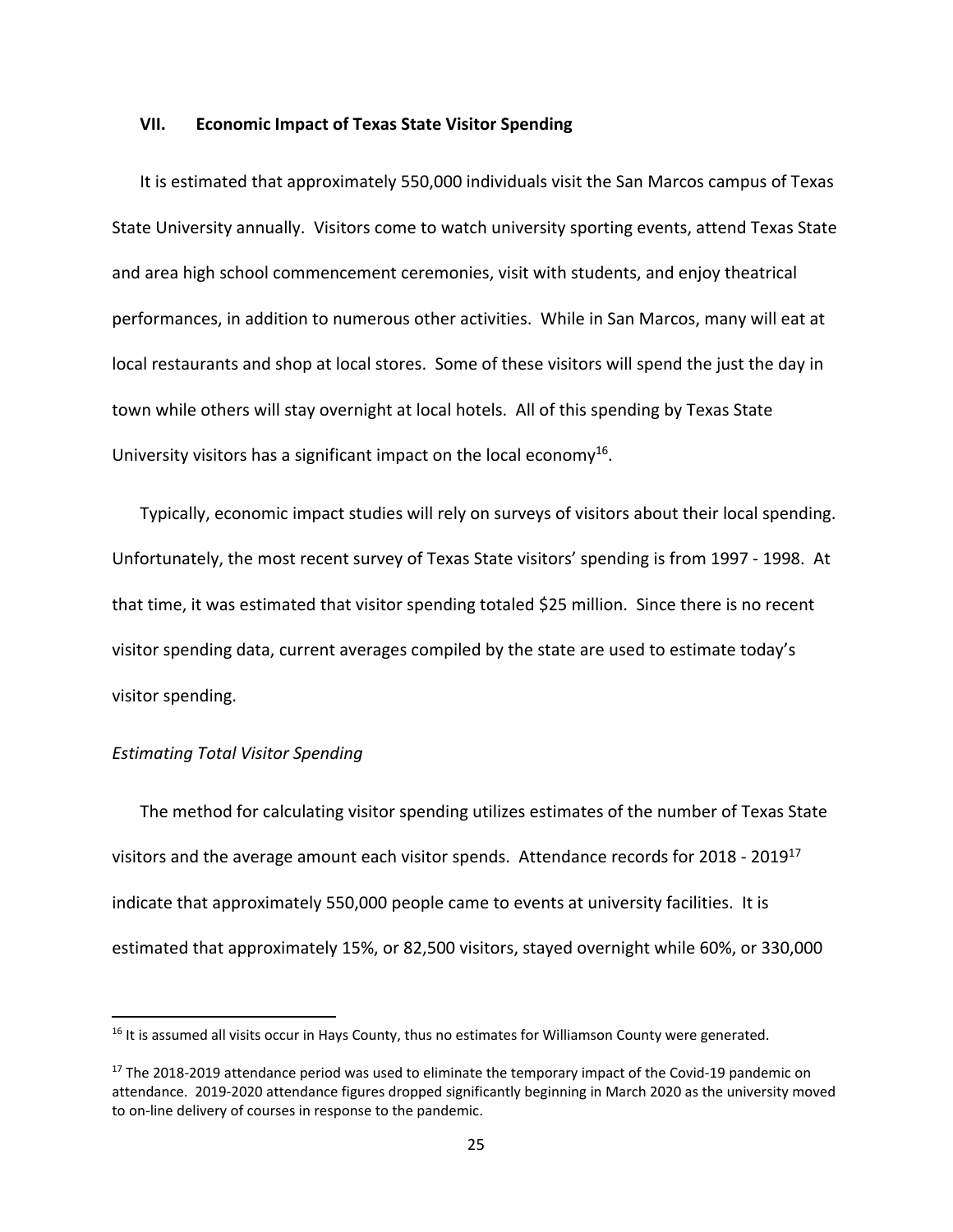visitors, stayed for just the day.<sup>18</sup> The average expenditures per person per day is estimated to be \$185 for day visitors and \$275 for overnight visitors.<sup>19</sup> Thus, the total estimated expenditures by Texas State visitors are just under \$84 million.<sup>20</sup>

The percentages of travel dollars spent in Texas across various industries are used as a proxy for how travelers to Texas State spent their funds locally. In 2019<sup>21</sup>, visitors to Texas spent 23.1% of their travel dollars on food services, 20.3% on accommodations, 20.2% on local transportation and gasoline, 13.8% on retail sales, 9.9% on arts, entertainment, and recreation, and 4.2% on food stores. To calculate the amount Texas State visitors spent on hotel accommodations, the \$84 million of total spending was multiplied by 20.3%, yielding a value of \$17.1 million. The process was repeated for the remaining spending categories.

The estimates of the economic impact are given in Table 14. It is projected that \$154.6 million in economic impact is created in Texas as a result of university visitor spending. This includes about 2,438 jobs with a combined payroll of \$53.6 million, \$16.9 million in tax revenue, and \$76.7 million in value added in Texas. Each dollar in Texas State visitor spending creates about \$1.83 of economic impact at the state level. Not surprisingly, the vast majority of the

 $18$  The remaining 25% are assumed to be either students or individuals living in San Marcos. This is consistent with College of Fine Arts and Communication records that show approximately 28% of ticket purchasers had a San Marcos zip code.

<sup>&</sup>lt;sup>19</sup> 2020 Texas Domestic Segment Visitor Profiles, prepared for The Office of the Governor, Economic Development & Tourism Division by D. K. Shifflet & Associates, Ltd.

<sup>&</sup>lt;sup>20</sup> This estimate is consistent with adjusting the \$25 million in visitor spending from 1997 - 1998 for inflation and the growth in student enrollment. Since 1998, the university's enrollment has increased by approximately 68% while the general level of prices has increased about 78%. Adjusting for both of these effects suggests that visitor spending would around \$75 million today.

<sup>21</sup> https://www.travelstats.com/dashboard/texas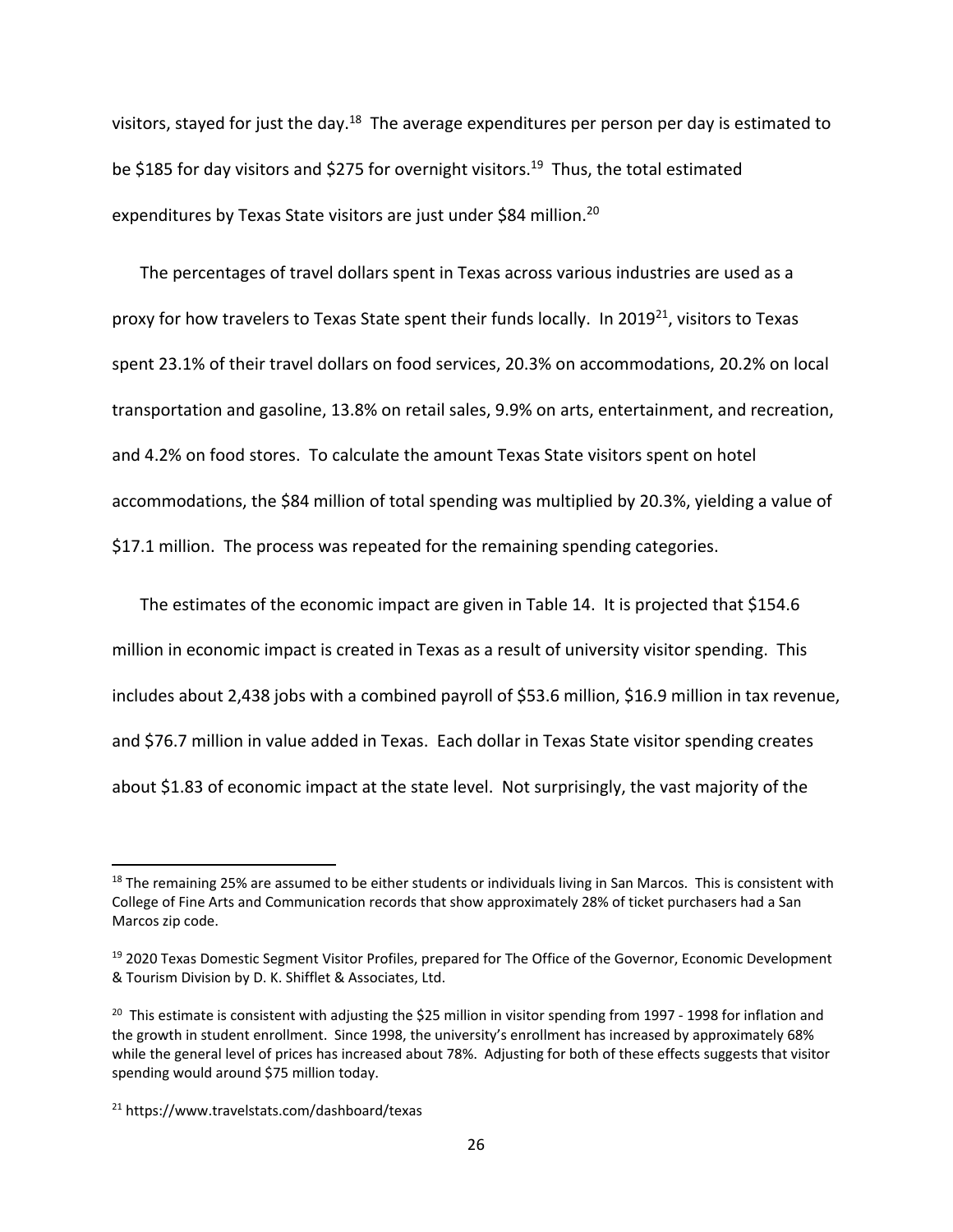economic impact occurred in Hays County, including the creation of nearly 2,300 jobs with a

combined payroll of \$43.5 million.

|          |                     |                   |    | <b>Hays County</b>    |                   |                  |  |  |  |  |
|----------|---------------------|-------------------|----|-----------------------|-------------------|------------------|--|--|--|--|
| Impact   | <b>Jobs Created</b> | Labor Income      |    | Taxes                 | Value Added       | Output           |  |  |  |  |
| Direct   | 1,952.9             | 31,724,234<br>Ś.  | \$ | 9,235,711             | \$39,339,272      | \$<br>77,105,544 |  |  |  |  |
| Indirect | 200.0               | 7,397,230<br>\$   | \$ | 2,444,981             | 11,558,536<br>\$  | 28,631,361<br>\$ |  |  |  |  |
| Induced  | 120.7               | 4,334,184<br>\$   | \$ | 1,822,240             | 8,481,679<br>\$   | 15,751,636<br>\$ |  |  |  |  |
| Total    | 2,273.6             | 43,455,648<br>\$. | \$ | 13,502,932            | \$59,379,487      | \$121,488,542    |  |  |  |  |
|          |                     |                   |    |                       |                   |                  |  |  |  |  |
| Region   |                     |                   |    |                       |                   |                  |  |  |  |  |
| Impact   | <b>Jobs Created</b> | Labor Income      |    | <b>Taxes</b>          | Value Added       | Output           |  |  |  |  |
| Direct   | 1,952.9             | 31,724,234<br>\$. | \$ | 9,235,711             | \$39,339,272      | 77,105,544<br>\$ |  |  |  |  |
| Indirect | 222.6               | 9,249,411<br>\$   | \$ | 2,951,443             | 14,409,604<br>\$. | 34,396,145<br>\$ |  |  |  |  |
| Induced  | 180.9               | \$<br>7,699,712   | \$ | 2,912,996             | 14,282,934<br>\$  | \$<br>25,804,779 |  |  |  |  |
| Total    | 2,356.4             | 48,673,358<br>\$. |    | \$15,100,150          | 68,031,810<br>Ś.  | \$137,306,468    |  |  |  |  |
|          |                     |                   |    |                       |                   |                  |  |  |  |  |
|          |                     |                   |    | <b>State of Texas</b> |                   |                  |  |  |  |  |
| Impact   | <b>Jobs Created</b> | Labor Income      |    | Taxes                 | Value Added       | Output           |  |  |  |  |
| Direct   | 1,952.9             | 31,724,234<br>Ś.  | \$ | 9,235,711             | \$39,339,272      | 77,105,544<br>\$ |  |  |  |  |
| Indirect | 270.4               | 12,397,508<br>Ś.  | \$ | 4,145,370             | 20,043,335<br>S   | \$<br>46,012,277 |  |  |  |  |
| Induced  | 214.5               | 9,468,381<br>Ś.   | \$ | 3,529,918             | 17,331,158<br>Ŝ   | \$<br>31,432,677 |  |  |  |  |
| Total    | 2,437.8             | \$<br>53,590,123  | \$ | 16,910,999            | \$<br>76,713,766  | \$154,550,497    |  |  |  |  |

**Table 14: Economic Impact of Texas State Visitor Spending**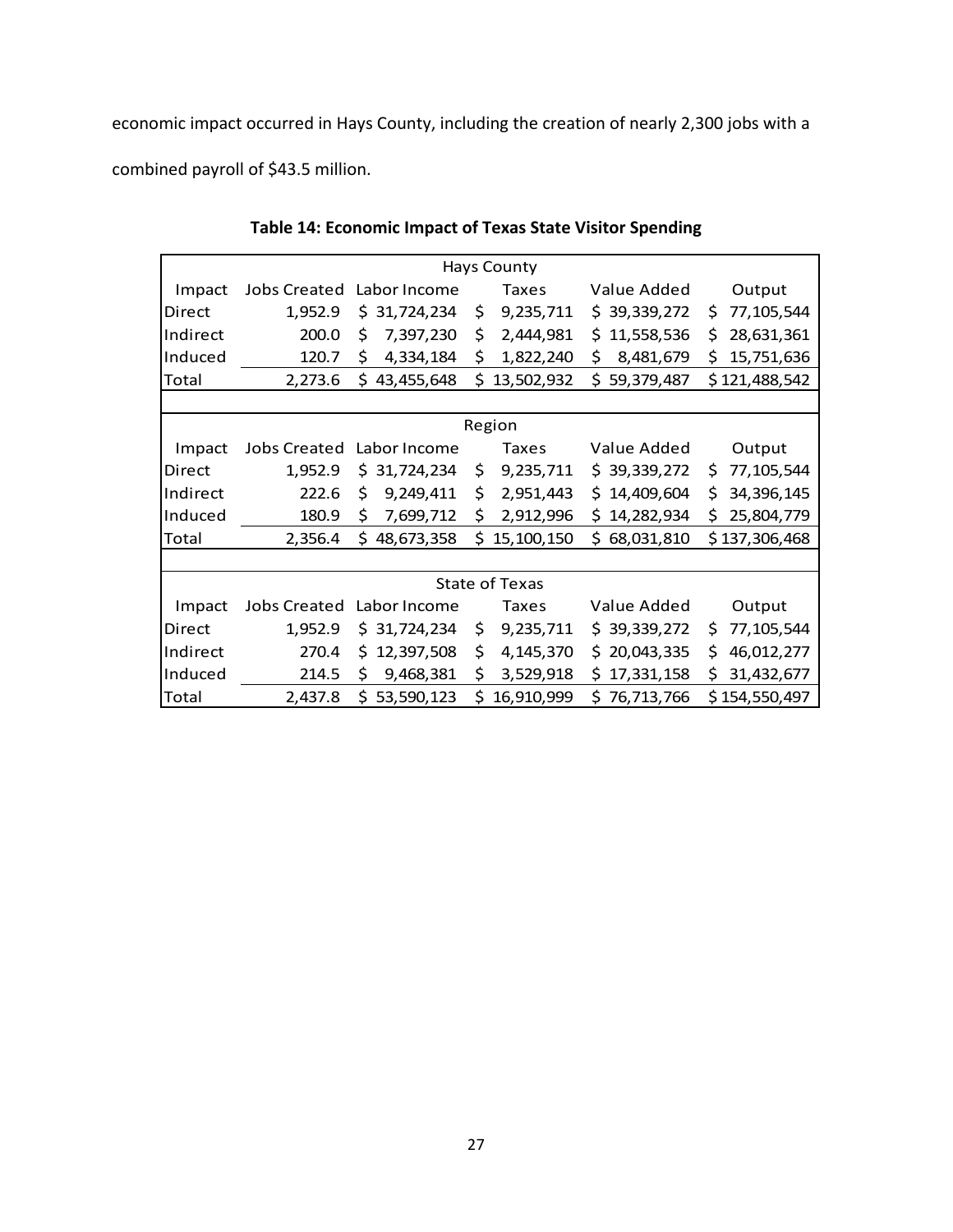#### **VIII. The Total Economic Impact of Texas State University**

Texas State University, its employees, students, and visitors spend over a combined \$1.2 billion each year. To estimate the total economic impact associated with this spending, the impacts created by wages & salaries paid to university employees, university spending on operating expenditures and construction, and spending by university students and visitors are combined. As shown in Table 15, the total economic impact of the university in Texas is over \$2.0 billion. This includes the creation of nearly 15,700 jobs with a combined payroll of \$786.4 million, \$260.1 million in taxes, and \$1.3 billion in value added. More than 90% of the jobs and total economic impact created by Texas State are in the 12‐county region, with the vast majority of that benefiting Hays County.

Table 16 details the same economic impact, including the number of jobs created, by the source of the spending. The single largest factor, accounting for \$792.8 million or about 40% of the economic impact, is created by the wages and salaries paid to Texas State employees. As shown in Table 17, each dollar paid to university employees multiplies to \$2.06 in economic output. The next largest economic impact by magnitude results from student spending, which leads to the creation of over 4,200 jobs and \$620.4 million in economic impact in Texas. However, student spending has the lowest multiplier, with each dollar of student spending leading to \$1.13 in economic impact. On average, each dollar spent by Texas State, its employees, students, and visitors generates about \$1.62 in economic impact and each \$1 million in average spending leads to the creation of about 13 jobs in Texas.

28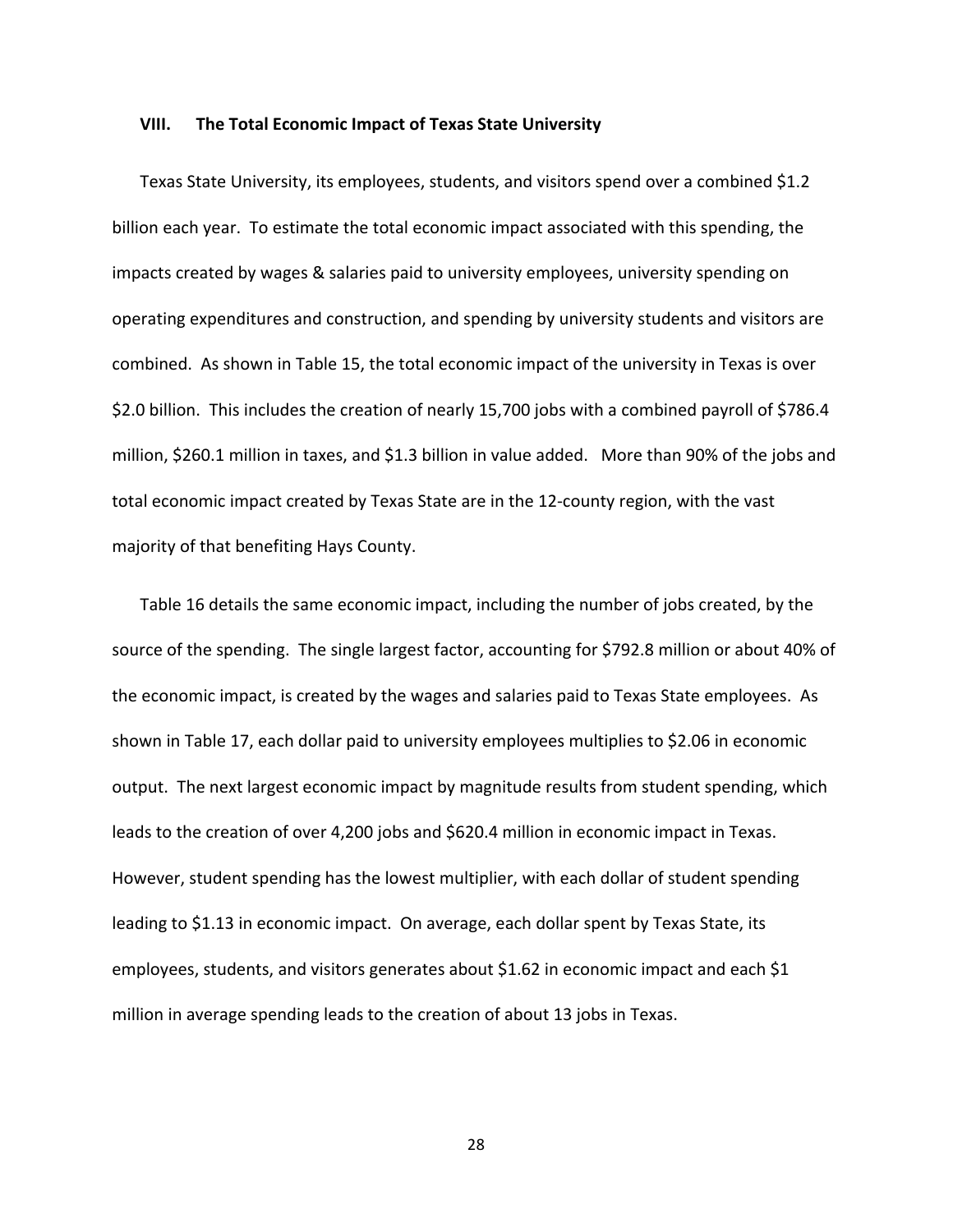|                          | <b>Hays County</b>  |                  |    |                                  |    |                 |                 |                     |  |  |
|--------------------------|---------------------|------------------|----|----------------------------------|----|-----------------|-----------------|---------------------|--|--|
| Impact                   | <b>Jobs Created</b> | Labor Income     |    | <b>Taxes</b>                     |    | Value Added     |                 | <b>Total Output</b> |  |  |
| Direct                   | 6,549.3             | \$295,303,209    | \$ | 99,442,823                       | \$ | 467,029,156     | \$              | 690,293,802         |  |  |
| Indirect                 | 1,776.2             | 68,790,505<br>\$ | \$ | 21,697,311                       | \$ | 109,964,435     | \$              | 270, 182, 011       |  |  |
| Induced                  | 1,226.1             | \$<br>46,426,960 | \$ | 18,904,341                       | \$ | 89,229,796      | \$              | 164,706,678         |  |  |
| Total                    | 9,551.6             | \$410,520,674    |    | \$140,044,475                    | \$ | 666,223,387     |                 | \$1,125,182,491     |  |  |
|                          |                     |                  |    |                                  |    |                 |                 |                     |  |  |
| <b>Williamson County</b> |                     |                  |    |                                  |    |                 |                 |                     |  |  |
| Impact                   | <b>Jobs Created</b> | Labor Income     |    | <b>Taxes</b>                     |    | Value Added     |                 | <b>Total Output</b> |  |  |
| Direct                   | 408.6               | \$<br>26,973,277 | \$ | 8,029,569                        | \$ | 40,793,905      | \$              | 48,937,541          |  |  |
| Indirect                 | 82.1                | \$<br>4,165,801  | \$ | 1,228,136                        | \$ | 6,661,196       | \$              | 14,704,317          |  |  |
| Induced                  | 168.4               | \$<br>7,292,936  | \$ | 2,786,270                        | \$ | 13,810,004      | \$              | 24,455,980          |  |  |
| Total                    | 659.1               | \$<br>38,432,014 | \$ | 12,043,975                       | \$ | 61, 265, 105    | \$              | 88,097,839          |  |  |
|                          |                     |                  |    |                                  |    |                 |                 |                     |  |  |
|                          |                     |                  |    | Region                           |    |                 |                 |                     |  |  |
| Impact                   | <b>Jobs Created</b> | Labor Income     |    | <b>Taxes</b>                     |    | Value Added     |                 | <b>Total Output</b> |  |  |
| Direct                   | 9,414.0             | \$484,585,885    |    | \$158,475,838                    | \$ | 791,620,414     | \$1,023,947,351 |                     |  |  |
| Indirect                 | 2,522.2             | \$113,572,702    | \$ | 34,294,268                       | \$ | 182,741,731     | \$              | 423,760,916         |  |  |
| Induced                  | 2,592.6             | \$119,880,824    | \$ | 43,409,492                       | \$ | 217,570,504     | \$              | 389,665,928         |  |  |
| Total                    | 14,528.7            | \$718,039,412    |    | \$236,179,598                    |    | \$1,191,932,649 |                 | \$1,837,374,195     |  |  |
|                          |                     |                  |    |                                  |    |                 |                 |                     |  |  |
|                          |                     |                  |    | <b>State of Texas</b>            |    |                 |                 |                     |  |  |
| Impact                   | <b>Jobs Created</b> | Labor Income     |    | <b>Taxes</b>                     |    | Value Added     |                 | <b>Total Output</b> |  |  |
| Direct                   | 9,996.2             | \$521,443,012    |    | \$171,388,379                    | \$ | 855,712,373     |                 | \$1,088,211,199     |  |  |
| Indirect                 | 2,766.0             | \$128,448,993    | \$ | 39,282,509                       | \$ | 207,928,021     | \$              | 476,999,181         |  |  |
| Induced                  | 2,927.3             | \$136,544,854    | \$ | 49,396,510                       | \$ | 246,408,105     | \$              | 442, 151, 773       |  |  |
| Total                    | 15,689.5            | \$786,436,860    |    | \$1,310,048,499<br>\$260,067,397 |    |                 | \$2,007,362,153 |                     |  |  |

**Table 15: Total Economic Impact of Texas State**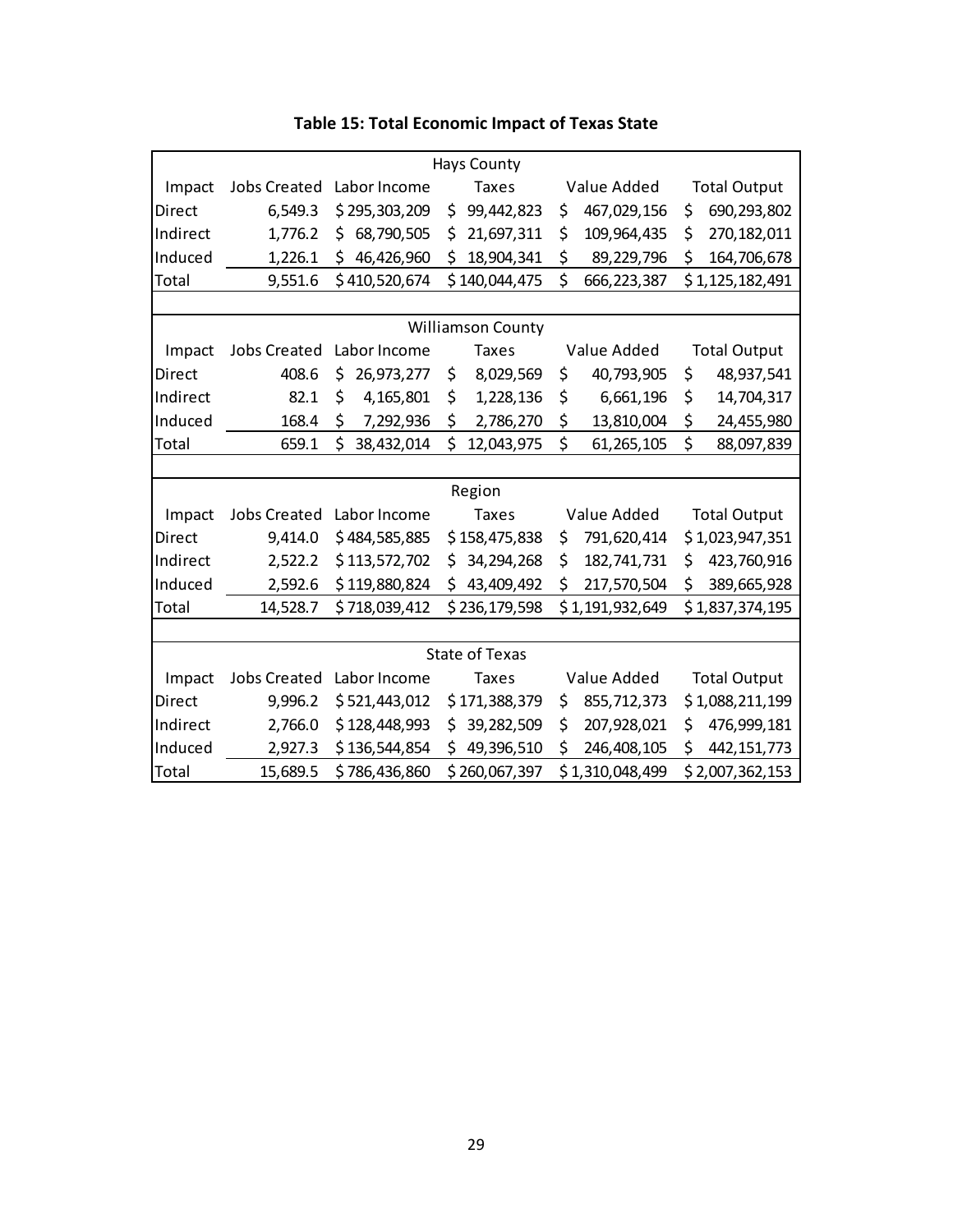| <b>Hays County</b>           |                                     |    |                       |    |               |             |                 |                     |                     |  |  |
|------------------------------|-------------------------------------|----|-----------------------|----|---------------|-------------|-----------------|---------------------|---------------------|--|--|
|                              | <b>Jobs Created</b><br>Labor Income |    |                       |    | <b>Taxes</b>  | Value Added |                 |                     | <b>Total Output</b> |  |  |
| Wages & Salaries             | 3,193                               | \$ | 223, 172, 836         | \$ | 51,399,956    | Ş           | 291,616,840     | \$                  | 319,845,575         |  |  |
| <b>University Operations</b> | 806                                 | \$ | 27,545,167            | \$ | 9,338,233     | \$          | 46,746,838      | \$                  | 251,383,878         |  |  |
| Construction                 | 733                                 | \$ | 44, 155, 237          | \$ | 9,806,099     | \$          | 58,055,511      | \$                  | 97,189,021          |  |  |
| <b>Student Spending</b>      | 2,546                               | \$ | 72,191,786            | \$ | 55,997,255    | \$          | 210,424,711     | \$                  | 335, 275, 475       |  |  |
| <b>Visitor Spending</b>      | 2,274                               | \$ | 43,455,648            | \$ | 13,502,932    | \$          | 59,379,487      | \$                  | 121,488,542         |  |  |
| Total                        | 9,552                               | \$ | 410,520,674           | \$ | 140,044,475   | \$          | 666,223,387     | \$                  | 1,125,182,491       |  |  |
|                              |                                     |    |                       |    |               |             |                 |                     |                     |  |  |
|                              |                                     |    | Williamson            |    |               |             |                 |                     |                     |  |  |
|                              | <b>Jobs Created</b>                 |    | Labor Income          |    | <b>Taxes</b>  |             | Value Added     |                     | <b>Total Output</b> |  |  |
| Wages & Salaries             | 340                                 | \$ | 22,692,468            | \$ | 5,625,915     | \$          | 31,005,045      | \$                  | 38,358,622          |  |  |
| <b>University Operations</b> | 16                                  | \$ | 727,850               | \$ | 244,296       | \$          | 1,283,251       | \$                  | 4,892,449           |  |  |
| Construction                 | 140                                 | \$ | 9,753,173             | \$ | 2,137,011     | \$          | 12,883,887      | \$                  | 20,322,585          |  |  |
| <b>Student Spending</b>      | 163                                 | \$ | 5,258,523             | \$ | 4,036,751     | \$          | 16,092,921      | \$                  | 24,524,183          |  |  |
| <b>Visitor Spending</b>      | $\blacksquare$                      | \$ |                       | \$ |               | \$          |                 | \$                  |                     |  |  |
| Total                        | 659                                 | \$ | 38,432,014            | \$ | 12,043,975    | \$          | 61, 265, 105    | \$                  | 88,097,839          |  |  |
|                              |                                     |    |                       |    |               |             |                 |                     |                     |  |  |
|                              |                                     |    | Region                |    |               |             |                 |                     |                     |  |  |
|                              | <b>Jobs Created</b>                 |    | Labor Income          |    | <b>Taxes</b>  |             | Value Added     | <b>Total Output</b> |                     |  |  |
| Wages & Salaries             | 6,413                               | \$ | 453, 223, 357         | \$ | 106,596,199   | \$          | 610,419,364     | \$                  | 723,254,920         |  |  |
| <b>University Operations</b> | 892                                 | \$ | 33,215,239            | \$ | 10,983,663    | \$          | 55,884,325      | \$                  | 270,645,843         |  |  |
| Construction                 | 955                                 | \$ | 59,282,092            | \$ | 13,505,845    | \$          | 79,775,841      | \$                  | 133,632,969         |  |  |
| <b>Student Spending</b>      | 3,912                               | \$ | 123,645,366           | \$ | 89,993,741    | \$          | 377,821,309     | \$                  | 572,533,996         |  |  |
| <b>Visitor Spending</b>      | 2,356                               | \$ | 48,673,358            | \$ | 15,100,150    | \$          | 68,031,810      | \$                  | 137,306,468         |  |  |
| Total                        | 14,529                              | \$ | 718,039,412           |    | \$236,179,598 |             | \$1,191,932,649 | \$                  | 1,837,374,195       |  |  |
|                              |                                     |    |                       |    |               |             |                 |                     |                     |  |  |
|                              |                                     |    | <b>State of Texas</b> |    |               |             |                 |                     |                     |  |  |
|                              | <b>Jobs Created</b>                 |    | Labor Income          |    | Taxes         |             | Value Added     |                     | <b>Total Output</b> |  |  |
| <b>Wages &amp; Salaries</b>  | 7,025                               |    | \$496,372,401         |    | \$117,780,070 |             | \$669,516,443   | \$.                 | 792,832,112         |  |  |
| <b>University Operations</b> | 985                                 | \$ | 38,787,289            | \$ | 12,844,118    | \$          | 65,505,958      | \$,                 | 289,373,996         |  |  |
| Construction                 | 1,028                               | \$ | 63,922,364            | \$ | 15, 118, 118  | \$          | 87,742,885      | \$                  | 150, 199, 695       |  |  |
| <b>Student Spending</b>      | 4,214                               | \$ | 133,764,682           | \$ | 97,414,092    | Ş           | 410,569,447     | Ş                   | 620,405,854         |  |  |
| <b>Visitor Spending</b>      | 2,438                               | \$ | 53,590,123            | \$ | 16,910,999    | \$          | 76,713,766      | \$.                 | 154,550,497         |  |  |
| Total                        | 15,690                              | \$ | 786,436,860           |    | \$260,067,397 |             | \$1,310,048,499 | \$                  | 2,007,362,153       |  |  |

## **Table 16: Total Economic Impact of Texas State by Spending Source**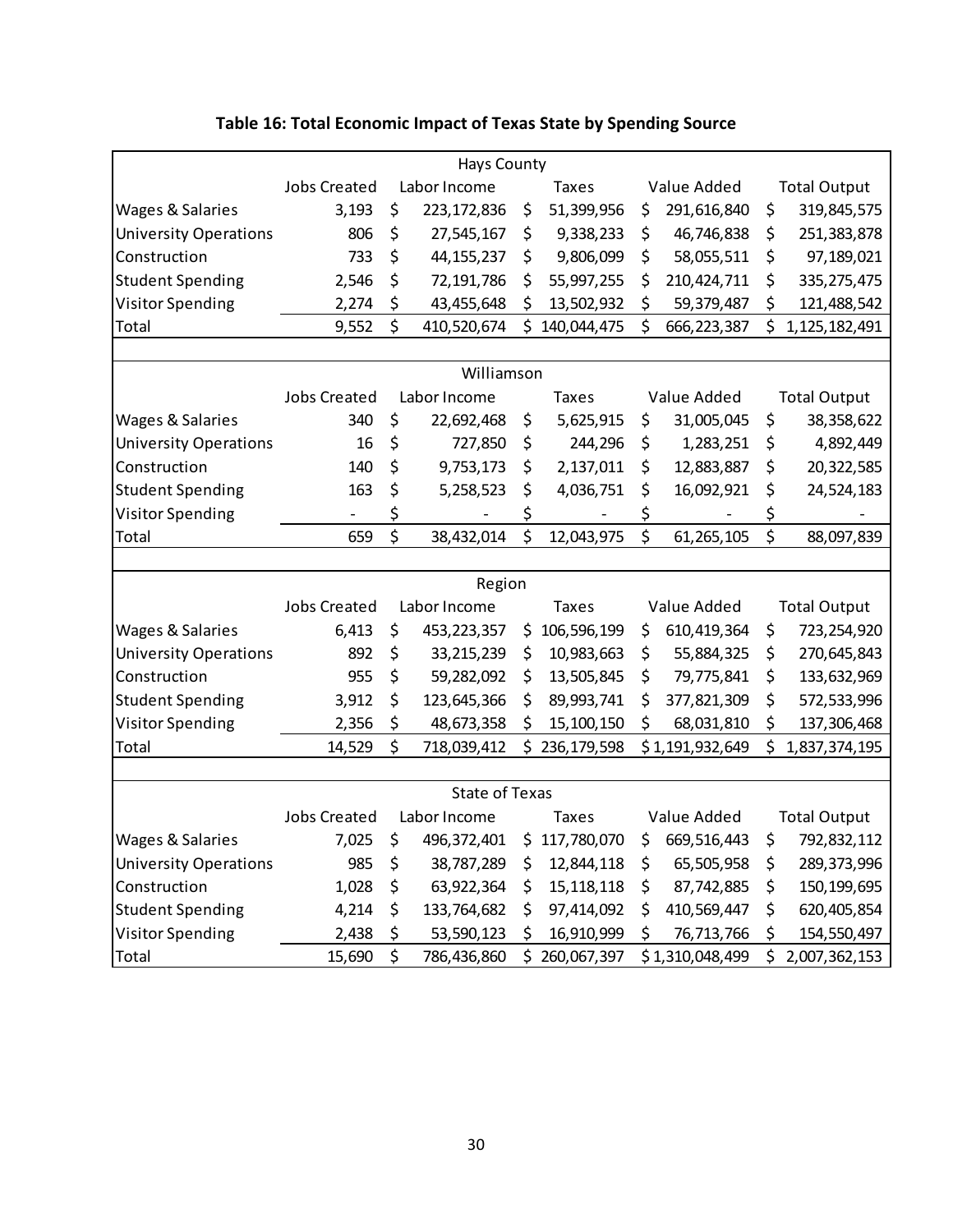|                              |    | <b>Total Output</b> |    | <b>Direct Spending</b> | Multiplier |
|------------------------------|----|---------------------|----|------------------------|------------|
| <b>Wages &amp; Salaries</b>  | Ś. | 792,832,112         |    | \$384,740,069          | 2.06       |
| <b>University Operations</b> |    | \$289,373,996       | Ś. | 138,289,681            | 2.09       |
| Construction                 |    | 150,199,695         | Ś. | 82,000,000             | 1.83       |
| <b>Student Spending</b>      |    | 620,405,854         | Ś. | 547,422,141            | 1.13       |
| <b>Visitor Spending</b>      |    | 154,550,497         | S  | 84,000,000             | 1.84       |
| Total                        |    | \$2,007,362,153     |    | \$1,236,451,891        | 1.62       |

**Table 17: Effective Multipliers for the State of Texas**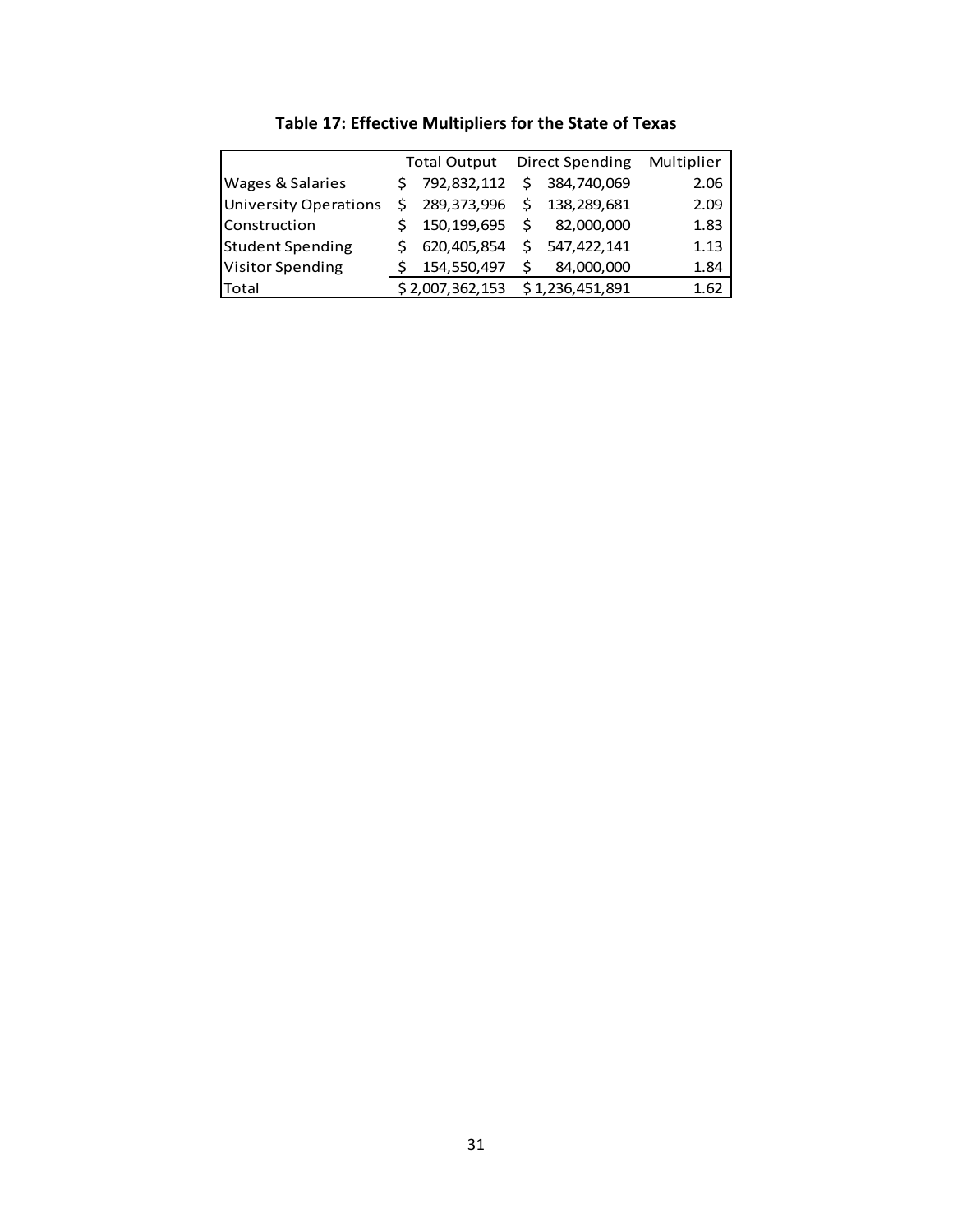### **Appendix: Detail of Additional Taxes Generated22**

| <b>Hays County</b>       |               |                      |    |                            |    |              |     |               |  |  |  |
|--------------------------|---------------|----------------------|----|----------------------------|----|--------------|-----|---------------|--|--|--|
| Impact                   |               | City & County        |    | State                      |    | Federal      |     | Total         |  |  |  |
| Direct                   | \$            | 1,849,453            |    | \$2,232,995 \$34,484,991   |    |              | \$  | 38,567,439    |  |  |  |
| Indirect                 | \$            | 813,019              | \$ | 868,960                    |    | \$2,042,932  | \$  | 3,724,912     |  |  |  |
|                          |               | Induced \$ 2,283,184 |    | \$2,431,928                |    | \$4,392,493  | \$  | 9,107,605     |  |  |  |
| Total                    | \$            | 4,945,656            | \$ | 5,533,883                  |    | \$40,920,416 | \$  | 51,399,956    |  |  |  |
|                          |               |                      |    |                            |    |              |     |               |  |  |  |
| <b>Williamson County</b> |               |                      |    |                            |    |              |     |               |  |  |  |
| Impact                   | City & County |                      |    | State                      |    | Federal      |     | Total         |  |  |  |
| Direct                   | \$            | 193,054              | \$ | 184,747                    | \$ | 2,950,029    | \$  | 3,327,830     |  |  |  |
| Indirect                 | \$            | 94,104               | \$ | 78,964                     | \$ | 251,481      | \$  | 424,550       |  |  |  |
| Induced                  | \$            | 494,651              | \$ | 412,380                    | \$ | 966,505      | \$  | 1,873,536     |  |  |  |
| Total                    | \$            | 781,809              | \$ | 676,092                    |    | \$4,168,015  | \$  | 5,625,915     |  |  |  |
|                          |               |                      |    |                            |    |              |     |               |  |  |  |
|                          |               |                      |    | Region                     |    |              |     |               |  |  |  |
| Impact                   |               | City & County        |    | State                      |    | Federal      |     | Total         |  |  |  |
| Direct                   | \$            | 3,447,989            |    | \$3,922,840                |    | \$62,008,430 |     | \$69,379,259  |  |  |  |
| Indirect                 | \$.           | 2,016,137            |    | \$1,978,457                |    | \$6,588,497  | \$. | 10,583,091    |  |  |  |
| Induced                  |               | \$6,004,171          |    | \$5,833,551                |    | \$14,796,127 | \$  | 26,633,849    |  |  |  |
| Total                    |               | \$11,468,297         |    | \$11,734,849               |    | \$83,393,053 |     | \$106,596,199 |  |  |  |
|                          |               |                      |    |                            |    |              |     |               |  |  |  |
|                          |               |                      |    | <b>State of Texas</b>      |    |              |     |               |  |  |  |
| Impact                   |               | City & County        |    | State                      |    | Federal      |     | Total         |  |  |  |
| Direct                   | \$.           | 3,743,867            |    | $$4,249,900$ $$68,462,394$ |    |              |     | \$76,456,161  |  |  |  |
| Indirect                 | \$            | 2,155,641            |    | \$2,109,502                |    | \$7,082,778  | \$  | 11,347,920    |  |  |  |
|                          |               | Induced \$ 6,708,535 |    | $$6,486,967$ $$16,780,486$ |    |              | \$  | 29,975,988    |  |  |  |
| Total                    |               | \$12,608,043         |    | \$12,846,369               |    | \$92,325,658 |     | \$117,780,070 |  |  |  |

| Table 18: Additional Taxes Generated by Texas State Employee Spending |  |  |  |
|-----------------------------------------------------------------------|--|--|--|
|-----------------------------------------------------------------------|--|--|--|

<sup>&</sup>lt;sup>22</sup> City & County represents taxes collected within a county, including city and other municipal taxes. State and Federal are the amounts of taxes collected at the state and federal levels, respectively.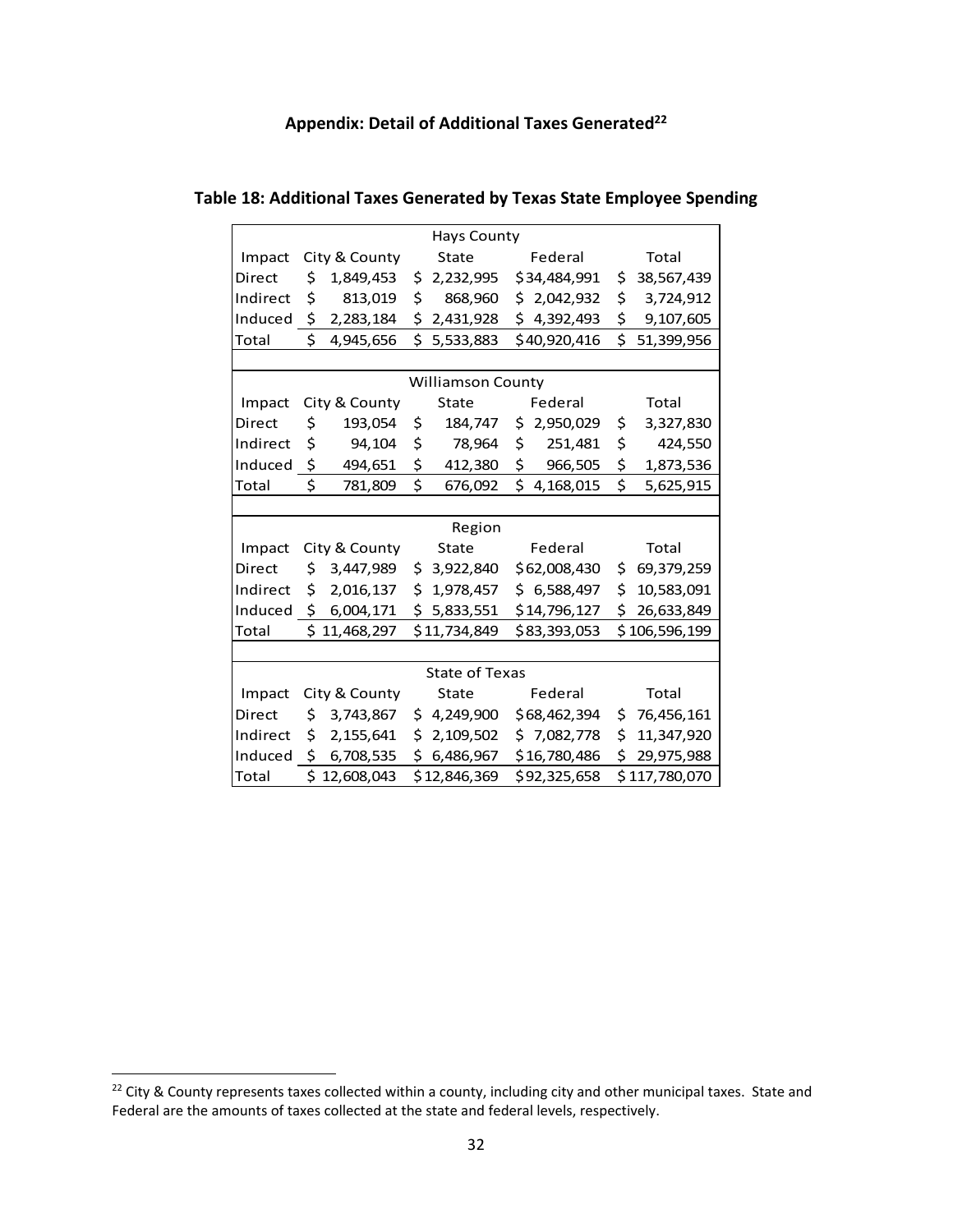|               |                         |               | <b>Hays County</b>       |              |              |
|---------------|-------------------------|---------------|--------------------------|--------------|--------------|
| Impact        |                         | City & County | State                    | Federal      | Total        |
| <b>Direct</b> |                         |               |                          |              |              |
| Indirect      | \$                      | 1,943,213     | \$2,076,767              | \$4,863,123  | \$8,883,103  |
| Induced       | \$                      | 309,653       | \$329,834                | \$597,001    | \$1,236,488  |
| Total         | \$                      | 2,252,866     | \$2,406,601              | \$5,460,124  | \$10,119,591 |
|               |                         |               |                          |              |              |
|               |                         |               | <b>Williamson County</b> |              |              |
| Impact        |                         | City & County | State                    | Federal      | Total        |
| Direct        |                         |               |                          |              |              |
| Indirect      | \$                      | 40,809        | \$34,131.50              | \$95,499.22  | \$170,440.15 |
| Induced       | \$                      | 21,916        | \$18,281.27              | \$43,991.13  | \$84,188.29  |
| Total         | \$                      | 62,725        | \$52,412.77              | \$139,490.35 | \$254,628.43 |
|               |                         |               |                          |              |              |
|               |                         |               | Region                   |              |              |
| Impact        |                         | City & County | State                    | Federal      | Total        |
| Direct        |                         |               |                          |              |              |
| Indirect      | \$                      | 2,088,706     | \$2,210,497              | \$5,506,291  | \$9,805,494  |
| Induced       | \$                      | 483,398       | \$489,577                | \$1,085,280  | \$2,058,256  |
| Total         | \$                      | 2,572,104     | \$2,700,075              | \$6,591,571  | \$11,863,750 |
|               |                         |               |                          |              |              |
|               |                         |               | State of Texas           |              |              |
| Impact        |                         | City & County | State                    | Federal      | Total        |
| <b>Direct</b> |                         |               |                          |              |              |
| Indirect      | \$                      | 2,351,866     | \$2,447,818              | \$6,460,047  | \$11,259,731 |
| Induced       | \$                      | 614,817       | \$608,637                | \$1,481,360  | \$2,704,813  |
| Total         | $\overline{\mathsf{S}}$ | 2,966,683     | \$3,056,455              | \$7,941,407  | \$13,964,544 |

## **Table 19: Additional Taxes Generated by Texas State Operating Expenditures Using Industry Spending Pattern Model***23.*

<sup>&</sup>lt;sup>23</sup> Since Texas State university is not subject to sales, property, or income taxes, there are no direct tax effects.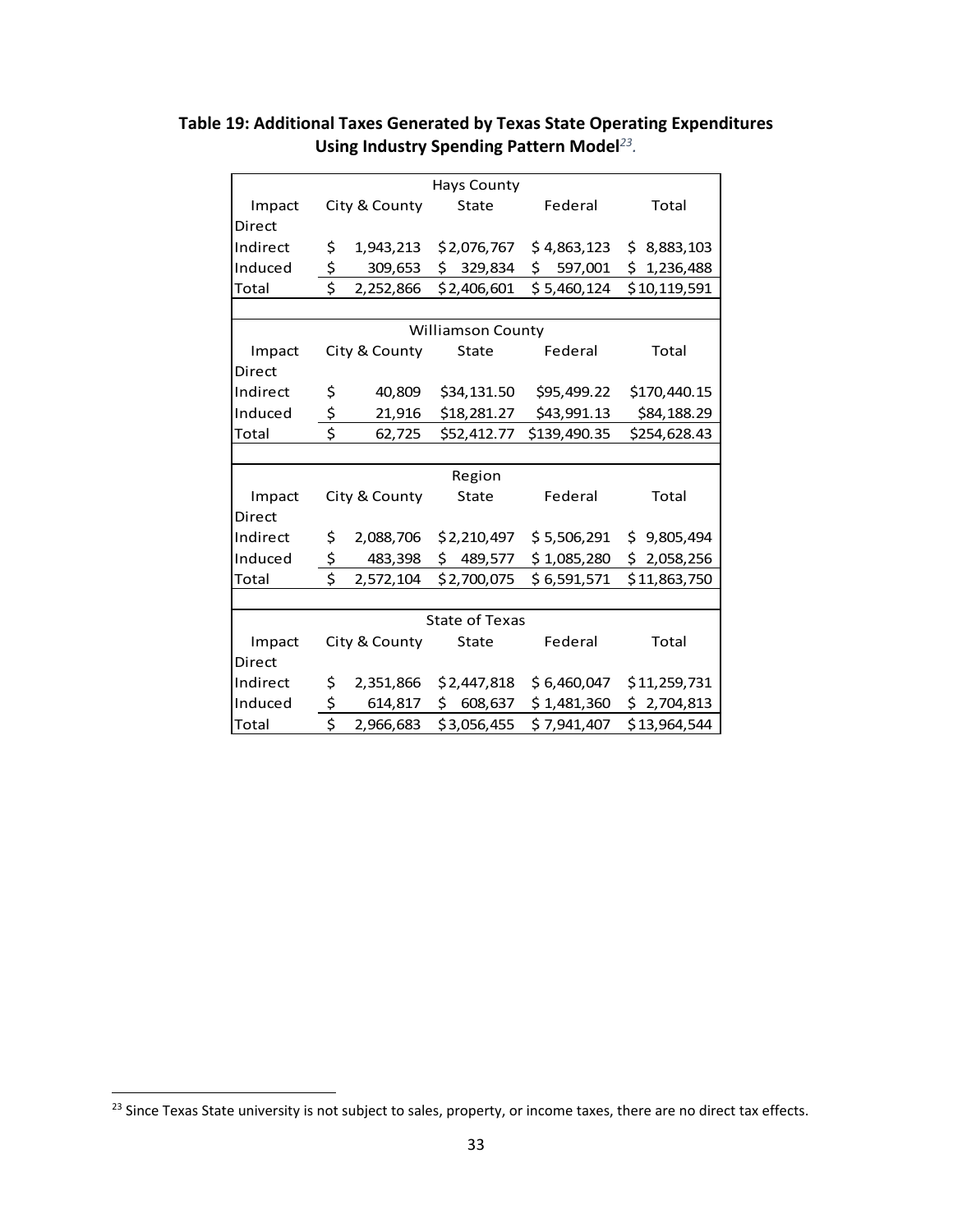| Table 20: Additional Taxes Generated by Texas State Operating Expenditures |
|----------------------------------------------------------------------------|
| <b>Using Bill of Goods Model</b>                                           |

|               |                               |               | <b>Hays County</b>           |              |              |
|---------------|-------------------------------|---------------|------------------------------|--------------|--------------|
| Impact        |                               | City & County | State                        | Federal      | Total        |
| <b>Direct</b> |                               |               |                              |              |              |
| Indirect      | \$                            | 1,369,049     | \$1,471,818                  | \$4,531,960  | \$7,372,827  |
| Induced       | $\frac{1}{2}$                 | 296,552       | \$315,879                    | \$571,616    | \$1,184,047  |
| Total         | \$                            | 1,665,602     | \$1,787,696                  | \$5,103,576  | \$3,556,874  |
|               |                               |               |                              |              |              |
|               |                               |               | <b>Williamson County</b>     |              |              |
| Impact        |                               | City & County | State                        | Federal      | Total        |
| Direct        |                               |               |                              |              |              |
| Indirect      | \$                            | 29,428        | \$24,878.91                  | \$99,660.12  | \$153,966.67 |
| Induced       | \$                            | 20,841        | \$17,384.47                  | \$41,771.84  | \$79,997.78  |
| Total         | $\dot{\mathsf{S}}$            | 50,269        | \$42,263.38                  | \$141,431.96 | \$233,964.46 |
|               |                               |               |                              |              |              |
|               |                               |               | Hays, Williamson, and Region |              |              |
| Impact        |                               | City & County | State                        | Federal      | Total        |
| Direct        |                               |               |                              |              |              |
| Indirect      | \$                            | 1,488,162     | \$1,581,833                  | \$5,081,191  | \$3,151,186  |
| Induced       | \$                            | 459,078       | \$465,273                    | \$1,028,041  | \$1,952,391  |
| Total         | \$                            | 1,947,240     | \$2,047,106                  | \$6,109,231  | \$10,103,577 |
|               |                               |               |                              |              |              |
|               |                               |               | <b>State of Texas</b>        |              |              |
| Impact        |                               | City & County | State                        | Federal      | Total        |
| Direct        |                               |               |                              |              |              |
| Indirect      | \$                            | 1,679,040     | \$1,751,129                  | \$5,802,914  | \$9,233,083  |
| Induced       | \$                            | 567,553       | \$562,730                    | \$1,360,326  | \$2,490,610  |
| Total         | $\overline{\boldsymbol{\xi}}$ | 2,246,593     | \$2,313,860                  | \$7,163,240  | \$11,723,693 |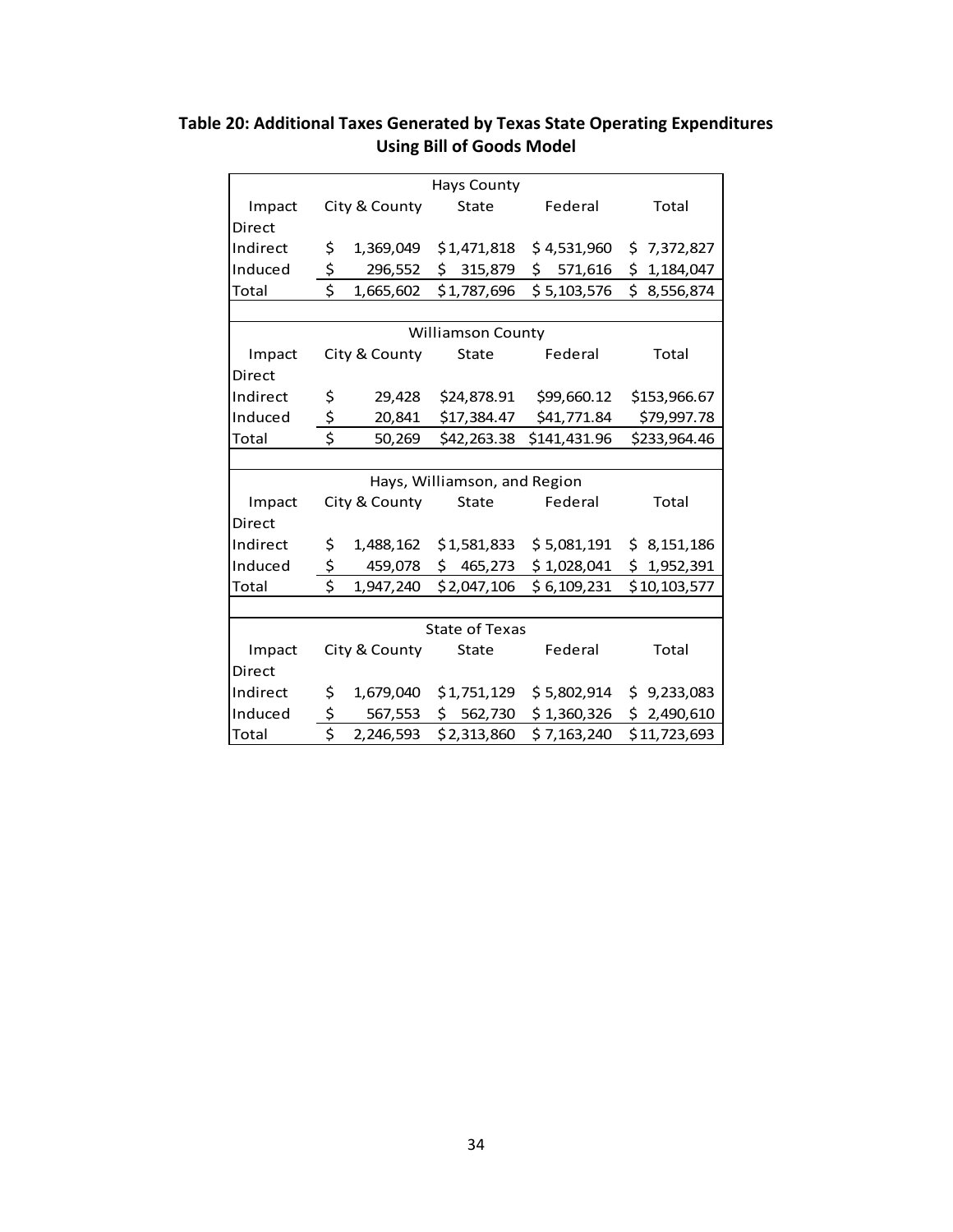**Table 21: Average Additional Taxes Generated by FY20 Texas State Operating Expenditures**

|          |                          |               | Hays County                  |              |              |  |  |  |  |  |
|----------|--------------------------|---------------|------------------------------|--------------|--------------|--|--|--|--|--|
| Impact   |                          | City & County | State                        | Federal      | Total        |  |  |  |  |  |
| Direct   |                          |               |                              |              |              |  |  |  |  |  |
| Indirect | \$                       | 1,656,131     | \$1,774,293                  | \$4,697,541  | \$8,127,965  |  |  |  |  |  |
| Induced  | \$                       | 303,103       | \$322,856                    | \$584,309    | \$1,210,268  |  |  |  |  |  |
| Total    | \$                       | 1,959,234     | \$2,097,149                  | \$5,281,850  | \$9,338,233  |  |  |  |  |  |
|          |                          |               |                              |              |              |  |  |  |  |  |
|          | <b>Williamson County</b> |               |                              |              |              |  |  |  |  |  |
| Impact   |                          | City & County | State                        | Federal      | Total        |  |  |  |  |  |
| Direct   |                          |               |                              |              |              |  |  |  |  |  |
| Indirect | \$                       | 35,119        | \$29,505.21                  | \$97,579.67  | \$162,203.41 |  |  |  |  |  |
| Induced  | \$                       | 21,379        | \$17,832.87                  | \$42,881.49  | \$82,093.04  |  |  |  |  |  |
| Total    | \$                       | 56,497        | \$47,338.08                  | \$140,461.16 | \$244,296.45 |  |  |  |  |  |
|          |                          |               |                              |              |              |  |  |  |  |  |
|          |                          |               | Hays, Williamson, and Region |              |              |  |  |  |  |  |
| Impact   |                          | City & County | State                        | Federal      | Total        |  |  |  |  |  |
| Direct   |                          |               |                              |              |              |  |  |  |  |  |
| Indirect | \$                       | 1,788,434     | \$1,896,165                  | \$5,293,741  | \$8,978,340  |  |  |  |  |  |
| Induced  | $\frac{1}{2}$            | 471,238       | \$477,425                    | \$1,056,660  | \$2,005,324  |  |  |  |  |  |
| Total    | Ś                        | 2,259,672     | \$2,373,590                  | \$6,350,401  | \$10,983,663 |  |  |  |  |  |
|          |                          |               |                              |              |              |  |  |  |  |  |
|          |                          |               | <b>State of Texas</b>        |              |              |  |  |  |  |  |
| Impact   |                          | City & County | State                        | Federal      | Total        |  |  |  |  |  |
| Direct   |                          |               |                              |              |              |  |  |  |  |  |
| Indirect | \$                       | 2,015,453     | \$2,099,474                  | \$6,131,480  | \$10,246,407 |  |  |  |  |  |
| Induced  | \$                       | 591,185       | \$585,683                    | \$1,420,843  | \$2,597,711  |  |  |  |  |  |
| Total    | $\overline{\mathsf{S}}$  | 2,606,638     | \$2,685,157                  | \$7,552,323  | \$12,844,118 |  |  |  |  |  |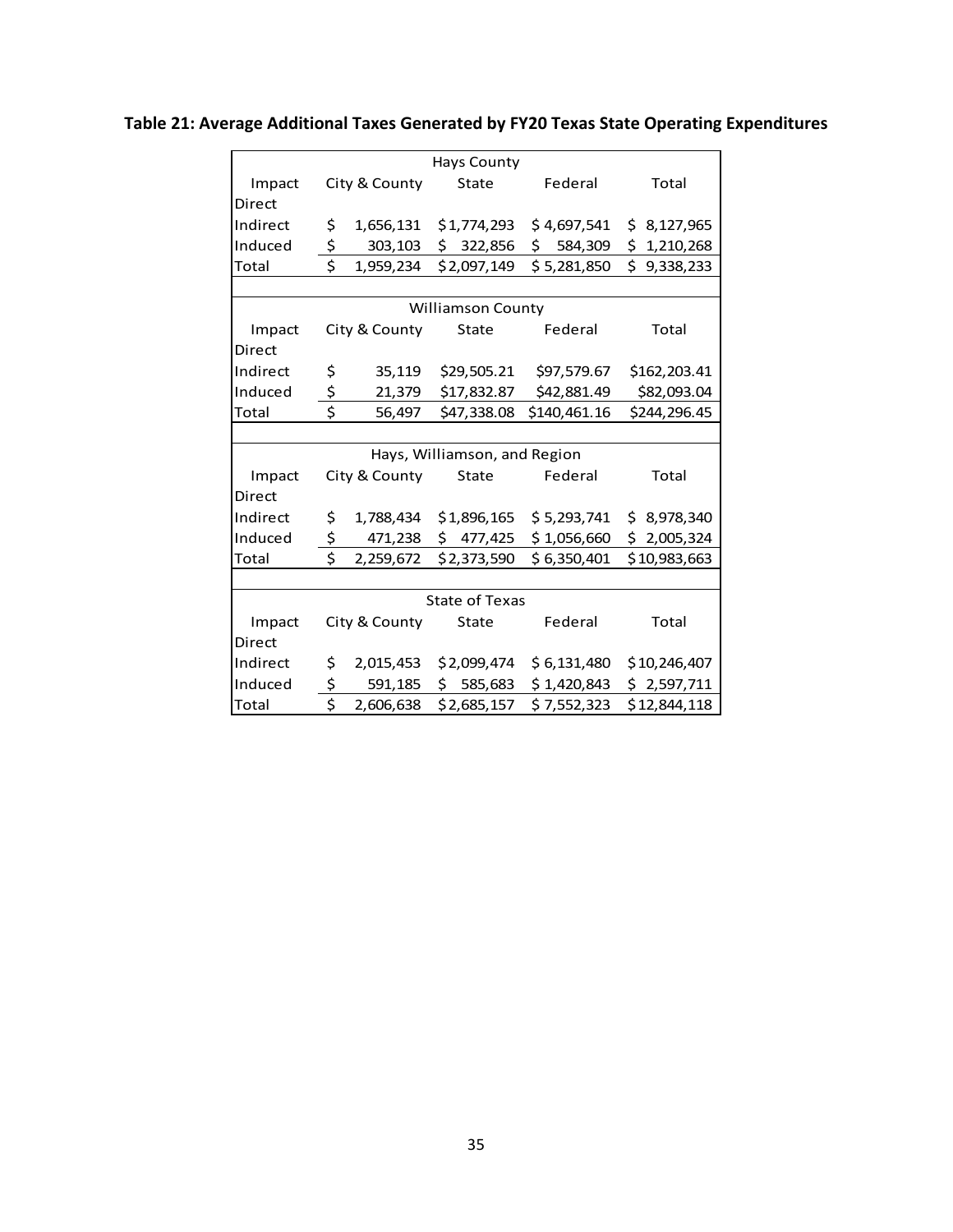|                          |    |               |    | <b>Hays County</b>    |         |                |    |                |  |  |
|--------------------------|----|---------------|----|-----------------------|---------|----------------|----|----------------|--|--|
| Impact                   |    | City & County |    | State                 |         | Federal        |    | Total          |  |  |
| Direct                   | \$ | 123,700       | \$ | 183,615               | \$      | 6,413,496      | \$ | 6,720,811      |  |  |
| Indirect                 | \$ | 218,204       | \$ | 234,169               | \$      | 657,486        | \$ | 1,109,859      |  |  |
| Induced                  | \$ | 494,485       | \$ | 526,718               | \$      | 954,226        | \$ | 1,975,429      |  |  |
| Total                    | \$ | 836,388       | \$ | 944,502               | \$      | 8,025,209      | \$ | 9,806,099      |  |  |
|                          |    |               |    |                       |         |                |    |                |  |  |
| <b>Williamson County</b> |    |               |    |                       |         |                |    |                |  |  |
| Impact                   |    | City & County |    | State                 | Federal |                |    | Total          |  |  |
| Direct                   |    | 26802.56      |    | 34523.18              |         | 1394966.9      |    | 1456292.64     |  |  |
| Indirect                 | \$ | 37,857        |    | \$31,931.65           |         | \$118,580.61   |    | \$188,369.41   |  |  |
| Induced                  | \$ | 131,554       |    | \$109,621.92          |         | \$251,173.23   |    | \$492,349.35   |  |  |
| Total                    | \$ | 196,214       |    | \$176,076.75          |         | \$1,764,720.74 |    | \$2,137,011.40 |  |  |
|                          |    |               |    |                       |         |                |    |                |  |  |
|                          |    |               |    | Region                |         |                |    |                |  |  |
| Impact                   |    | City & County |    | <b>State</b>          |         | Federal        |    | Total          |  |  |
| Direct                   | \$ | 150,502       | \$ | 218,138               | \$      | 7,808,463      | \$ | 8,177,104      |  |  |
| Indirect                 | \$ | 321,416       | \$ | 328,534               | \$      | 1,151,285      | \$ | 1,801,235      |  |  |
| Induced                  | \$ | 840,524       | \$ | 836,331               | \$.     | 1,850,651      | \$ | 3,527,506      |  |  |
| Total                    | \$ | 1,312,442     | \$ | 1,383,004             | \$      | 10,810,399     | \$ | 13,505,845     |  |  |
|                          |    |               |    |                       |         |                |    |                |  |  |
|                          |    |               |    | <b>State of Texas</b> |         |                |    |                |  |  |
| Impact                   |    | City & County |    | State                 |         | Federal        |    | Total          |  |  |
| Direct                   | \$ | 150,502       | \$ | 218,138               | \$      | 7,808,463      | \$ | 8,177,104      |  |  |
| Indirect                 | \$ | 523,141       | \$ | 502,918               | \$      | 1,753,299      | \$ | 2,779,357      |  |  |
| Induced                  | \$ | 965,039       | \$ | 949,192               | \$      | 2,247,426      | \$ | 4,161,657      |  |  |
| Total                    | \$ | 1,638,682     | \$ | 1,670,249             | \$      | 11,809,187     | \$ | 15, 118, 118   |  |  |

**Table 22: Additional Taxes Generated by Texas State Construction Expenditures**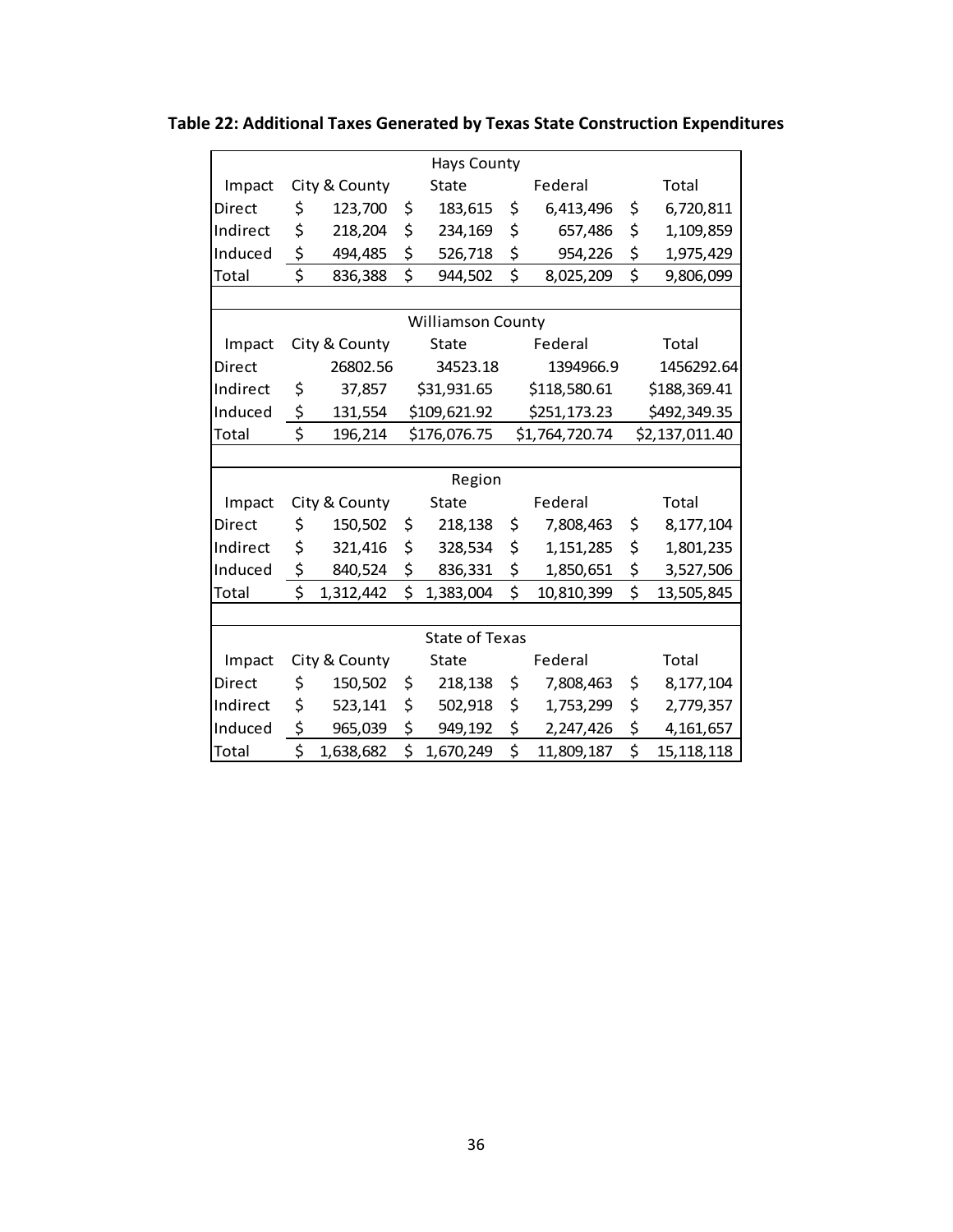|                          |    |               |    | <b>Hays County</b> |    |              |    |            |
|--------------------------|----|---------------|----|--------------------|----|--------------|----|------------|
|                          |    | City & County |    | <b>State</b>       |    | Federal      |    | Total      |
| Direct                   |    | \$16,668,428  |    | \$17,596,655       |    | \$10,653,779 | \$ | 44,918,862 |
| Indirect                 | \$ | 985,574       | \$ | 1,013,003          |    | \$4,291,017  | \$ | 6,289,594  |
| Induced                  | \$ | 1,098,164     | \$ | 1,100,173          |    | \$2,590,464  | \$ | 4,788,800  |
| Total                    |    | \$18,752,165  |    | \$19,709,831       |    | \$17,535,260 | \$ | 55,997,255 |
|                          |    |               |    |                    |    |              |    |            |
| <b>Williamson County</b> |    |               |    |                    |    |              |    |            |
| Direct                   |    | City & County |    | <b>State</b>       |    | Federal      |    | Total      |
| Indirect                 | \$ | 1,362,922     | \$ | 1,120,648          | \$ | 761,876      | \$ | 3,245,446  |
| Induced                  | \$ | 70,035        | \$ | 62,330             | \$ | 320,649      | \$ | 453,013    |
| Total                    | \$ | 80,493        | \$ | 70,291             | \$ | 187,508      | \$ | 338,292    |
|                          | \$ | 1,513,450     | \$ | 1,253,269          | \$ | 1,270,032    | \$ | 4,036,751  |
|                          |    |               |    |                    |    |              |    |            |
|                          |    |               |    | Region             |    |              |    |            |
|                          |    | City & County |    | <b>State</b>       |    | Federal      |    | Total      |
| Direct                   | \$ | 8,444,540     | \$ | 7,711,211          |    | \$7,363,706  | \$ | 23,519,456 |
| Indirect                 | \$ | 461,915       | \$ | 436,352            |    | \$2,339,286  | \$ | 3,237,553  |
| Induced                  | \$ | 691,459       | \$ | 637,149            |    | \$1,874,118  | \$ | 3,202,726  |
| Total                    | \$ | 9,597,914     | \$ | 8,784,712          |    | \$11,577,109 | \$ | 29,959,734 |
|                          |    |               |    |                    |    |              |    |            |
| <b>State of Texas</b>    |    |               |    |                    |    |              |    |            |
|                          |    | City & County |    | State              |    | Federal      |    | Total      |
| <b>Direct</b>            |    | \$28,609,350  |    | \$28,372,743       |    | \$20,537,310 | \$ | 77,519,402 |
| Indirect                 | \$ | 1,630,527     | \$ | 1,619,078          |    | \$7,513,850  | \$ | 10,763,455 |
| Induced                  | \$ | 2,038,344     | \$ | 1,963,867          | \$ | 5,129,024    | \$ | 9,131,235  |
| Total                    |    | \$32,278,221  |    | \$31,955,688       |    | \$33,180,183 | \$ | 97,414,092 |

**Table 23: Additional Taxes Generated by Texas State Student Spending**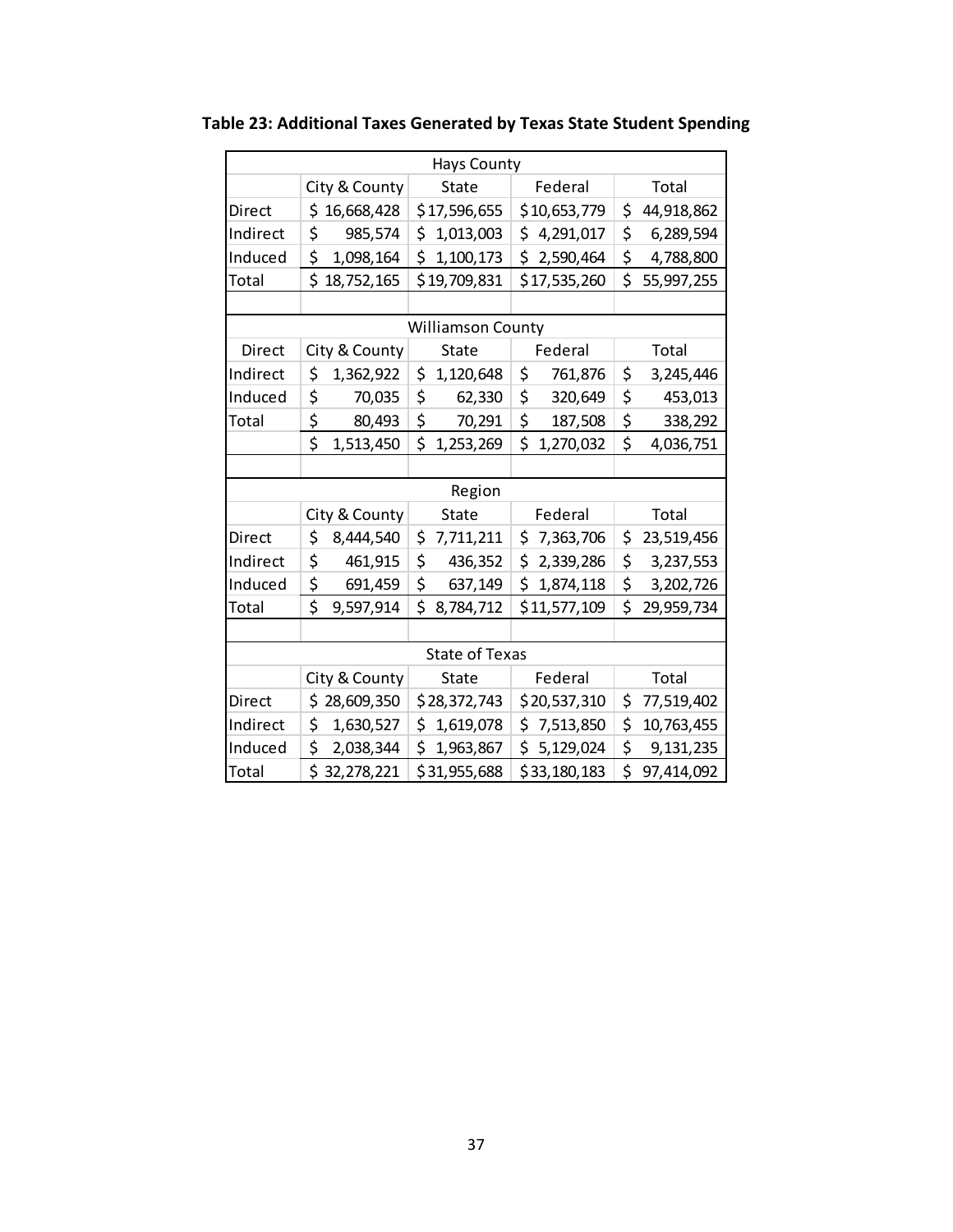| <b>Hays County</b>    |               |               |       |             |         |                           |       |              |
|-----------------------|---------------|---------------|-------|-------------|---------|---------------------------|-------|--------------|
|                       |               | City & County |       | State       |         | Federal                   |       | Total        |
| Direct                | \$            | 1,665,323     |       | \$1,799,862 |         | \$5,770,527               |       | \$9,235,711  |
| Indirect              | \$            | 508,677       | \$    | 544,941     | \$      | 1,391,363                 |       | \$2,444,981  |
| Induced \$            |               | 456,688       | \$    | 486,443     | \$      | 879,109                   |       | \$1,822,240  |
| Total                 | \$            | 2,630,688     |       | \$2,831,245 | \$      | 8,040,999                 |       | \$13,502,932 |
|                       |               |               |       |             |         |                           |       |              |
|                       |               |               |       | Region      |         |                           |       |              |
|                       |               | City & County |       | State       |         | Federal                   |       | Total        |
| Direct                | \$.           | 1,665,323     |       | \$1,799,862 |         | $$5,770,527$ $$9,235,711$ |       |              |
| Indirect              | \$            | 592,209       | \$    | 622,910     | \$      | 1,736,324                 |       | \$2,951,443  |
| Induced $\oint$       |               | 685,404       | \$    | 697,657     | \$.     | 1,529,935                 |       | \$2,912,996  |
| Total                 |               | \$2,942,935   |       | \$3,120,429 |         | \$9,036,786               |       | \$15,100,150 |
|                       |               |               |       |             |         |                           |       |              |
| <b>State of Texas</b> |               |               |       |             |         |                           |       |              |
|                       | City & County |               | State |             | Federal |                           | Total |              |
| Direct                | \$.           | 1,665,323     |       | \$1,799,862 |         | \$5,770,527               |       | \$9,235,711  |
| Indirect              | \$            | 864,070       | \$.   | 857,142     |         | \$2,424,157               |       | \$4,145,370  |
| Induced $\oint$       |               | 808,642       | \$    | 809,269     |         | \$1,912,007               |       | \$3,529,918  |
| Total                 |               | \$3,338,035   |       | \$3,466,273 |         | \$10,106,691              |       | \$16,910,999 |

**Table 24: Additional Taxes Generated by Texas State Visitor Spending <sup>24</sup>**

<sup>&</sup>lt;sup>24</sup> All direct visitor spending was assumed to occur in Hays County, thus there is not detailed tax data for Williamson County.